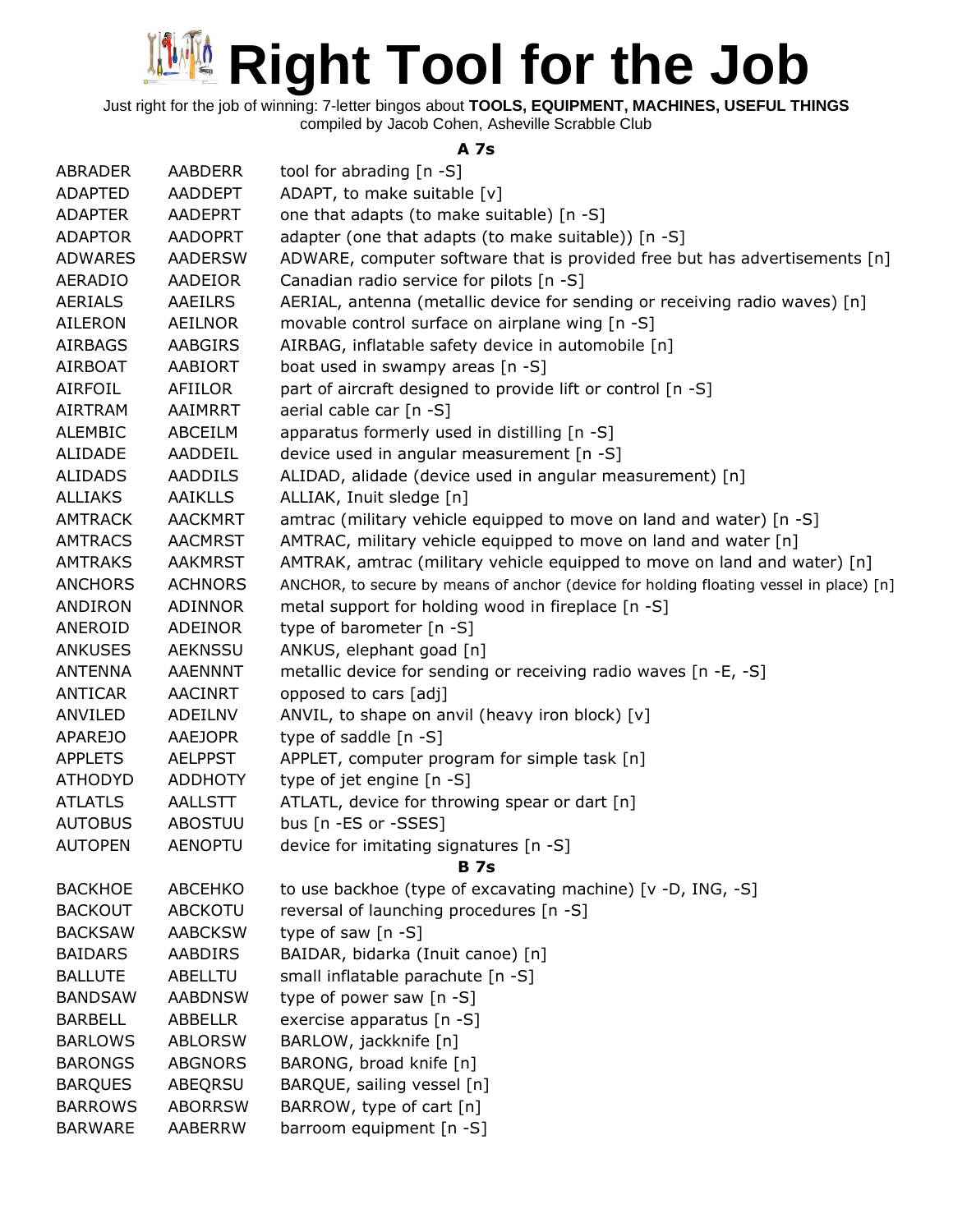| <b>BATARDS</b> | <b>AABDRST</b> | BATARD, birch-bark canoe [n]                                                       |
|----------------|----------------|------------------------------------------------------------------------------------|
| <b>BATBOYS</b> | <b>ABBOSTY</b> | BATBOY, boy who minds baseball equipment [n]                                       |
| <b>BATEAUX</b> | <b>AABETUX</b> | BATEAU, flat-bottomed boat [n]                                                     |
| <b>BATGIRL</b> | ABGILRT        | girl who minds baseball equipment [n -S]                                           |
| <b>BATTEAU</b> | AABETTU        | bateau (flat-bottomed boat) [n -X]                                                 |
| <b>BATTERY</b> | ABERTTY        | device for generating electric current [n -RIES]                                   |
| <b>BECKETS</b> | <b>BCEEKST</b> | BECKET, securing rope [n]                                                          |
| <b>BEEPERS</b> | <b>BEEEPRS</b> | BEEPER, signaling device [n]                                                       |
| <b>BEETLER</b> | <b>BEEELRT</b> | one that operates cloth finishing machine [n -S]                                   |
| <b>BELAYED</b> | ABDEELY        | BELAY, to fasten rope [v]                                                          |
| <b>BELAYER</b> | ABEELRY        | one that belays (to fasten rope) [n -S]                                            |
| <b>BELLING</b> | <b>BEGILLN</b> | BELL, to provide with bell (ringing device) [v]                                    |
| <b>BERAKED</b> | <b>ABDEEKR</b> | BERAKE, to rake all over [v]                                                       |
| <b>BERAKES</b> | <b>ABEEKRS</b> | BERAKE, to rake all over [v]                                                       |
| <b>BERLINE</b> | <b>BEEILNR</b> | limousine [n -S]                                                                   |
| <b>BERLINS</b> | <b>BEILNRS</b> | BERLIN, type of carriage (wheeled, horse-drawn vehicle) [n]                        |
| <b>BIBCOCK</b> | <b>BBCCIKO</b> | type of faucet (device for controlling flow of liquid from pipe) [n -S]            |
| <b>BICYCLE</b> | <b>BCCEILY</b> | to ride bicycle (two-wheeled vehicle) [v -D, -LING, -S]                            |
| <b>BIDARKA</b> | AABDIKR        | Inuit canoe [n -S]                                                                 |
| <b>BIFACES</b> | <b>ABCEFIS</b> | BIFACE, stone tool having cutting edge [n]                                         |
| <b>BIFFIES</b> | <b>BEFFIIS</b> | BIFFY, toilet [n]                                                                  |
| <b>BIGHTED</b> | <b>BDEGHIT</b> | BIGHT, to fasten with loop of rope [v]                                             |
| <b>BILBOAS</b> | ABBILOS        | BILBOA, bilbo (finely tempered sword) [n]                                          |
| <b>BILBOES</b> | <b>BBEILOS</b> | BILBO, finely tempered sword [n]                                                   |
| <b>BILLIES</b> | <b>BEIILLS</b> | BILLY, short club [n]                                                              |
| <b>BIMETAL</b> | ABEILMT        | something composed of two metals [n -S]                                            |
| <b>BIMORPH</b> | <b>BHIMOPR</b> | device consisting of two crystals cemented together [n -S]                         |
| <b>BIOCHIP</b> | <b>BCHIIOP</b> | hypothetical computer component that uses proteins to store or process data [n -S] |
| <b>BIPLANE</b> | ABEILNP        | type of airplane (winged aircraft propelled by jet engines or propellers) [n -S]   |
| <b>BIREMES</b> | <b>BEEIMRS</b> | BIREME, ancient galley (long, low medieval ship) [n]                               |
| <b>BITTING</b> | <b>BGIINTT</b> | BITT, to secure cable around post $[v]$                                            |
| <b>BITURBO</b> | <b>BBIORTU</b> | two-turbo engine [n -S]                                                            |
| <b>BITWISE</b> | <b>BEIISTW</b> | denoting operator in computer program that deals with bits [adj]                   |
| <b>BIZJETS</b> | <b>BEIJSTZ</b> | BIZJET, business jet-plane [n]                                                     |
| <b>BLOTTER</b> | <b>BELORTT</b> | piece of ink-absorbing paper [n -S]                                                |
| <b>BLOWGUN</b> | <b>BGLNOUW</b> | tube through which darts may be blown [n -S]                                       |
| <b>BLUNTER</b> | <b>BELNRTU</b> | BLUNT, not sharp or pointed [adj]                                                  |
| <b>BLUNTLY</b> | <b>BLLNTUY</b> | BLUNT, not sharp or pointed [adv]                                                  |
| <b>BOBBINS</b> | <b>BBBINOS</b> | BOBBIN, thread holder [n]                                                          |
| <b>BOBSTAY</b> | <b>ABBOSTY</b> | steadying rope [n -S]                                                              |
| <b>BODKINS</b> | <b>BDIKNOS</b> | BODKIN, sharp instrument [n]                                                       |
| <b>BOILERS</b> | <b>BEILORS</b> | BOILER, vessel for boiling [n]                                                     |
| <b>BOLTERS</b> | <b>BELORST</b> | BOLTER, sifting machine [n]                                                        |
| <b>BOOKEND</b> | <b>BDEKNOO</b> | support for row of books [n -S]                                                    |
| <b>BOOMBOX</b> | <b>BBMOOOX</b> | portable radio and tape or compact disc player [n -ES]                             |
| <b>BOOTING</b> | <b>BGINOOT</b> | BOOT, to load program into computer [v]                                            |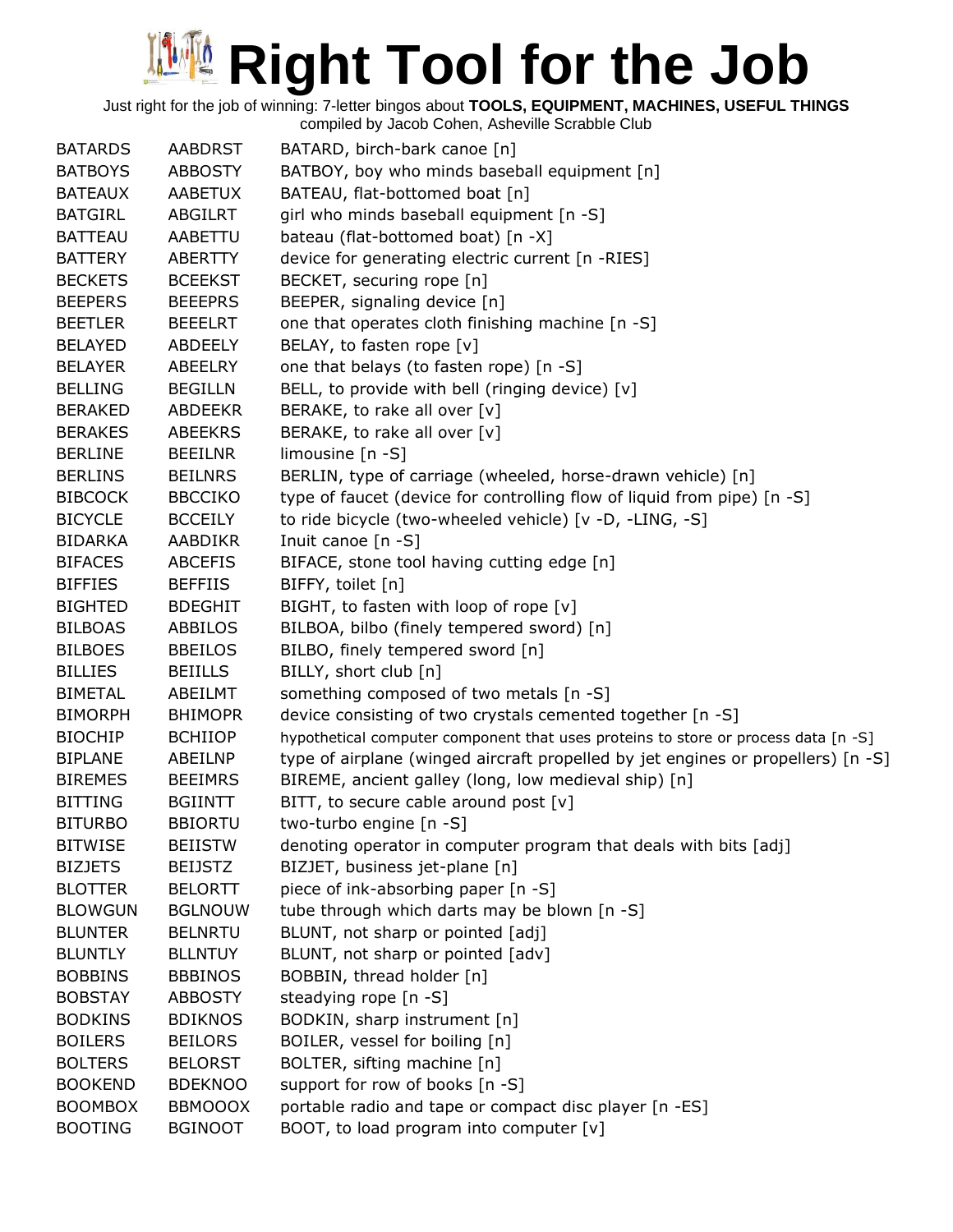| <b>BORDURE</b> | <b>BDEORRU</b> | border around shield [n -S]                                   |
|----------------|----------------|---------------------------------------------------------------|
| <b>BOTNETS</b> | <b>BENOSTT</b> | BOTNET, network of computers controlled by malware [n]        |
| <b>BOULTED</b> | <b>BDELOTU</b> | BOULT, to bolt (sift) [v]                                     |
| <b>BOUSING</b> | <b>BGINOSU</b> | BOUSE, to haul by means of tackle [v]                         |
| <b>BOWHUNT</b> | <b>BHNOTUW</b> | to hunt with bow and arrow [v -ED, -ING, -S]                  |
| <b>BOWLINE</b> | <b>BEILNOW</b> | type of knot [n -S]                                           |
| <b>BOWSAWS</b> | <b>ABOSSWW</b> | BOWSAW, saw having blade in bow-shaped frame [n]              |
| <b>BOWSERS</b> | <b>BEORSSW</b> | BOWSER, truck having tank for fuel or water [n]               |
| <b>BOWSHOT</b> | <b>BHOOSTW</b> | distance arrow is shot [n -S]                                 |
| <b>BOWSING</b> | <b>BGINOSW</b> | BOWSE, to bouse (to haul by means of tackle) [v]              |
| <b>BOWSMAN</b> | <b>ABMNOSW</b> | bowman (archer (one that shoots with bow and arrow)) [n -MEN] |
| <b>BOWYERS</b> | <b>BEORSWY</b> | BOWYER, maker of archery bows [n]                             |
| <b>BOXCARS</b> | <b>ABCORSX</b> | BOXCAR, roofed freight car [n]                                |
| <b>BRADAWL</b> | <b>AABDLRW</b> | type of awl (pointed tool for making small holes) [n -S]      |
| <b>BRADDED</b> | <b>ABDDDER</b> | BRAD, to fasten with thin nails [v]                           |
| <b>BRADOON</b> | <b>ABDNOOR</b> | bridoon (device used to control horse) [n -S]                 |
| <b>BRAYERS</b> | <b>ABERRSY</b> | BRAYER, roller used to spread ink [n]                         |
| <b>BRAZIER</b> | ABEIRRZ        | one who works in brass [n -S]                                 |
| <b>BRECHAM</b> | <b>ABCEHMR</b> | collar for horse [n -S]                                       |
| <b>BRIDLED</b> | <b>BDDEILR</b> | BRIDLE, to control with restraint [v]                         |
| <b>BRIDLER</b> | <b>BDEILRR</b> | one that bridles (to control with restraint) [n -S]           |
| <b>BRIDLES</b> | <b>BDEILRS</b> | BRIDLE, to control with restraint [v]                         |
| <b>BRIDOON</b> | <b>BDINOOR</b> | device used to control horse [n -S]                           |
| <b>BRITSKA</b> | <b>ABIKRST</b> | open carriage [n -S]                                          |
| <b>BRITZKA</b> | ABIKRTZ        | britska (open carriage) [n -S]                                |
| <b>BROADAX</b> | AABDORX        | broad-edged ax [n -ES]                                        |
| <b>BROILER</b> | <b>BEILORR</b> | device for broiling [n -S]                                    |
| <b>BROOMED</b> | <b>BDEMOOR</b> | BROOM, to sweep (to clear or clean with brush or broom) [v]   |
| <b>BUCKSAW</b> | <b>ABCKSUW</b> | wood-cutting saw [n -S]                                       |
| <b>BUDDLES</b> | <b>BDELSSU</b> | apparatus on which crushed ore is washed [n]                  |
| <b>BUGEYES</b> | <b>BEEGSUY</b> | BUGEYE, small boat [n]                                        |
| <b>BUGGIES</b> | <b>BEGGISU</b> | BUGGY, light carriage [n]                                     |
| <b>BULKERS</b> | <b>BEKLRSU</b> | BULKER, ship that carries cargo in bulk (mass) [n]            |
| <b>BULLEYS</b> | <b>BELLSUY</b> | BULLEY, two-masted fishing boat [n]                           |
| <b>BUMKINS</b> | <b>BIKMNSU</b> | BUMKIN, ship's spar [n]                                       |
| <b>BUOYAGE</b> | <b>ABEGOUY</b> | group of buoys (warning float) [n -S]                         |
| <b>BURETTE</b> | <b>BEERTTU</b> | measuring tube [n -S]                                         |
| <b>BURRERS</b> | <b>BERRRSU</b> | BURRER, one that burrs (to remove rough edge from) [n]        |
| <b>BURRING</b> | <b>BGINRRU</b> | BUR, to remove rough edge from [v]                            |
| <b>BURTONS</b> | <b>BNORSTU</b> | BURTON, hoisting tackle [n]                                   |
| <b>BUSBARS</b> | <b>ABBRSSU</b> | BUSBAR, type of electrical conductor [n]                      |
| <b>BUSHING</b> | <b>BGHINSU</b> | lining for hole $[n - S]$                                     |
| <b>BUTTONS</b> | <b>BNOSTTU</b> | BUTTON, to fasten with button (small disk) [v]                |
| <b>BUZZERS</b> | <b>BERSUZZ</b> | BUZZER, signaling device [n]                                  |
|                |                | <b>C</b> 7s                                                   |
| <b>CABLERS</b> | <b>ABCELRS</b> | CABLER, one that supplies cable (heavy rope) [n]              |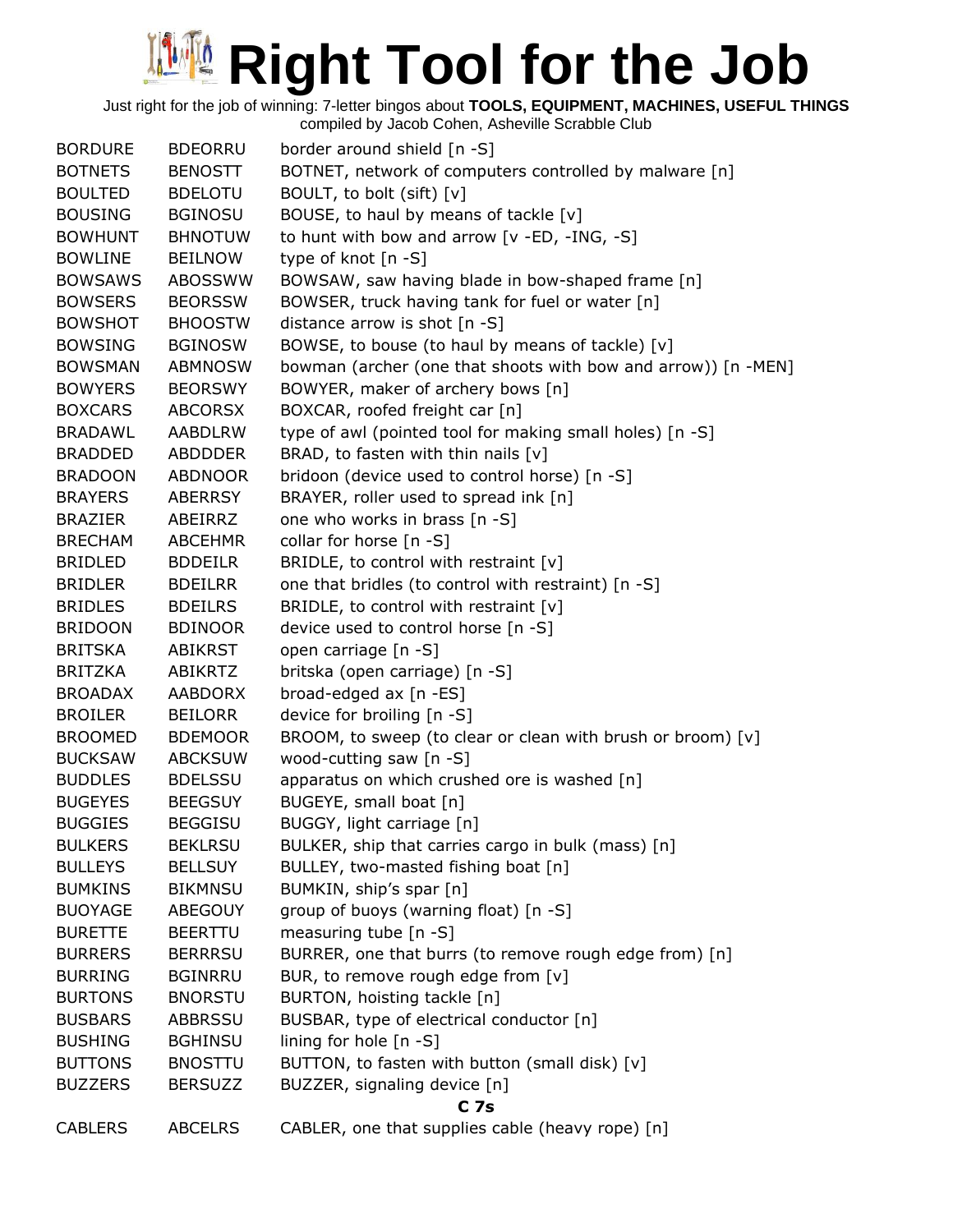| <b>CABLETS</b> | <b>ABCELST</b> | CABLET, small cable [n]                                                                            |
|----------------|----------------|----------------------------------------------------------------------------------------------------|
| <b>CABLING</b> | <b>ABCGILN</b> | cable or cables used for fastening something [n -S] / CABLE, to fasten with cable (heavy rope) [v] |
| <b>CABOOSE</b> | <b>ABCEOOS</b> | last car of freight train [n -S]                                                                   |
| <b>CABOVER</b> | <b>ABCEORV</b> | truck having driver's compartment over engine [n -S]                                               |
| CAIQUES        | ACEIQSU        | CAIQUE, long, narrow rowboat [n]                                                                   |
| <b>CALECHE</b> | <b>ACCEEHL</b> | calash (light carriage) [n -S]                                                                     |
| <b>CALESAS</b> | <b>AACELSS</b> | CALESA, calash (light carriage) [n]                                                                |
| <b>CALIBER</b> | <b>ABCEILR</b> | diameter of gun barrel [n -S]                                                                      |
| <b>CALIBRE</b> | <b>ABCEILR</b> | caliber (diameter of gun barrel) [n -S]                                                            |
| <b>CALIPER</b> | <b>ACEILPR</b> | to use type of measuring device [v -ED, -ING, -S]                                                  |
| <b>CALKINS</b> | <b>ACIKLNS</b> | CALKIN, gripping projection on horseshoe [n]                                                       |
| <b>CALUMET</b> | <b>ACELMTU</b> | ceremonial pipe [n -S]                                                                             |
| <b>CAMIONS</b> | <b>ACIMNOS</b> | CAMION, military truck [n]                                                                         |
| <b>CANGUES</b> | <b>ACEGNSU</b> | CANGUE, ancient Chinese punishing device [n]                                                       |
| CANNULA        | <b>AACLNNU</b> | tube inserted into bodily cavity [n -E, -S]                                                        |
| <b>CANTDOG</b> | <b>ACDGNOT</b> | device used to move logs [n -S]                                                                    |
| <b>CANTEEN</b> | <b>ACEENNT</b> | small container for carrying water [n -S]                                                          |
| <b>CANTLES</b> | <b>ACELNST</b> | CANTLE, rear part of saddle [n]                                                                    |
| CANULAE        | <b>AACELNU</b> | CANULA, cannula (tube inserted into bodily cavity) [n]                                             |
| <b>CANULAR</b> | <b>AACLNRU</b> | CANULA, cannula (tube inserted into bodily cavity) [adj]                                           |
| <b>CANULAS</b> | <b>AACLNSU</b> | CANULA, cannula (tube inserted into bodily cavity) [n]                                             |
| <b>CAPSTAN</b> | <b>AACNPST</b> | machine used to hoist weights [n -S]                                                               |
| CARABIN        | AABCINR        | carbine (light rifle) [n -S]                                                                       |
| <b>CARACKS</b> | <b>AACCKRS</b> | CARACK, carrack (large merchant ship) [n]                                                          |
| CARAVEL        | <b>AACELRV</b> | small sailing ship [n -S]                                                                          |
| CARBINE        | <b>ABCEINR</b> | light rifle [n -S]                                                                                 |
| <b>CARBOYS</b> | <b>ABCORSY</b> | CARBOY, large bottle [n]                                                                           |
| CARIOLE        | <b>ACEILOR</b> | small, open carriage [n -S]                                                                        |
| CAROACH        | <b>AACCHOR</b> | caroche (stately carriage) [n -S]                                                                  |
| <b>CAROCHE</b> | <b>ACCEHOR</b> | stately carriage [n -S]                                                                            |
| CARPOOL        | <b>ACLOOPR</b> | to take turns driving group of commuters [v -ED, -ING, -S]                                         |
| <b>CARPORT</b> | <b>ACOPRRT</b> | shelter for car [n -S]                                                                             |
| <b>CARRACK</b> | <b>AACCKRR</b> | large merchant ship [n -S]                                                                         |
| CARROCH        | <b>ACCHORR</b> | caroche (stately carriage) [n -S]                                                                  |
| <b>CARVELS</b> | <b>ACELRSV</b> | CARVEL, caravel (small sailing ship) [n]                                                           |
| <b>CARWASH</b> | <b>AACHRSW</b> |                                                                                                    |
|                | <b>ABCHOSX</b> | establishment equipped to wash automobiles [n -ES]                                                 |
| <b>CASHBOX</b> |                | container for money [n -S]                                                                         |
| <b>CASTERS</b> | <b>ACERSST</b> | CASTER, small, swiveling wheel [n]                                                                 |
| <b>CASTORS</b> | <b>ACORSST</b> | CASTOR, caster (small, swiveling wheel) [n]                                                        |
| <b>CATBOAT</b> | AABCOTT        | small sailboat (boat that sails) [n -S]                                                            |
| <b>CATFALL</b> | <b>AACFLLT</b> | anchor line $[n -S]$                                                                               |
| <b>CATGUTS</b> | ACGSTTU        | CATGUT, strong cord [n]                                                                            |
| <b>CATHEAD</b> | <b>AACDEHT</b> | beam projecting from ship's bow [n -S]                                                             |
| <b>CATLING</b> | <b>ACGILNT</b> | surgical knife [n -S]                                                                              |
| <b>CATLINS</b> | <b>ACILNST</b> | CATLIN, catling (surgical knife) [n]                                                               |
| <b>CENSERS</b> | <b>CEENRSS</b> | CENSER, vessel for burning incense [n]                                                             |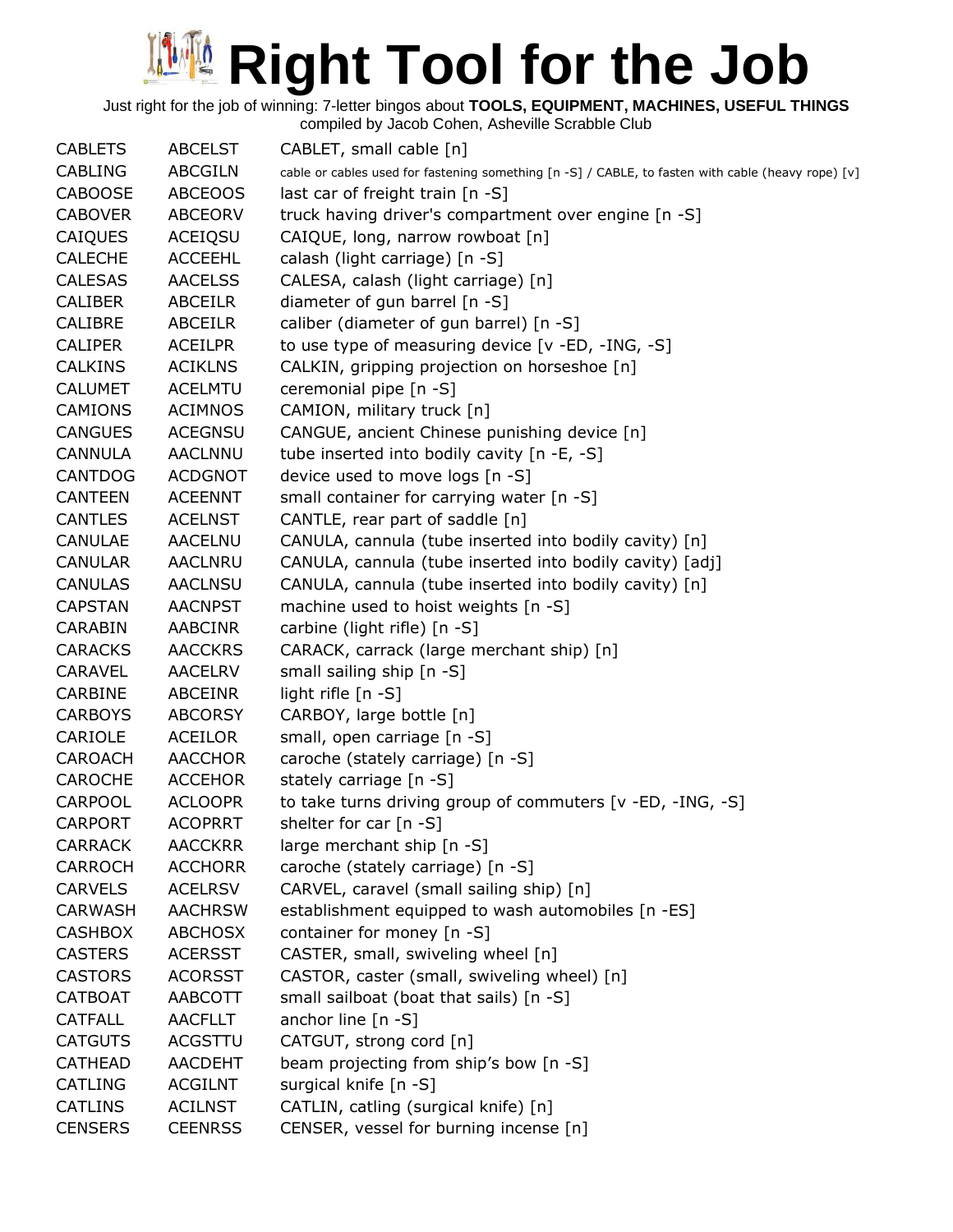Just right for the job of winning: 7-letter bingos about **TOOLS, EQUIPMENT, MACHINES, USEFUL THINGS**

| <b>CENTRAL</b> | <b>ACELNRT</b> | telephone exchange [n -S]                                      |
|----------------|----------------|----------------------------------------------------------------|
| <b>CHABOUK</b> | ABCHKOU        | type of whip [n -S]                                            |
| <b>CHABUKS</b> | <b>ABCHKSU</b> | CHABUK, chabouk (type of whip) [n]                             |
| <b>CHAISES</b> | <b>ACEHISS</b> | CHAISE, light carriage [n]                                     |
| <b>CHARKAS</b> | <b>AACHKRS</b> | CHARKA, charkha (spinning wheel) [n]                           |
| <b>CHARKHA</b> | <b>AACHHKR</b> | spinning wheel [n -S]                                          |
| <b>CHAUFER</b> | <b>ACEFHRU</b> | chauffer (small furnace) [n -S]                                |
| <b>CHISELS</b> | <b>CEHILSS</b> | CHISEL, to use chisel (cutting tool) [v]                       |
| <b>CHOCKED</b> | <b>CCDEHKO</b> | CHOCK, to secure with wedge of wood or metal [v]               |
| <b>CHOPPED</b> | <b>CDEHOPP</b> | CHOP, to sever with sharp tool [v]                             |
| <b>CHOPPER</b> | <b>CEHOPPR</b> | to travel by helicopter [v -ED, -ING, -S]                      |
| <b>CICEROS</b> | <b>CCEIORS</b> | CICERO, unit of measure in printing [n]                        |
| <b>CLAMPED</b> | <b>ACDELMP</b> | CLAMP, to fasten with clamp (securing device) [v]              |
| <b>CLAMPER</b> | <b>ACELMPR</b> | device worn on shoes to prevent slipping on ice [n -S]         |
| <b>CLEATED</b> | <b>ACDEELT</b> | CLEAT, to strengthen with strip of wood or iron [v]            |
| <b>CLEAVER</b> | <b>ACEELRV</b> | heavy knife $[n - S]$                                          |
| <b>CLIPPED</b> | <b>CDEILPP</b> | CLIP, to trim by cutting $[v]$                                 |
| <b>CLUNKER</b> | <b>CEKLNRU</b> | jalopy (decrepit car) [n -S]                                   |
| <b>COASTER</b> | <b>ACEORST</b> | sled [n -S]                                                    |
| <b>COBBLED</b> | <b>BBCDELO</b> | COBBLE, to mend (to repair (to restore to good condition)) [v] |
| <b>COBBLES</b> | <b>BBCELOS</b> | COBBLE, to mend (to repair (to restore to good condition)) [v] |
| <b>COGWAYS</b> | <b>ACGOSWY</b> | COGWAY, railway operating on steep slopes [n]                  |
| <b>COHERER</b> | <b>CEEHORR</b> | device used to detect radio waves [n -S]                       |
| <b>COLTERS</b> | <b>CELORST</b> | COLTER, blade on plow [n]                                      |
| <b>COMATIK</b> | <b>ACIKMOT</b> | komatik (Inuit sledge) [n -S]                                  |
| <b>COMBING</b> | <b>BCGIMNO</b> | COMB, to arrange or clean with comb (toothed instrument) [v]   |
| <b>COOKTOP</b> | <b>CKOOOPT</b> | counter-top cooking apparatus [n -S]                           |
| <b>COOLANT</b> | <b>ACLNOOT</b> | fluid used to cool engines [n -S]                              |
| <b>COPTERS</b> | <b>CEOPRST</b> | COPTER, helicopter [n]                                         |
| CORACLE        | <b>ACCELOR</b> | small boat [n -S]                                              |
| <b>CORDERS</b> | <b>CDEORRS</b> | CORDER, one that cords (to fasten with cord (thin rope)) [n]   |
| <b>CORDING</b> | <b>CDGINOR</b> | CORD, to fasten with cord (thin rope) [v]                      |
| <b>CORVETS</b> | <b>CEORSTV</b> | CORVET, corvette (small, swift warcraft) [n]                   |
| <b>COTTERS</b> | <b>CEORSTT</b> | COTTER, pin or wedge used for fastening parts together [n]     |
| <b>COULTER</b> | <b>CELORTU</b> | colter (blade on plow) [n -S]                                  |
| COUTEAU        | <b>ACEOTUU</b> | knife (sharp-edged instrument used for cutting) [n -X]         |
| <b>COWLING</b> | <b>CGILNOW</b> | covering for aircraft engine [n -S]                            |
| <b>CRAFTED</b> | <b>ACDEFRT</b> | CRAFT, to make by hand $[v]$                                   |
| <b>CRAFTER</b> | <b>ACDEFRT</b> | one that crafts (to make by hand) [n -S]                       |
| <b>CRAMPIT</b> | <b>ACIMPRT</b> | piece of equipment used in curling [n -S]                      |
| <b>CRAMPON</b> | <b>ACMNOPR</b> | device for raising heavy objects [n -S]                        |
| <b>CRANKED</b> | <b>ACDEKNR</b> | CRANK, to start manually [v]                                   |
| <b>CRAPPER</b> | <b>ACEPPRR</b> | offensive word [n -S]                                          |
| <b>CRAYONS</b> | <b>ACNORSY</b> | CRAYON, to use drawing implement [v]                           |
| <b>CRESSET</b> | <b>CEERSST</b> | metal cup for burning oil [n -S]                               |
| <b>CRINGLE</b> | <b>CEGILNR</b> | small loop of rope [n -S]                                      |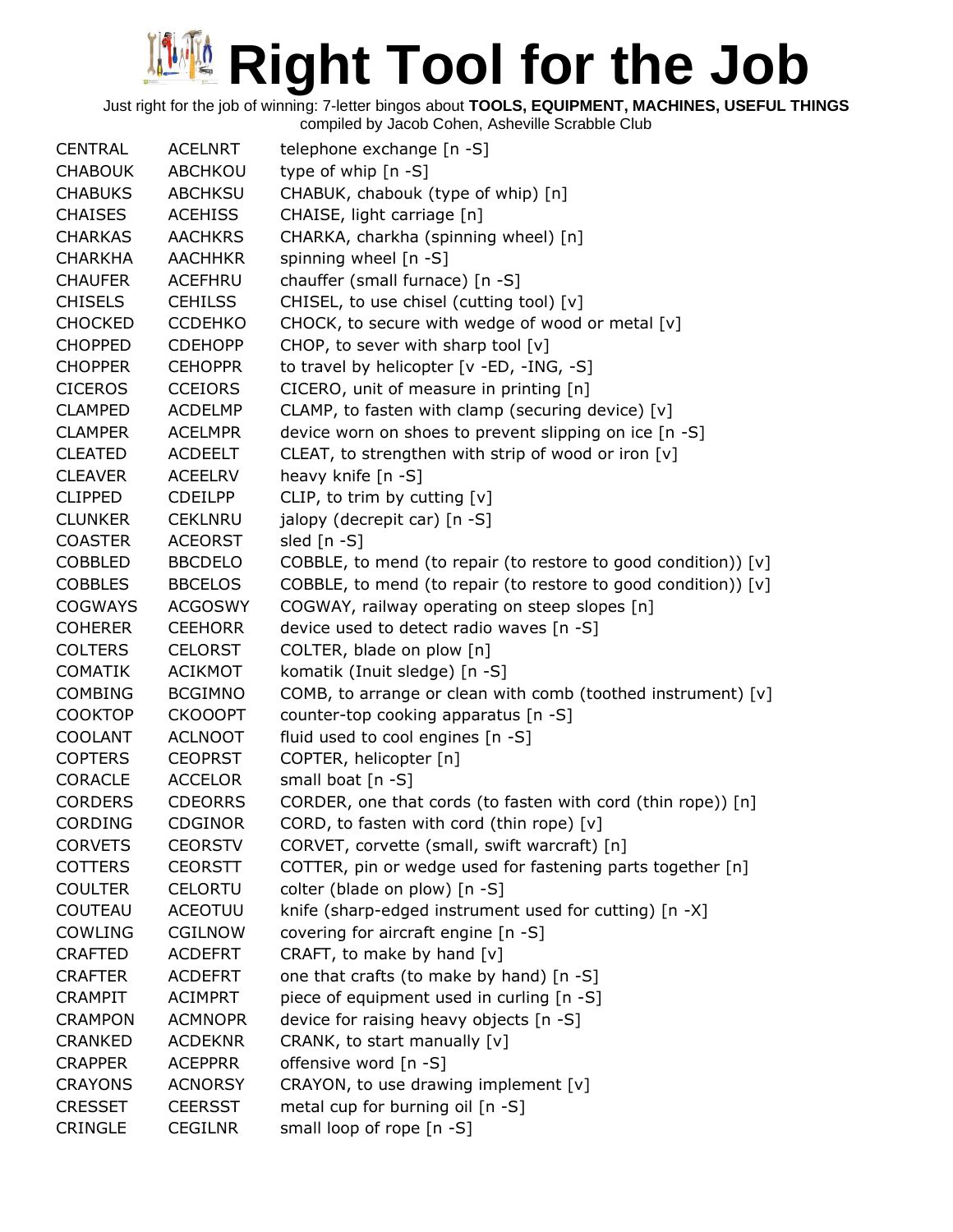Just right for the job of winning: 7-letter bingos about **TOOLS, EQUIPMENT, MACHINES, USEFUL THINGS**

| <b>CROCHET</b> | <b>CCEHORT</b> | small hook $[n -S]$                                                                |
|----------------|----------------|------------------------------------------------------------------------------------|
| <b>CROJIKS</b> | <b>CIJKORS</b> | CROJIK, triangular sail [n]                                                        |
| <b>CROSSES</b> | <b>CEORSSS</b> | CROSSE, lacrosse stick [n]                                                         |
| <b>CROWBAR</b> | <b>ABCORRW</b> | to use steel bar as lever [v -RRED, -RRING, -S]                                    |
| <b>CROZERS</b> | <b>CEORRSZ</b> | CROZER, croze (tool used in barrel-making) [n]                                     |
| <b>CRUSETS</b> | <b>CERSSTU</b> | CRUSET, melting pot [n]                                                            |
| <b>CULVERT</b> | <b>CELRTUV</b> | conduit [n -S]                                                                     |
| <b>CURAGHS</b> | <b>ACGHRSU</b> | CURAGH, currach (coracle (small boat)) [n]                                         |
| <b>CURETTE</b> | <b>CEERTTU</b> | to treat with curet (surgical instrument) [v -D, -TTING, -S]                       |
| <b>CURRACH</b> | <b>ACCHRRU</b> | coracle (small boat) [n -S]                                                        |
| <b>CURRAGH</b> | ACGHRRU        | currach (coracle (small boat)) [n -S]                                              |
| <b>CURSORS</b> | <b>CORRSSU</b> | CURSOR, light indicator on computer display [n]                                    |
| <b>CUTLERS</b> | <b>CELRSTU</b> | CUTLER, one who sells and repairs cutting tools [n]                                |
| <b>CUTLERY</b> | <b>CELRTUY</b> | occupation of cutler (one who sells and repairs cutting tools) [n -RIES]           |
| <b>CUTTERS</b> | <b>CERSTTU</b> | CUTTER, one that cuts (to divide into parts with sharp-edged instrument) [n]       |
| <b>CUTTING</b> | <b>CGINTTU</b> | CUT, to divide into parts with sharp-edged instrument [v]                          |
| <b>CYBORGS</b> | <b>BCGORSY</b> | CYBORG, human linked to mechanical device for life support [n]                     |
|                |                | <b>D</b> 7s                                                                        |
| <b>DADOING</b> | ADDGINO        | DADO, to set into groove [v]                                                       |
| <b>DAGGERS</b> | <b>ADEGGRS</b> | DAGGER, to stab with small knife [v]                                               |
| <b>DAMPING</b> | ADGIMNP        | ability of device to prevent instability [n -S] / DAMP, to lessen in intensity [v] |
| <b>DARBIES</b> | ABDEIRS        | handcuffs [n]                                                                      |
| <b>DASHPOT</b> | <b>ADHOPST</b> | shock absorber [n -S]                                                              |
| <b>DEADMAN</b> | <b>AADDEMN</b> | anchor for securing rope in mountain climbing [n -MEN]                             |
| <b>DEBURRS</b> | <b>BDERRSU</b> | DEBURR, to remove rough edges from [v]                                             |
| <b>DECKELS</b> | <b>CDEEKLS</b> | DECKEL, deckle (frame used to make paper by hand)[n]                               |
| <b>DECKLES</b> | <b>CDEEKLS</b> | DECKLE, frame used to make paper by hand) [n]                                      |
| <b>DEFRAGS</b> | <b>ADEFGRS</b> | DEFRAG, to eliminate fragmentation in computer file [v]                            |
| <b>DEMINER</b> | <b>DEEIMNR</b> | one that removes mines (explosive devices) [n -S]                                  |
| <b>DEMOING</b> | <b>DEGIMNO</b> | DEMO, to demonstrate [v]                                                           |
| <b>DENTURE</b> | <b>DEENRTU</b> | set of teeth [n -S]                                                                |
| <b>DEPERMS</b> | <b>DEEMPRS</b> | DEPERM, to demagnetize [v]                                                         |
| <b>DERRICK</b> | <b>CDEIKRR</b> | hoisting apparatus [n -S]                                                          |
| <b>DETENTS</b> | <b>DEENSTT</b> | DETENT, locking or unlocking mechanism [n]                                         |
| <b>DEVICES</b> | <b>CDEEISV</b> | DEVICE, something devised or constructed for specific purpose [n]                  |
| <b>DEXTRIN</b> | <b>DEINRTX</b> | substance used as adhesive[n -S]                                                   |
| <b>DIALERS</b> | <b>ADEILRS</b> | DIALER, one that dials (to manipulate with calibrated device) [n]                  |
| <b>DIALING</b> | ADGIILN        | DIAL, to manipulate calibrated disk [v]                                            |
| <b>DIALIST</b> | ADIILST        | dialer (one that dials (to manipulate with calibrated device) [n -S]               |
| <b>DIALLED</b> | ADDEILL        | DIAL, to manipulate calibrated device [v]                                          |
| <b>DIALLER</b> | ADEILLR        | dialer (one that dials (to manipulate with calibrated device) [n -S]               |
| <b>DIATRON</b> | <b>ADINORT</b> | circuitry designed that uses diodes [n -S]                                         |
| <b>DIBBERS</b> | <b>BBDEIRS</b> | DIBBER, planting implement [n]                                                     |
| <b>DIBBING</b> | <b>BBDGIIN</b> | DIB, to fish by letting bait bob lightly on water [v]                              |
| <b>DIBBLED</b> | <b>BBDDEIL</b> | DIBBLE, to dib (to fish by letting bait bob lightly on water) [v]                  |
| <b>DIBBLER</b> | <b>BBDEILR</b> | one that dibbles (to dib (to fish by letting bait bob lightly on water)) [n -S]    |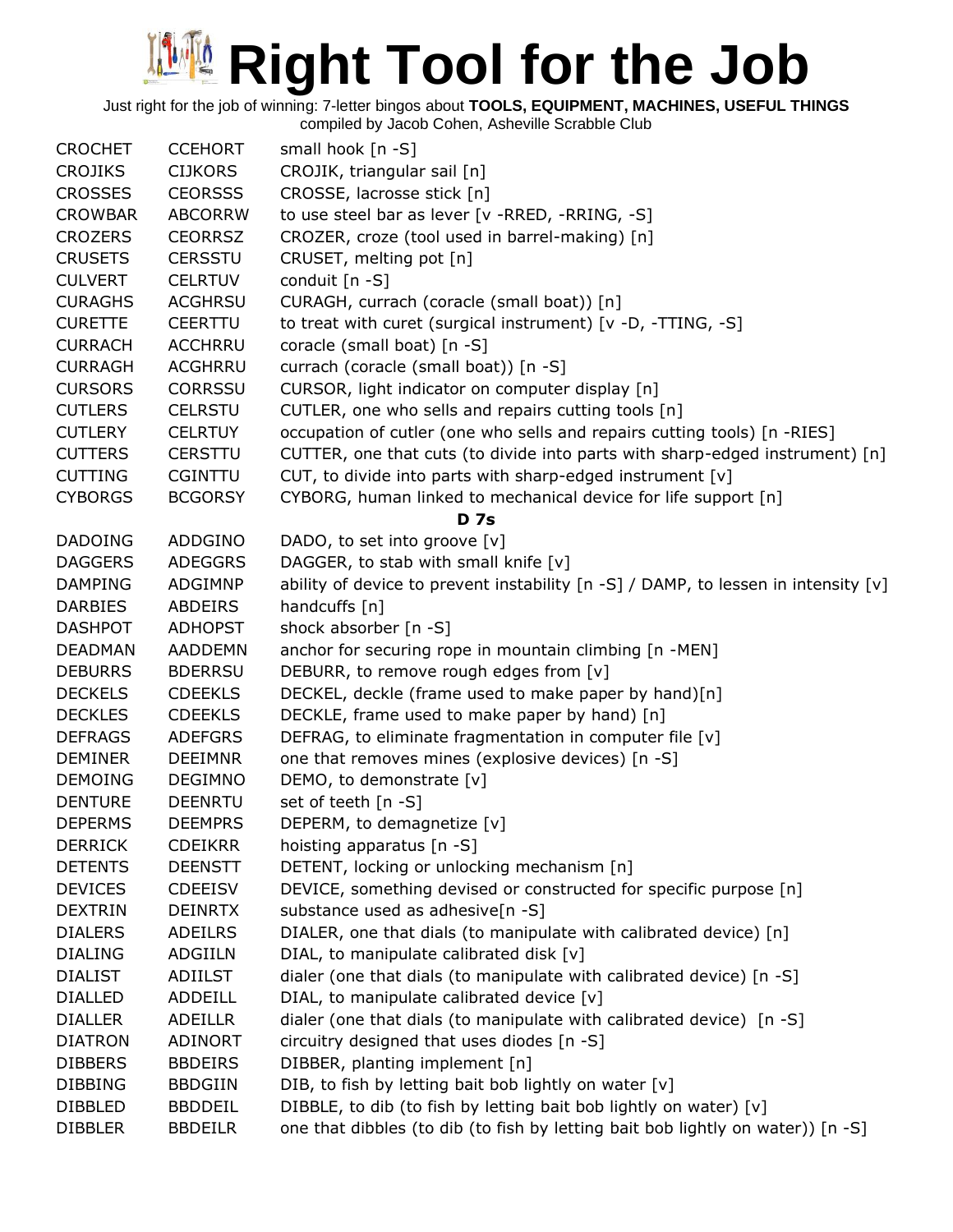| <b>DIBBLES</b> | <b>BBDEILS</b> | DIBBLE, to dib (to fish by letting bait bob lightly on water) [v]            |
|----------------|----------------|------------------------------------------------------------------------------|
| <b>DIESELS</b> | <b>DEEILSS</b> | DIESEL, to continue running after ignition turned off [v]                    |
| <b>DIGITAL</b> | ADGIILT        | piano key [n -S]                                                             |
| <b>DILDOES</b> | <b>DDEILOS</b> | DILDO, object used as penis substitute [n]                                   |
| <b>DIMMERS</b> | <b>DEIMMRS</b> | DIMMER, device for varying intensity of illumination [n]                     |
|                |                |                                                                              |
| <b>DINGEYS</b> | <b>DEGINSY</b> | DINGEY, dinghy (small boat) [n]                                              |
| <b>DINGIES</b> | <b>DEGIINS</b> | DINGY, dinghy (small boat) [n]                                               |
| <b>DINKEYS</b> | <b>DEIKNSY</b> | DINKEY, small locomotive [n]                                                 |
| <b>DINKIES</b> | <b>DEIIKNS</b> | DINKY, dinkey (small locomotive) [n]                                         |
| <b>DISCING</b> | <b>CDGIINS</b> | DISC, to disk (to break up land with type of farm implement) [v]             |
| <b>DISCOID</b> | <b>CDDIIOS</b> | disk (flat, circular plate) [adj]                                            |
| <b>DISHPAN</b> | <b>ADHINPS</b> | pan for washing dishes [n -S]                                                |
| <b>DISHRAG</b> | <b>ADGHIRS</b> | cloth for washing dishes [n -S]                                              |
| <b>DISKERS</b> | <b>DEIKRSS</b> | DISKER, one that disks (to break up land with type of farm implement) [n -S] |
| <b>DISKING</b> | <b>DGIIKNS</b> | DISK, to break up land with type of farm implement [v]                       |
| <b>DISTAFF</b> | <b>ADFFIST</b> | type of staff [n -S or -AVES]                                                |
| <b>DOGCART</b> | <b>ACDGORT</b> | one-horse carriage [n -S]                                                    |
| <b>DOGGERS</b> | <b>DEGGORS</b> | DOGGER, fishing vessel [n]                                                   |
| <b>DOGSLED</b> | <b>DDEGLOS</b> | to move on sled drawn by dogs [v -DDED, -DDING, -S]                          |
| <b>DOGVANE</b> | ADEGNOV        | small vane [n -S]                                                            |
| <b>DOLLIED</b> | <b>DDEILLO</b> | DOLLY, to move on wheeled platform [v]                                       |
| <b>DOLLIES</b> | <b>DEILLOS</b> | DOLLY, to move on wheeled platform [v]                                       |
| <b>DONGLES</b> | <b>DEGLNOS</b> | DONGLE, device for computer [n]                                              |
| <b>DOODADS</b> | ADDDOOS        | DOODAD, article whose name is unknown or forgotten [n]                       |
| <b>DOODAHS</b> | <b>ADDHOOS</b> | DOODAH, small useful device [n]                                              |
| <b>DOORMAT</b> | <b>ADMOORT</b> | mat placed in front of door [n -S]                                           |
| <b>DOSSILS</b> | <b>DILOSSS</b> | DOSSIL, cloth roll for wiping ink [n]                                        |
| <b>DOWELED</b> | <b>DDEELOW</b> | DOWEL, to fasten with wooden pins [v]                                        |
| <b>DRAWBAR</b> | <b>AABDRRW</b> | railroad coupler [n -S]                                                      |
| <b>DREDGED</b> | <b>DDDEEGR</b> | DREDGE, to clear with dredge (machine for scooping mud) [v]                  |
| <b>DREDGER</b> | <b>DDEEGRR</b> | one that dredges (to clear with dredge (machine for scooping mud) $[n = S]$  |
| <b>DREDGES</b> | <b>DDEEGRS</b> | DREDGE, to clear with dredge (machine for scooping mud) [v]                  |
| <b>DRILLED</b> | <b>DDEILLR</b> | DRILL, to bore hole in [v]                                                   |
| <b>DRILLER</b> | <b>DEILLRR</b> | one that drills (to bore hole in) [n -S]                                     |
| <b>DROGUES</b> | <b>DEGORSU</b> | DROGUE, sea anchor [n]                                                       |
| <b>DROMOND</b> | <b>DDMNOOR</b> | large fast-sailing medieval galley [n -S]                                    |
| <b>DROMONS</b> | <b>DMNOORS</b> | DROMON, dromond (large fast-sailing medieval galley) [n]                     |
| <b>DROPPER</b> | <b>DEOPPRR</b> | tube for dispensing liquid in drops [n -S]                                   |
| <b>DROPTOP</b> | <b>DOOPPRT</b> | convertible automobile [n -S]                                                |
| <b>DROSHKY</b> | <b>DHKORSY</b> | open carriage [n -KIES]                                                      |
| <b>DUALLIE</b> | ADEILLU        | dually (pickup truck with double rear wheels) [n -S]                         |
| <b>DUCTING</b> | CDGINTU        | system of ducts [n -S] / DUCT, to convey through duct (tubular passage) [v]  |
| <b>DUDEENS</b> | <b>DDEENSU</b> | DUDEEN, short tobacco pipe [n]                                               |
| <b>DUGOUTS</b> | <b>DGOSTUU</b> | DUGOUT, canoe made by hollowing out log [n]                                  |
| <b>DULLING</b> | <b>DGILLNU</b> | DULL, to make less sharp [v]                                                 |
| <b>DULLISH</b> | <b>DHILLSU</b> | somewhat dull [adj]                                                          |
|                |                |                                                                              |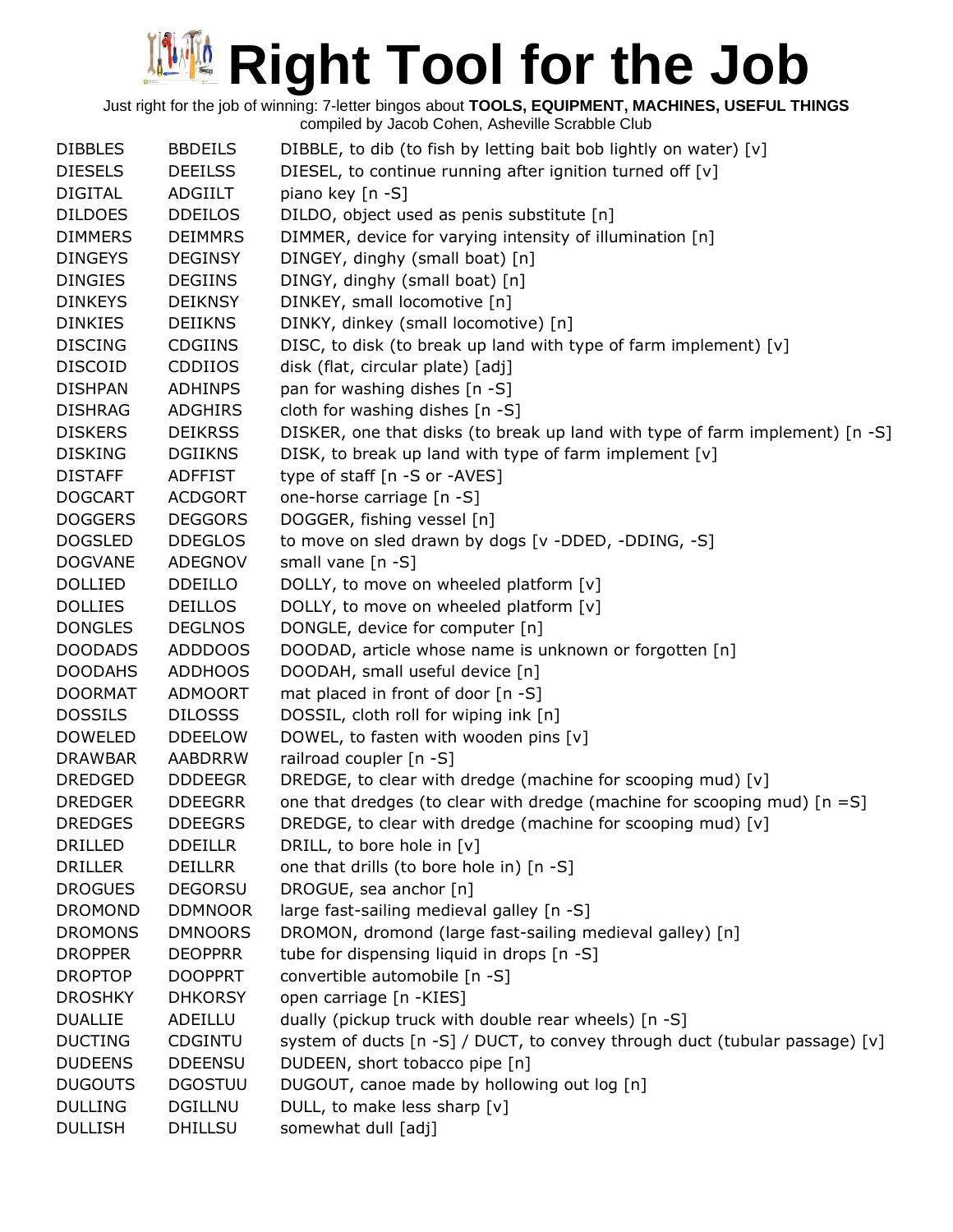| <b>DULNESS</b> | <b>DELNSSU</b> | dullness (state of being dull (to make less sharp) [n -ES]                                    |
|----------------|----------------|-----------------------------------------------------------------------------------------------|
| <b>DUSTOFF</b> | <b>DFFOSTU</b> | military helicopter for evacuating wounded [n -S]                                             |
|                |                | <b>E</b> 7s                                                                                   |
| <b>EARBUDS</b> | ABDERSU        | EARBUD, small earphone [n]                                                                    |
| <b>EARINGS</b> | <b>AEGINRS</b> | EARING, line on ship [n]                                                                      |
| <b>EARPLUG</b> | AEGLPRU        | plug for ear $[n - S]$                                                                        |
| <b>ECHELLE</b> | <b>CEEEHLL</b> | device for spreading light into its component colors [n -S]                                   |
| <b>ELEVONS</b> | <b>EELNOSV</b> | ELEVON, type of airplane control surface [n]                                                  |
| EMAILED        | ADEEILM        | EMAIL, to send message to by computer $[v]$                                                   |
| <b>EMERIES</b> | <b>EEEIMRS</b> | EMERY, granular corundum [n]                                                                  |
| <b>ENGINED</b> | <b>DEEGINN</b> | ENGINE, to equip with machinery $[v]$                                                         |
| <b>ENGINES</b> | <b>EEGINNS</b> | ENGINE, to equip with machinery $[v]$                                                         |
| <b>ENSNARE</b> | <b>AEENNRS</b> | to trap (to catch in trap (device for capturing and holding animals)) [v -D, -ING, -S]        |
| <b>ENTOILS</b> | <b>EILNOST</b> | ENTOIL, to entrap (to trap (to catch in trap (device for capturing and holding animals))) [v] |
| <b>ENTRAPS</b> | <b>AENPRST</b> | ENTRAP, to trap (to catch in trap (device for capturing and holding animals)) $[v]$           |
| <b>EOLITHS</b> | <b>EHILOST</b> | EOLITH, prehistoric stone tool [n]                                                            |
| <b>EPOXIED</b> | <b>DEEIOPX</b> | EPOXY, to glue with epoxy (type of resin) [v]                                                 |
| <b>EPOXIES</b> | <b>EEIOPSX</b> | EPOXY, to glue with epoxy (type of resin) [v]                                                 |
| <b>EPOXYED</b> | <b>DEEOPXY</b> | EPOXY, to glue with epoxy (type of resin) [v]                                                 |
| <b>ETALONS</b> | <b>AELNOST</b> | ETALON, optical instrument [n]                                                                |
| <b>ETRIERS</b> | EEIRRST        | ETRIER, short rope ladder [n]                                                                 |
| <b>EUPHROE</b> | <b>EEHOPRU</b> | device used to adjust shipboard awning [n -S]                                                 |
| EXCIDED        | <b>CDDEEIX</b> | EXCIDE, to excise (to remove by cutting out) $[v]$                                            |
| <b>EXCIDES</b> | <b>CDEEISX</b> | EXCIDE, to excise (to remove by cutting out) $[v]$                                            |
| <b>EXCISED</b> | <b>CDEEISX</b> | EXCISE, to remove by cutting out $[v]$                                                        |
| <b>EXCISES</b> | <b>CEEISSX</b> | EXCISE, to remove by cutting out $[v]$                                                        |
| <b>EYEBARS</b> | <b>ABEERSY</b> | EYEBAR, metal bar with loop at one or both ends [n]                                           |
| <b>EYEBOLT</b> | <b>BEELOTY</b> | type of bolt or screw [n -S]                                                                  |
| <b>EYEWEAR</b> | <b>AEEERWY</b> | device worn on or over eyes [n EYEWEAR]                                                       |
|                |                | <b>F7s</b>                                                                                    |
| <b>FACTURE</b> | <b>ACEFRTU</b> | act of making something [n -S]                                                                |
| <b>FAIRING</b> | <b>AFGIINR</b> | structure on aircraft serving to reduce drag [n -S]                                           |
| <b>FALLOWS</b> | <b>AFLLOSW</b> | FALLOW, to plow and leave unseeded $[v]$                                                      |
| <b>FANJETS</b> | <b>AEFJNST</b> | FANJET, type of jet engine [n]                                                                |
| <b>FANNERS</b> | <b>AEFNNRS</b> | FANNER, one that fans (to cool or refresh with fan (device for putting air into motion)) [n]  |
| <b>FANNING</b> | <b>AFGINNN</b> | FAN, to cool or refresh with fan (device for putting air into motion) [v]                     |
| <b>FARRIER</b> | AEFIRRR        | one that shoes horses [n -S]                                                                  |
| <b>FASTENS</b> | <b>AEFNSST</b> | FASTEN, to secure (to make firm or tight) [v]                                                 |
| <b>FATWOOD</b> | <b>ADFOOTW</b> | wood used for kindling [n -S]                                                                 |
| <b>FAUCETS</b> | <b>ACEFSTU</b> | FAUCET, device for controlling flow of liquid from pipe [n]                                   |
| <b>FELLIES</b> | <b>EEFILLS</b> | FELLY, felloe (rim of wheel) [n]                                                              |
| <b>FELLOES</b> | <b>EEFLLOS</b> | FELLOE, rim of wheel [n]                                                                      |
| <b>FELUCCA</b> | <b>ACCEFLU</b> | swift sailing vessel [n -S]                                                                   |
| <b>FENDERS</b> | <b>DEEFNRS</b> | FENDER, metal guard over wheel of motor vehicle [n]                                           |
| <b>FERRELS</b> | <b>EEFLRRS</b> | FERREL, to ferrule (to furnish with metal ring or cap to prevent splitting) $[v]$             |
| <b>FERULED</b> | <b>DEEFLRU</b> | FERULE, to ferrule (to furnish with metal ring or cap to prevent splitting) [v]               |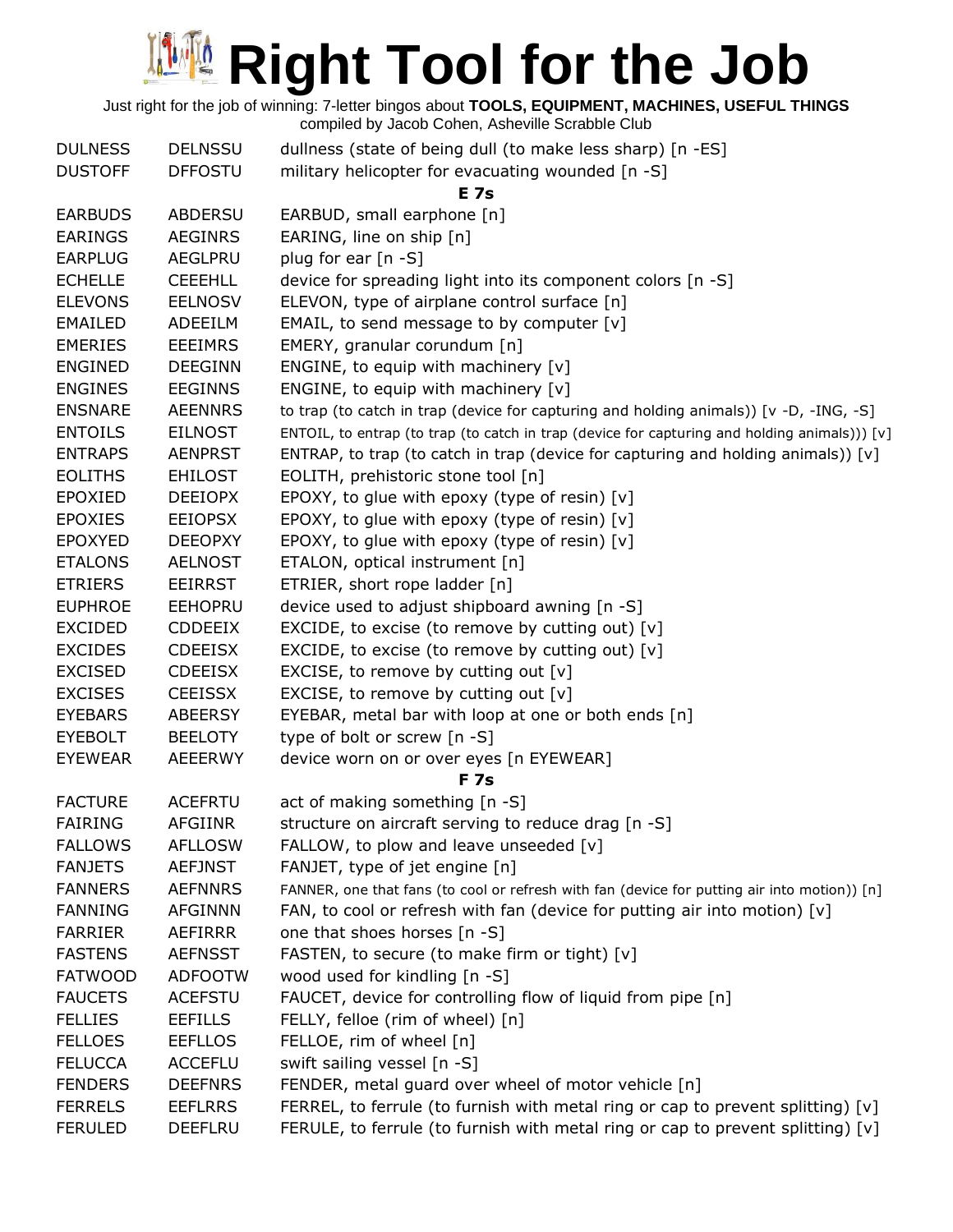| <b>FERULES</b> | <b>EEFLRSU</b> | FERULE, to ferrule (to furnish with metal ring or cap to prevent splitting) $[v]$ |
|----------------|----------------|-----------------------------------------------------------------------------------|
| <b>FETTLED</b> | <b>DEEFLTT</b> | FETTLE, to cover hearth with fettling (material to protect it) [n -S]             |
| <b>FETTLER</b> | <b>EEFLRTT</b> | one that fettles, (to cover hearth with fettling (material to protect it)) [n -S] |
| <b>FETTLES</b> | <b>EEFLSTT</b> | FETTLE, to cover hearth with fettling (material to protect it) [n -S]             |
| <b>FIACRES</b> | <b>ACEFIRS</b> | FIACRE, small carriage (wheeled, horse-drawn vehicle) [n]                         |
| <b>FILINGS</b> | <b>FGIILNS</b> | FILING, particle remove from file [n]                                             |
| <b>FILTERS</b> | <b>EFILRST</b> | FILTER, to pass through filter (device for removing suspended matter) $[v]$       |
| <b>FINNING</b> | <b>FGIINNN</b> | FIN, to equip with fins (external paddle-like structures) [v]                     |
| <b>FIPPLES</b> | <b>EFILPPS</b> | FIPPLE, plug of wood at mouth of certain wind instruments [n]                     |
| <b>FIREBOX</b> | <b>BEFIORX</b> | chamber in which fuel is burned [n -ES]                                           |
| <b>FIREDOG</b> | <b>DEFGIOR</b> | andiron (metal support for holding wood in fireplace) [n -S]                      |
| <b>FIREPAN</b> | <b>AEFINPR</b> | open pan for holding live coals [n -S]                                            |
| <b>FIRMERS</b> | <b>EFIMRRS</b> | FIRMER, woodworking tool [n]                                                      |
| <b>FISHGIG</b> | <b>FGGHIIS</b> | pronged implement for spearing fish [n -S]                                        |
| <b>FISHNET</b> | <b>EFHINST</b> | net for catching fish [n -S]                                                      |
| <b>FISHWAY</b> | <b>AFHISWY</b> | device for enabling fish to pass around dam [n -S]                                |
| <b>FITMENT</b> | EFIMNTT        | equipment [n -S]                                                                  |
| <b>FIXABLE</b> | ABEFILX        | FIX, to repair (to restore to good condition) [adj]                               |
| <b>FIZGIGS</b> | FGGIISZ        | FIZGIG, fishgig (pronged implement for spearing fish) [n]                         |
| <b>FLANGED</b> | <b>ADEFGLN</b> | FLANGE, to provide with protecting rim $[v]$                                      |
| <b>FLANGER</b> | <b>AEFGLNR</b> | one that flanges (to provide with protecting rim) [n -S]                          |
| <b>FLANGES</b> | <b>AEFGLNS</b> | FLANGE, to provide with protecting rim $[v]$                                      |
| <b>FLATBED</b> | <b>ABDEFLT</b> | type of truck or trailer [n -S]                                                   |
| <b>FLATCAR</b> | <b>AACFLRT</b> | railroad car without sides or roof [n -S]                                         |
| <b>FLATTOP</b> | <b>AFLOPTT</b> | aircraft carrier [n -S]                                                           |
| <b>FLEMISH</b> | <b>EFHILMS</b> | to coil rope in certain manner [v -ED, -ING, -S]                                  |
| <b>FLOSSED</b> | <b>DEFLOSS</b> | FLOSS, to clean between teeth with thread [v]                                     |
| <b>FLOSSER</b> | <b>EFLORSS</b> | one that flosses (to clean between teeth with thread) [n -S]                      |
| <b>FLOSSES</b> | <b>EFLOSSS</b> | FLOSS, to clean between teeth with thread [v]                                     |
| <b>FLOTSAM</b> | <b>AFLMOST</b> | floating wreckage of ship or its cargo [n -S]                                     |
| <b>FLUERIC</b> | <b>CEFILRU</b> | FLUERICS, fluidics (branch of mechanical engineering) [adj]                       |
| <b>FLUIDIC</b> | CDFIILU        | FLUIDICS, branch of mechanical engineering [adj]                                  |
| <b>FLYBOAT</b> | <b>ABFLOTY</b> | small, fast boat [n -S]                                                           |
| <b>FLYLINE</b> | <b>EFILLNY</b> | type of line used in fly fishing [n -S]                                           |
| <b>FLYTIER</b> | EFILRTY        | maker of fishing flies [n -S]                                                     |
| <b>FLYTRAP</b> | <b>AFLPRTY</b> | trap for catching flies [n -S]                                                    |
| <b>FOLIATE</b> | <b>AEFILOT</b> | to hammer into thin plates [v -D, -TING, -S]                                      |
| <b>FORCEPS</b> | <b>CEFOPRS</b> | instrument for seizing and holding objects [n -CIPES]                             |
| <b>FOREBAY</b> | <b>ABEFORY</b> | reservoir from which water is taken to run equipment [n -S]                       |
| <b>FORETOP</b> | <b>EFOOPRT</b> | platform at head of ship's foremast [n -S]                                        |
| <b>FORKERS</b> | <b>EFKORRS</b> | FORKER, one that forks (to work with fork (pronged implement)) [n]                |
| <b>FORKFUL</b> | <b>FFKLORU</b> | as much as fork will hold [n -S or -KSFUL]                                        |
| <b>FORKIER</b> | <b>EFIKORR</b> | FORKY, resembling fork (pronged implement) [adj]                                  |
| <b>FORKING</b> | <b>FGIKNOR</b> | FORK, to work with fork (pronged implement) [v]                                   |
| <b>FOUNDRY</b> | <b>DFNORUY</b> | establishment in which metal is cast [n -RIES]                                    |
| <b>FOURGON</b> | <b>FGNOORU</b> | wagon for carrying baggage [n -S]                                                 |
|                |                |                                                                                   |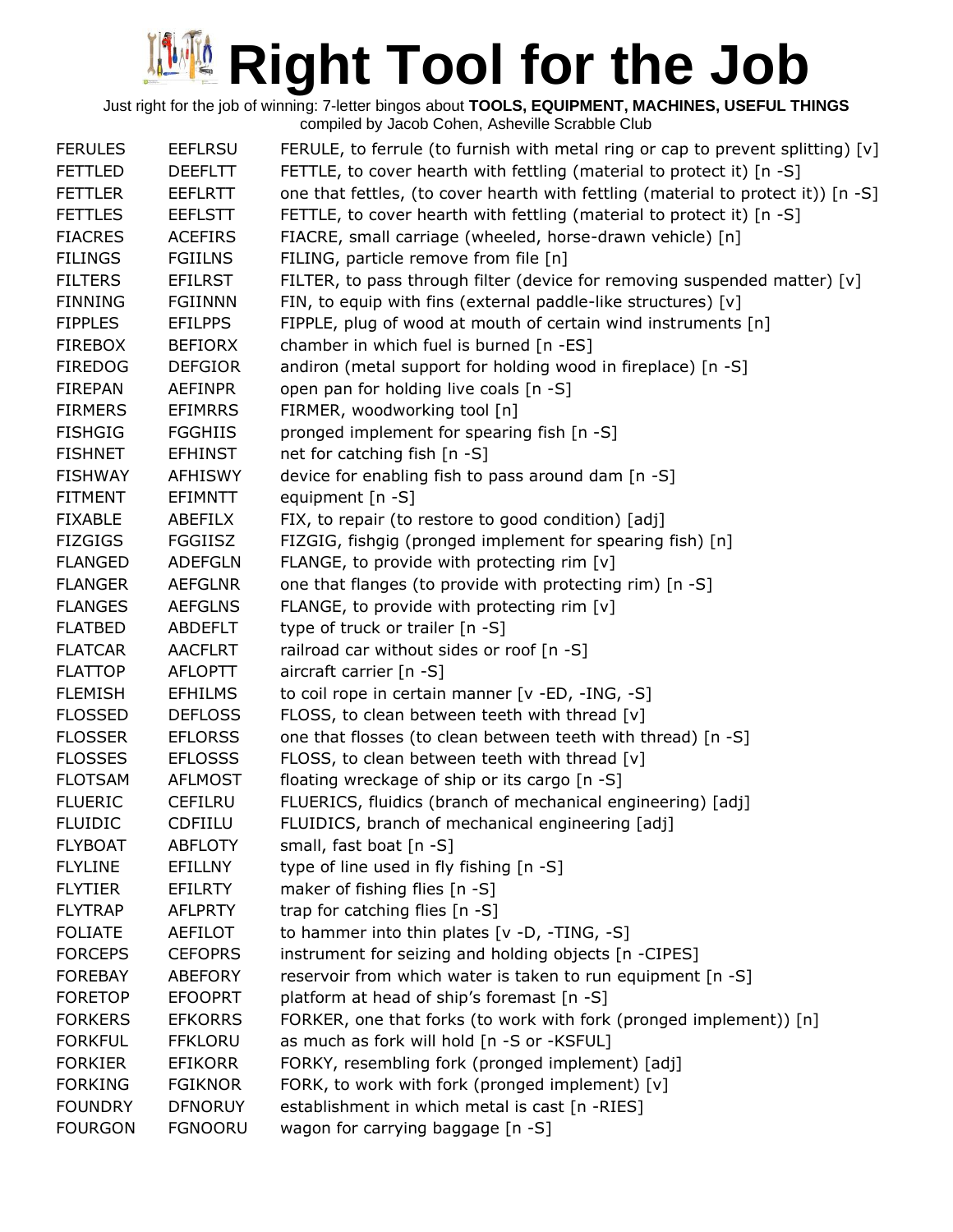Just right for the job of winning: 7-letter bingos about **TOOLS, EQUIPMENT, MACHINES, USEFUL THINGS**

| narrow-bladed saw [n -S]<br><b>FRETSAW</b><br><b>AEFRSTW</b><br>FRIDGE, refrigerator [n]<br><b>FRIDGES</b><br><b>DEFGIRS</b><br><b>FRIGATE</b><br><b>AEFGIRT</b><br>sailing vessel [n -S]<br>frame used to protect paper in printing press [n -S]<br><b>FRISKET</b><br><b>EFIKRST</b><br>FRITZ, nonfunctioning state [n]<br><b>FRITZES</b><br><b>EFIRSTZ</b><br>person equipped for extended periods of underwater swimming [n -MEN]<br><b>FROGMAN</b><br><b>AFGMNOR</b><br>FRYPAN, pan for frying food [n]<br><b>FRYPANS</b><br><b>AFNPRSY</b><br><b>CFLMRUU</b><br>support for lever [n -S or -RA]<br><b>FULCRUM</b><br><b>FULLERS</b><br>FULLER, to groove with type of hammer [v]<br><b>EFLLRSU</b><br>place for fulling cloth [n -RIES]<br><b>FULLERY</b><br><b>EFLLRUY</b><br>one that functions (to be in action) [n -S]<br><b>FUNCTOR</b><br><b>CFNORTU</b><br>FUNNEL, to pass through funnel (cone-shaped utensil) [v]<br><b>FUNNELS</b><br><b>EFLNNSU</b><br>to equip (to provide with whatever is needed) [v -ED, -ING, -ES]<br><b>FURNISH</b><br><b>FHINRSU</b><br><b>G</b> 7s<br><b>AABBDGR</b><br>barge $[n - S]$<br><b>GABBARD</b><br>gabbard (barge) [n -S]<br><b>GABBART</b><br><b>AABBGRT</b><br>GABOON, spittoon (receptacle for saliva) [n]<br><b>GABOONS</b><br><b>ABGNOOS</b><br>GADGET, mechanical device [n]<br><b>GADGETS</b><br><b>ADEGGST</b><br><b>GADGETY</b><br>[adj -TIER, -TIEST] / GADGET, mechanical device [adj]<br><b>ADEGGTY</b><br>GALIOT, galliot (small galley) [n]<br><b>GALIOTS</b><br><b>AGILOST</b><br>large sailing vessel [n -S]<br><b>GALLEON</b><br><b>AEGLLNO</b><br><b>GALLIOT</b><br><b>AGILLOT</b><br>small galley [n -S]<br>GARTER, to fasten with elastic band [v]<br><b>AEGRRST</b><br><b>GARTERS</b><br>GASKET, packing to make something fluid-tight [n]<br><b>GASKETS</b><br><b>AEGKSST</b><br><b>AGGIKNS</b><br>gasket (packing to make something fluid-tight) [n -S]<br><b>GASKING</b><br><b>GAUGERS</b><br><b>AEGGRSU</b><br>GAUGER, one that gauges (to measure precisely) [n]<br>AGGGINU<br>GAUGE, to measure precisely [v]<br><b>GAUGING</b><br>gantry (structure for supporting railroad signals) [n -RIES]<br><b>GAUNTRY</b><br><b>AGNRTUY</b><br>GAVEL, to signal for attention or order by use of gavel (small mallet) [v]<br><b>GAVELED</b><br>ADEEGLV<br>automotive transmission [n -ES]<br><b>GEARBOX</b><br><b>ABEGORX</b><br><b>GEARING</b><br><b>AEGGINR</b><br>system of gears [n -S] / GEAR, to provide with gears (toothed machine parts) [v]<br>to use device designed to synchronize video signals [v -ED, -ING, -S]<br><b>GENLOCK</b><br><b>CEGKLNO</b><br>GHARRI, gharry (carriage used in India) [n]<br><b>GHARRIS</b><br><b>AGHIRRS</b><br>GIB, to fasten with wedge of wood or metal [v]<br><b>GIBBING</b><br><b>BBGGIIN</b><br>GIG, to catch fish with pronged spear [v]<br><b>GIGGING</b><br><b>GGGGIIN</b><br>GILL, to catch fish with type of net $[v]$<br><b>GILLING</b><br><b>GGIILLN</b><br>to gill (to catch fish with type of net [v -TTED, -TTING, -S]<br><b>GILLNET</b><br><b>AEGILLNT</b><br>GIMBAL, to support on set of rings [v]<br><b>GIMBALS</b><br>ABGILMS<br>GIMLET, to pierce with boring tool [v]<br><b>GIMLETS</b><br><b>EGILMST</b> |
|------------------------------------------------------------------------------------------------------------------------------------------------------------------------------------------------------------------------------------------------------------------------------------------------------------------------------------------------------------------------------------------------------------------------------------------------------------------------------------------------------------------------------------------------------------------------------------------------------------------------------------------------------------------------------------------------------------------------------------------------------------------------------------------------------------------------------------------------------------------------------------------------------------------------------------------------------------------------------------------------------------------------------------------------------------------------------------------------------------------------------------------------------------------------------------------------------------------------------------------------------------------------------------------------------------------------------------------------------------------------------------------------------------------------------------------------------------------------------------------------------------------------------------------------------------------------------------------------------------------------------------------------------------------------------------------------------------------------------------------------------------------------------------------------------------------------------------------------------------------------------------------------------------------------------------------------------------------------------------------------------------------------------------------------------------------------------------------------------------------------------------------------------------------------------------------------------------------------------------------------------------------------------------------------------------------------------------------------------------------------------------------------------------------------------------------------------------------------------------------------------------------------------------------------------------------------------------------------------------------------------------------------------------------------------------------------------------------------------------------------------------------------------------------------------------------------------------------------------------------------------------------------------------------------------------------------------------------------------------------------------------------------------------------------------------------------------------------------------------------------------------------------------------------------------------------------------------------------------------------------|
|                                                                                                                                                                                                                                                                                                                                                                                                                                                                                                                                                                                                                                                                                                                                                                                                                                                                                                                                                                                                                                                                                                                                                                                                                                                                                                                                                                                                                                                                                                                                                                                                                                                                                                                                                                                                                                                                                                                                                                                                                                                                                                                                                                                                                                                                                                                                                                                                                                                                                                                                                                                                                                                                                                                                                                                                                                                                                                                                                                                                                                                                                                                                                                                                                                                |
|                                                                                                                                                                                                                                                                                                                                                                                                                                                                                                                                                                                                                                                                                                                                                                                                                                                                                                                                                                                                                                                                                                                                                                                                                                                                                                                                                                                                                                                                                                                                                                                                                                                                                                                                                                                                                                                                                                                                                                                                                                                                                                                                                                                                                                                                                                                                                                                                                                                                                                                                                                                                                                                                                                                                                                                                                                                                                                                                                                                                                                                                                                                                                                                                                                                |
|                                                                                                                                                                                                                                                                                                                                                                                                                                                                                                                                                                                                                                                                                                                                                                                                                                                                                                                                                                                                                                                                                                                                                                                                                                                                                                                                                                                                                                                                                                                                                                                                                                                                                                                                                                                                                                                                                                                                                                                                                                                                                                                                                                                                                                                                                                                                                                                                                                                                                                                                                                                                                                                                                                                                                                                                                                                                                                                                                                                                                                                                                                                                                                                                                                                |
|                                                                                                                                                                                                                                                                                                                                                                                                                                                                                                                                                                                                                                                                                                                                                                                                                                                                                                                                                                                                                                                                                                                                                                                                                                                                                                                                                                                                                                                                                                                                                                                                                                                                                                                                                                                                                                                                                                                                                                                                                                                                                                                                                                                                                                                                                                                                                                                                                                                                                                                                                                                                                                                                                                                                                                                                                                                                                                                                                                                                                                                                                                                                                                                                                                                |
|                                                                                                                                                                                                                                                                                                                                                                                                                                                                                                                                                                                                                                                                                                                                                                                                                                                                                                                                                                                                                                                                                                                                                                                                                                                                                                                                                                                                                                                                                                                                                                                                                                                                                                                                                                                                                                                                                                                                                                                                                                                                                                                                                                                                                                                                                                                                                                                                                                                                                                                                                                                                                                                                                                                                                                                                                                                                                                                                                                                                                                                                                                                                                                                                                                                |
|                                                                                                                                                                                                                                                                                                                                                                                                                                                                                                                                                                                                                                                                                                                                                                                                                                                                                                                                                                                                                                                                                                                                                                                                                                                                                                                                                                                                                                                                                                                                                                                                                                                                                                                                                                                                                                                                                                                                                                                                                                                                                                                                                                                                                                                                                                                                                                                                                                                                                                                                                                                                                                                                                                                                                                                                                                                                                                                                                                                                                                                                                                                                                                                                                                                |
|                                                                                                                                                                                                                                                                                                                                                                                                                                                                                                                                                                                                                                                                                                                                                                                                                                                                                                                                                                                                                                                                                                                                                                                                                                                                                                                                                                                                                                                                                                                                                                                                                                                                                                                                                                                                                                                                                                                                                                                                                                                                                                                                                                                                                                                                                                                                                                                                                                                                                                                                                                                                                                                                                                                                                                                                                                                                                                                                                                                                                                                                                                                                                                                                                                                |
|                                                                                                                                                                                                                                                                                                                                                                                                                                                                                                                                                                                                                                                                                                                                                                                                                                                                                                                                                                                                                                                                                                                                                                                                                                                                                                                                                                                                                                                                                                                                                                                                                                                                                                                                                                                                                                                                                                                                                                                                                                                                                                                                                                                                                                                                                                                                                                                                                                                                                                                                                                                                                                                                                                                                                                                                                                                                                                                                                                                                                                                                                                                                                                                                                                                |
|                                                                                                                                                                                                                                                                                                                                                                                                                                                                                                                                                                                                                                                                                                                                                                                                                                                                                                                                                                                                                                                                                                                                                                                                                                                                                                                                                                                                                                                                                                                                                                                                                                                                                                                                                                                                                                                                                                                                                                                                                                                                                                                                                                                                                                                                                                                                                                                                                                                                                                                                                                                                                                                                                                                                                                                                                                                                                                                                                                                                                                                                                                                                                                                                                                                |
|                                                                                                                                                                                                                                                                                                                                                                                                                                                                                                                                                                                                                                                                                                                                                                                                                                                                                                                                                                                                                                                                                                                                                                                                                                                                                                                                                                                                                                                                                                                                                                                                                                                                                                                                                                                                                                                                                                                                                                                                                                                                                                                                                                                                                                                                                                                                                                                                                                                                                                                                                                                                                                                                                                                                                                                                                                                                                                                                                                                                                                                                                                                                                                                                                                                |
|                                                                                                                                                                                                                                                                                                                                                                                                                                                                                                                                                                                                                                                                                                                                                                                                                                                                                                                                                                                                                                                                                                                                                                                                                                                                                                                                                                                                                                                                                                                                                                                                                                                                                                                                                                                                                                                                                                                                                                                                                                                                                                                                                                                                                                                                                                                                                                                                                                                                                                                                                                                                                                                                                                                                                                                                                                                                                                                                                                                                                                                                                                                                                                                                                                                |
|                                                                                                                                                                                                                                                                                                                                                                                                                                                                                                                                                                                                                                                                                                                                                                                                                                                                                                                                                                                                                                                                                                                                                                                                                                                                                                                                                                                                                                                                                                                                                                                                                                                                                                                                                                                                                                                                                                                                                                                                                                                                                                                                                                                                                                                                                                                                                                                                                                                                                                                                                                                                                                                                                                                                                                                                                                                                                                                                                                                                                                                                                                                                                                                                                                                |
|                                                                                                                                                                                                                                                                                                                                                                                                                                                                                                                                                                                                                                                                                                                                                                                                                                                                                                                                                                                                                                                                                                                                                                                                                                                                                                                                                                                                                                                                                                                                                                                                                                                                                                                                                                                                                                                                                                                                                                                                                                                                                                                                                                                                                                                                                                                                                                                                                                                                                                                                                                                                                                                                                                                                                                                                                                                                                                                                                                                                                                                                                                                                                                                                                                                |
|                                                                                                                                                                                                                                                                                                                                                                                                                                                                                                                                                                                                                                                                                                                                                                                                                                                                                                                                                                                                                                                                                                                                                                                                                                                                                                                                                                                                                                                                                                                                                                                                                                                                                                                                                                                                                                                                                                                                                                                                                                                                                                                                                                                                                                                                                                                                                                                                                                                                                                                                                                                                                                                                                                                                                                                                                                                                                                                                                                                                                                                                                                                                                                                                                                                |
|                                                                                                                                                                                                                                                                                                                                                                                                                                                                                                                                                                                                                                                                                                                                                                                                                                                                                                                                                                                                                                                                                                                                                                                                                                                                                                                                                                                                                                                                                                                                                                                                                                                                                                                                                                                                                                                                                                                                                                                                                                                                                                                                                                                                                                                                                                                                                                                                                                                                                                                                                                                                                                                                                                                                                                                                                                                                                                                                                                                                                                                                                                                                                                                                                                                |
|                                                                                                                                                                                                                                                                                                                                                                                                                                                                                                                                                                                                                                                                                                                                                                                                                                                                                                                                                                                                                                                                                                                                                                                                                                                                                                                                                                                                                                                                                                                                                                                                                                                                                                                                                                                                                                                                                                                                                                                                                                                                                                                                                                                                                                                                                                                                                                                                                                                                                                                                                                                                                                                                                                                                                                                                                                                                                                                                                                                                                                                                                                                                                                                                                                                |
|                                                                                                                                                                                                                                                                                                                                                                                                                                                                                                                                                                                                                                                                                                                                                                                                                                                                                                                                                                                                                                                                                                                                                                                                                                                                                                                                                                                                                                                                                                                                                                                                                                                                                                                                                                                                                                                                                                                                                                                                                                                                                                                                                                                                                                                                                                                                                                                                                                                                                                                                                                                                                                                                                                                                                                                                                                                                                                                                                                                                                                                                                                                                                                                                                                                |
|                                                                                                                                                                                                                                                                                                                                                                                                                                                                                                                                                                                                                                                                                                                                                                                                                                                                                                                                                                                                                                                                                                                                                                                                                                                                                                                                                                                                                                                                                                                                                                                                                                                                                                                                                                                                                                                                                                                                                                                                                                                                                                                                                                                                                                                                                                                                                                                                                                                                                                                                                                                                                                                                                                                                                                                                                                                                                                                                                                                                                                                                                                                                                                                                                                                |
|                                                                                                                                                                                                                                                                                                                                                                                                                                                                                                                                                                                                                                                                                                                                                                                                                                                                                                                                                                                                                                                                                                                                                                                                                                                                                                                                                                                                                                                                                                                                                                                                                                                                                                                                                                                                                                                                                                                                                                                                                                                                                                                                                                                                                                                                                                                                                                                                                                                                                                                                                                                                                                                                                                                                                                                                                                                                                                                                                                                                                                                                                                                                                                                                                                                |
|                                                                                                                                                                                                                                                                                                                                                                                                                                                                                                                                                                                                                                                                                                                                                                                                                                                                                                                                                                                                                                                                                                                                                                                                                                                                                                                                                                                                                                                                                                                                                                                                                                                                                                                                                                                                                                                                                                                                                                                                                                                                                                                                                                                                                                                                                                                                                                                                                                                                                                                                                                                                                                                                                                                                                                                                                                                                                                                                                                                                                                                                                                                                                                                                                                                |
|                                                                                                                                                                                                                                                                                                                                                                                                                                                                                                                                                                                                                                                                                                                                                                                                                                                                                                                                                                                                                                                                                                                                                                                                                                                                                                                                                                                                                                                                                                                                                                                                                                                                                                                                                                                                                                                                                                                                                                                                                                                                                                                                                                                                                                                                                                                                                                                                                                                                                                                                                                                                                                                                                                                                                                                                                                                                                                                                                                                                                                                                                                                                                                                                                                                |
|                                                                                                                                                                                                                                                                                                                                                                                                                                                                                                                                                                                                                                                                                                                                                                                                                                                                                                                                                                                                                                                                                                                                                                                                                                                                                                                                                                                                                                                                                                                                                                                                                                                                                                                                                                                                                                                                                                                                                                                                                                                                                                                                                                                                                                                                                                                                                                                                                                                                                                                                                                                                                                                                                                                                                                                                                                                                                                                                                                                                                                                                                                                                                                                                                                                |
|                                                                                                                                                                                                                                                                                                                                                                                                                                                                                                                                                                                                                                                                                                                                                                                                                                                                                                                                                                                                                                                                                                                                                                                                                                                                                                                                                                                                                                                                                                                                                                                                                                                                                                                                                                                                                                                                                                                                                                                                                                                                                                                                                                                                                                                                                                                                                                                                                                                                                                                                                                                                                                                                                                                                                                                                                                                                                                                                                                                                                                                                                                                                                                                                                                                |
|                                                                                                                                                                                                                                                                                                                                                                                                                                                                                                                                                                                                                                                                                                                                                                                                                                                                                                                                                                                                                                                                                                                                                                                                                                                                                                                                                                                                                                                                                                                                                                                                                                                                                                                                                                                                                                                                                                                                                                                                                                                                                                                                                                                                                                                                                                                                                                                                                                                                                                                                                                                                                                                                                                                                                                                                                                                                                                                                                                                                                                                                                                                                                                                                                                                |
|                                                                                                                                                                                                                                                                                                                                                                                                                                                                                                                                                                                                                                                                                                                                                                                                                                                                                                                                                                                                                                                                                                                                                                                                                                                                                                                                                                                                                                                                                                                                                                                                                                                                                                                                                                                                                                                                                                                                                                                                                                                                                                                                                                                                                                                                                                                                                                                                                                                                                                                                                                                                                                                                                                                                                                                                                                                                                                                                                                                                                                                                                                                                                                                                                                                |
|                                                                                                                                                                                                                                                                                                                                                                                                                                                                                                                                                                                                                                                                                                                                                                                                                                                                                                                                                                                                                                                                                                                                                                                                                                                                                                                                                                                                                                                                                                                                                                                                                                                                                                                                                                                                                                                                                                                                                                                                                                                                                                                                                                                                                                                                                                                                                                                                                                                                                                                                                                                                                                                                                                                                                                                                                                                                                                                                                                                                                                                                                                                                                                                                                                                |
|                                                                                                                                                                                                                                                                                                                                                                                                                                                                                                                                                                                                                                                                                                                                                                                                                                                                                                                                                                                                                                                                                                                                                                                                                                                                                                                                                                                                                                                                                                                                                                                                                                                                                                                                                                                                                                                                                                                                                                                                                                                                                                                                                                                                                                                                                                                                                                                                                                                                                                                                                                                                                                                                                                                                                                                                                                                                                                                                                                                                                                                                                                                                                                                                                                                |
|                                                                                                                                                                                                                                                                                                                                                                                                                                                                                                                                                                                                                                                                                                                                                                                                                                                                                                                                                                                                                                                                                                                                                                                                                                                                                                                                                                                                                                                                                                                                                                                                                                                                                                                                                                                                                                                                                                                                                                                                                                                                                                                                                                                                                                                                                                                                                                                                                                                                                                                                                                                                                                                                                                                                                                                                                                                                                                                                                                                                                                                                                                                                                                                                                                                |
|                                                                                                                                                                                                                                                                                                                                                                                                                                                                                                                                                                                                                                                                                                                                                                                                                                                                                                                                                                                                                                                                                                                                                                                                                                                                                                                                                                                                                                                                                                                                                                                                                                                                                                                                                                                                                                                                                                                                                                                                                                                                                                                                                                                                                                                                                                                                                                                                                                                                                                                                                                                                                                                                                                                                                                                                                                                                                                                                                                                                                                                                                                                                                                                                                                                |
|                                                                                                                                                                                                                                                                                                                                                                                                                                                                                                                                                                                                                                                                                                                                                                                                                                                                                                                                                                                                                                                                                                                                                                                                                                                                                                                                                                                                                                                                                                                                                                                                                                                                                                                                                                                                                                                                                                                                                                                                                                                                                                                                                                                                                                                                                                                                                                                                                                                                                                                                                                                                                                                                                                                                                                                                                                                                                                                                                                                                                                                                                                                                                                                                                                                |
|                                                                                                                                                                                                                                                                                                                                                                                                                                                                                                                                                                                                                                                                                                                                                                                                                                                                                                                                                                                                                                                                                                                                                                                                                                                                                                                                                                                                                                                                                                                                                                                                                                                                                                                                                                                                                                                                                                                                                                                                                                                                                                                                                                                                                                                                                                                                                                                                                                                                                                                                                                                                                                                                                                                                                                                                                                                                                                                                                                                                                                                                                                                                                                                                                                                |
|                                                                                                                                                                                                                                                                                                                                                                                                                                                                                                                                                                                                                                                                                                                                                                                                                                                                                                                                                                                                                                                                                                                                                                                                                                                                                                                                                                                                                                                                                                                                                                                                                                                                                                                                                                                                                                                                                                                                                                                                                                                                                                                                                                                                                                                                                                                                                                                                                                                                                                                                                                                                                                                                                                                                                                                                                                                                                                                                                                                                                                                                                                                                                                                                                                                |
|                                                                                                                                                                                                                                                                                                                                                                                                                                                                                                                                                                                                                                                                                                                                                                                                                                                                                                                                                                                                                                                                                                                                                                                                                                                                                                                                                                                                                                                                                                                                                                                                                                                                                                                                                                                                                                                                                                                                                                                                                                                                                                                                                                                                                                                                                                                                                                                                                                                                                                                                                                                                                                                                                                                                                                                                                                                                                                                                                                                                                                                                                                                                                                                                                                                |
|                                                                                                                                                                                                                                                                                                                                                                                                                                                                                                                                                                                                                                                                                                                                                                                                                                                                                                                                                                                                                                                                                                                                                                                                                                                                                                                                                                                                                                                                                                                                                                                                                                                                                                                                                                                                                                                                                                                                                                                                                                                                                                                                                                                                                                                                                                                                                                                                                                                                                                                                                                                                                                                                                                                                                                                                                                                                                                                                                                                                                                                                                                                                                                                                                                                |
|                                                                                                                                                                                                                                                                                                                                                                                                                                                                                                                                                                                                                                                                                                                                                                                                                                                                                                                                                                                                                                                                                                                                                                                                                                                                                                                                                                                                                                                                                                                                                                                                                                                                                                                                                                                                                                                                                                                                                                                                                                                                                                                                                                                                                                                                                                                                                                                                                                                                                                                                                                                                                                                                                                                                                                                                                                                                                                                                                                                                                                                                                                                                                                                                                                                |
|                                                                                                                                                                                                                                                                                                                                                                                                                                                                                                                                                                                                                                                                                                                                                                                                                                                                                                                                                                                                                                                                                                                                                                                                                                                                                                                                                                                                                                                                                                                                                                                                                                                                                                                                                                                                                                                                                                                                                                                                                                                                                                                                                                                                                                                                                                                                                                                                                                                                                                                                                                                                                                                                                                                                                                                                                                                                                                                                                                                                                                                                                                                                                                                                                                                |
|                                                                                                                                                                                                                                                                                                                                                                                                                                                                                                                                                                                                                                                                                                                                                                                                                                                                                                                                                                                                                                                                                                                                                                                                                                                                                                                                                                                                                                                                                                                                                                                                                                                                                                                                                                                                                                                                                                                                                                                                                                                                                                                                                                                                                                                                                                                                                                                                                                                                                                                                                                                                                                                                                                                                                                                                                                                                                                                                                                                                                                                                                                                                                                                                                                                |
|                                                                                                                                                                                                                                                                                                                                                                                                                                                                                                                                                                                                                                                                                                                                                                                                                                                                                                                                                                                                                                                                                                                                                                                                                                                                                                                                                                                                                                                                                                                                                                                                                                                                                                                                                                                                                                                                                                                                                                                                                                                                                                                                                                                                                                                                                                                                                                                                                                                                                                                                                                                                                                                                                                                                                                                                                                                                                                                                                                                                                                                                                                                                                                                                                                                |
|                                                                                                                                                                                                                                                                                                                                                                                                                                                                                                                                                                                                                                                                                                                                                                                                                                                                                                                                                                                                                                                                                                                                                                                                                                                                                                                                                                                                                                                                                                                                                                                                                                                                                                                                                                                                                                                                                                                                                                                                                                                                                                                                                                                                                                                                                                                                                                                                                                                                                                                                                                                                                                                                                                                                                                                                                                                                                                                                                                                                                                                                                                                                                                                                                                                |
| <b>GIMMALS</b><br><b>AGILMMS</b><br>GIMMAL, pair of interlocking rings [n]                                                                                                                                                                                                                                                                                                                                                                                                                                                                                                                                                                                                                                                                                                                                                                                                                                                                                                                                                                                                                                                                                                                                                                                                                                                                                                                                                                                                                                                                                                                                                                                                                                                                                                                                                                                                                                                                                                                                                                                                                                                                                                                                                                                                                                                                                                                                                                                                                                                                                                                                                                                                                                                                                                                                                                                                                                                                                                                                                                                                                                                                                                                                                                     |
| GIRDER, horizontal support [n]<br><b>GIRDERS</b><br><b>DEGIRRS</b>                                                                                                                                                                                                                                                                                                                                                                                                                                                                                                                                                                                                                                                                                                                                                                                                                                                                                                                                                                                                                                                                                                                                                                                                                                                                                                                                                                                                                                                                                                                                                                                                                                                                                                                                                                                                                                                                                                                                                                                                                                                                                                                                                                                                                                                                                                                                                                                                                                                                                                                                                                                                                                                                                                                                                                                                                                                                                                                                                                                                                                                                                                                                                                             |
| <b>GLIDERS</b><br>GLIDER, type of aircraft (any machine or device capable of flying) [n]<br><b>DEGILRS</b>                                                                                                                                                                                                                                                                                                                                                                                                                                                                                                                                                                                                                                                                                                                                                                                                                                                                                                                                                                                                                                                                                                                                                                                                                                                                                                                                                                                                                                                                                                                                                                                                                                                                                                                                                                                                                                                                                                                                                                                                                                                                                                                                                                                                                                                                                                                                                                                                                                                                                                                                                                                                                                                                                                                                                                                                                                                                                                                                                                                                                                                                                                                                     |
| <b>GLITCHY</b><br>characterized by glitches (malfunction) [adj]<br><b>CGHILTY</b>                                                                                                                                                                                                                                                                                                                                                                                                                                                                                                                                                                                                                                                                                                                                                                                                                                                                                                                                                                                                                                                                                                                                                                                                                                                                                                                                                                                                                                                                                                                                                                                                                                                                                                                                                                                                                                                                                                                                                                                                                                                                                                                                                                                                                                                                                                                                                                                                                                                                                                                                                                                                                                                                                                                                                                                                                                                                                                                                                                                                                                                                                                                                                              |
| GLUE, to fasten with glue (adhesive substance) [v]<br><b>GLUEING</b><br>EGGILNU                                                                                                                                                                                                                                                                                                                                                                                                                                                                                                                                                                                                                                                                                                                                                                                                                                                                                                                                                                                                                                                                                                                                                                                                                                                                                                                                                                                                                                                                                                                                                                                                                                                                                                                                                                                                                                                                                                                                                                                                                                                                                                                                                                                                                                                                                                                                                                                                                                                                                                                                                                                                                                                                                                                                                                                                                                                                                                                                                                                                                                                                                                                                                                |
| pot for melting glue [n -S]<br><b>GLUEPOT</b><br><b>EGLOPTU</b>                                                                                                                                                                                                                                                                                                                                                                                                                                                                                                                                                                                                                                                                                                                                                                                                                                                                                                                                                                                                                                                                                                                                                                                                                                                                                                                                                                                                                                                                                                                                                                                                                                                                                                                                                                                                                                                                                                                                                                                                                                                                                                                                                                                                                                                                                                                                                                                                                                                                                                                                                                                                                                                                                                                                                                                                                                                                                                                                                                                                                                                                                                                                                                                |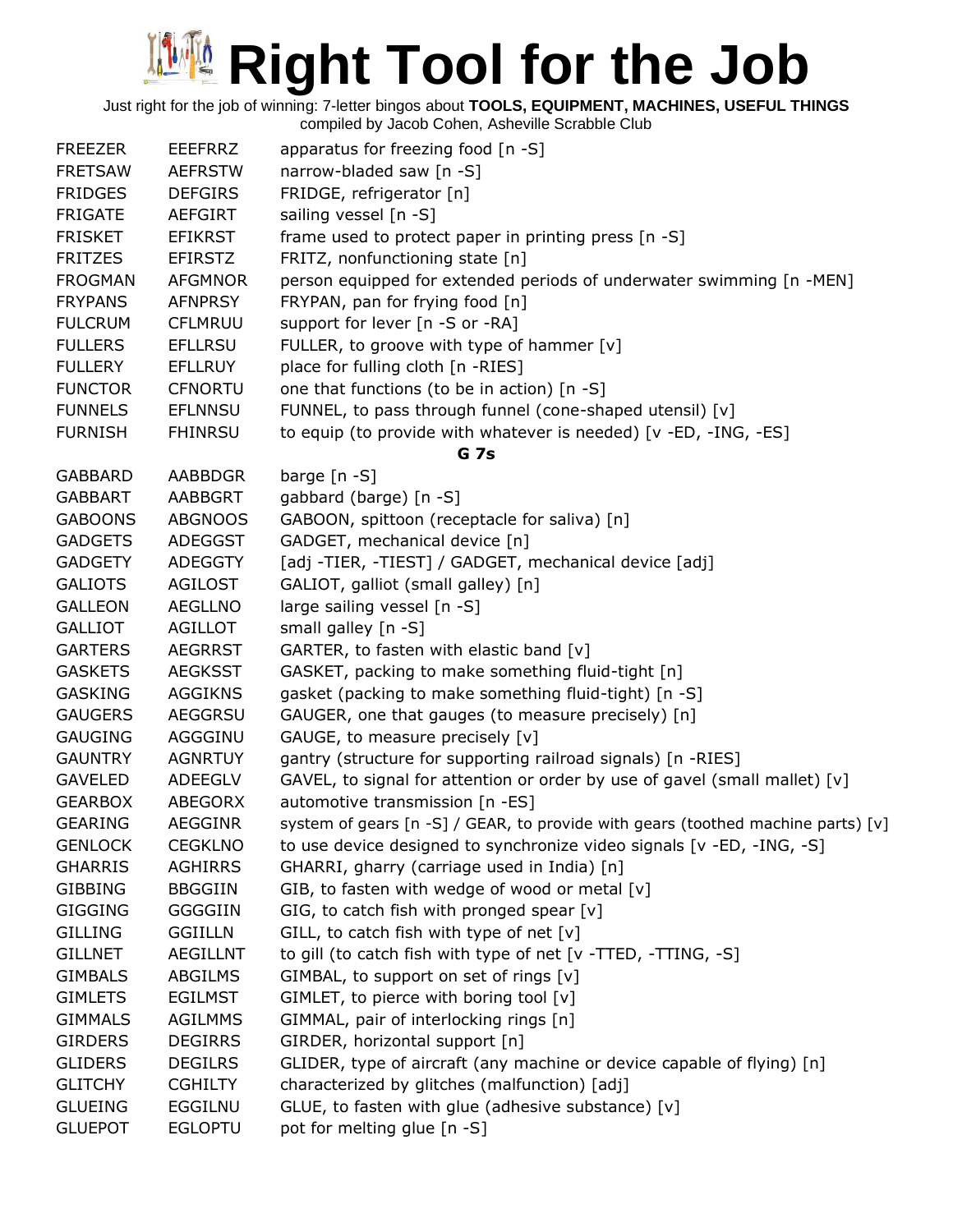Just right for the job of winning: 7-letter bingos about **TOOLS, EQUIPMENT, MACHINES, USEFUL THINGS**

| <b>GLUIEST</b> | <b>EGILSTU</b> | GLUEY, resembling glue [adj]                                                 |
|----------------|----------------|------------------------------------------------------------------------------|
| <b>GOADING</b> | ADGGINO        | GOAD, to drive animals with goad (pointed stick) [v]                         |
| <b>GONDOLA</b> | <b>ADGLNOO</b> | long, narrow boat [n -S]                                                     |
| <b>GOSPORT</b> | <b>GOOPRST</b> | communication device in airplane [n -S]                                      |
| <b>GRAPLES</b> | <b>AEGLPRS</b> | GRAPLE, small anchor [n]                                                     |
| <b>GRAPLIN</b> | <b>AGILNPR</b> | grapnel (type of anchor) [n -S]                                              |
| <b>GRAPNEL</b> | <b>AEGLNPR</b> | type of anchor [n -S]                                                        |
| <b>GREASED</b> | <b>ADEEGRS</b> | GREASE, to smear grease (lubricating substance) [v]                          |
| <b>GREASER</b> | <b>AEEGRRS</b> | one that greases (to smear grease (lubricating substance)) [n -S]            |
| <b>GREASES</b> | <b>AEEGRSS</b> | GREASE, to smear grease (lubricating substance) [v]                          |
| <b>GRENADE</b> | <b>ADEEGNR</b> | explosive device [n -S]                                                      |
| GRINDED        | <b>DDEGINR</b> | GRIND, to wear, smooth, or sharpen by friction [v]                           |
| <b>GRINDER</b> | <b>DEGINRR</b> | one that grinds (to wear, smooth, or sharpen by friction) [n -S]             |
| <b>GROMMET</b> | <b>EGMMORT</b> | to fasten with reinforcing ring of metal [v -ED, -ING, -S]                   |
| <b>GROUNDS</b> | <b>DGNORSU</b> | GROUND, GRIND, to wear, smooth, or sharpen by friction [v]                   |
| <b>GRUMMET</b> | <b>EGMMRTU</b> | to grommet (to fasten with reinforcing ring of metal) [v -ED, -ING, -S]      |
| <b>GUAYULE</b> | <b>AEGLUUY</b> | shrub that is source of rubber [n -S]                                        |
| <b>GUNBOAT</b> | <b>ABGNOTU</b> | armed vessel $[n -S]$                                                        |
| <b>GUNLOCK</b> | <b>CGKLNOU</b> | mechanism which ignites charge of gun [n -S]                                 |
| <b>GUNSHIP</b> | <b>GHINPSU</b> | armed helicopter [n -S]                                                      |
| <b>GUNTERS</b> | <b>EGNRSTU</b> | GUNTER, type of sail [n]                                                     |
| <b>GURDIES</b> | <b>DEGIRSU</b> | GURDY, winch on fishing boat [n]                                             |
| <b>GUYLINE</b> | <b>EGILNUY</b> | rope, chain, or wire used as brace [n -S]                                    |
|                |                | <b>H</b> 7s                                                                  |
| <b>HACKSAW</b> | <b>AACHKSW</b> | to use saw having fine-toothed blade [v -ED, -N, -ING, -S]                   |
| <b>HAFTERS</b> | <b>AEFHRST</b> | HAFTER, one that hafts (to supply with handle) [n]                           |
| <b>HAFTING</b> | <b>AFGHINT</b> | HAFT, to supply with handle [v]                                              |
| <b>HAIRCUT</b> | <b>ACHIRTU</b> | cutting of hair [n -S]                                                       |
| <b>HAIRNET</b> | <b>AEHINRT</b> | net worn to keep hair in place [n -S]                                        |
| <b>HAIRPIN</b> | AHIINPR        | hair fastener [n -S]                                                         |
| <b>HALVING</b> | AGHILNV        | act of fitting timbers together by cutting out half thickness of each [n -S] |
| <b>HALYARD</b> | <b>AADHLRY</b> | line used to hoist sail [n -S]                                               |
| <b>HAMMERS</b> | <b>AEHMMRS</b> | HAMMER, to strike repeatedly [v]                                             |
| <b>HAMMOCK</b> | <b>ACHKMMO</b> | hanging $cot[n-S]$                                                           |
| <b>HANDCAR</b> | <b>AACDHNR</b> | hand-operated railroad car [n -S]                                            |
| <b>HANDSAW</b> | <b>AADHNSW</b> | saw used manually [n -S]                                                     |
| <b>HANDSET</b> | <b>ADEHNST</b> | type of telephone [n -S]                                                     |
| <b>HANSOMS</b> | <b>AHMNOSS</b> | HANSOM, light carriage [n]                                                   |
| <b>HARDIES</b> | ADEHIRS        | HARDY, blacksmith's chisel [n]                                               |
| <b>HARNESS</b> | <b>AEHNRSS</b> | to put tackle on draft animal [v -ED, -ING, -ES]                             |
| <b>HARPOON</b> | <b>AHNOOPR</b> | to strike with harpoon [v -ED, -ING, -S]                                     |
| <b>HASPING</b> | <b>AGHINPS</b> | HASP, to fasten with clasp [v]                                               |
| <b>HATCHEL</b> | <b>ACEHHLT</b> | to separate flax fibers with comb [v -ED, -LLED, -ING, -LLING, -S]           |
| <b>HATCHET</b> | <b>CEHHTT</b>  | small $ax [n-S]$                                                             |
| <b>HATPINS</b> | <b>AHINPST</b> | HATPIN, pin for securing hat [n]                                             |
| <b>HAWSERS</b> | <b>AEHRSSW</b> | HAWSER, mooring rope [n]                                                     |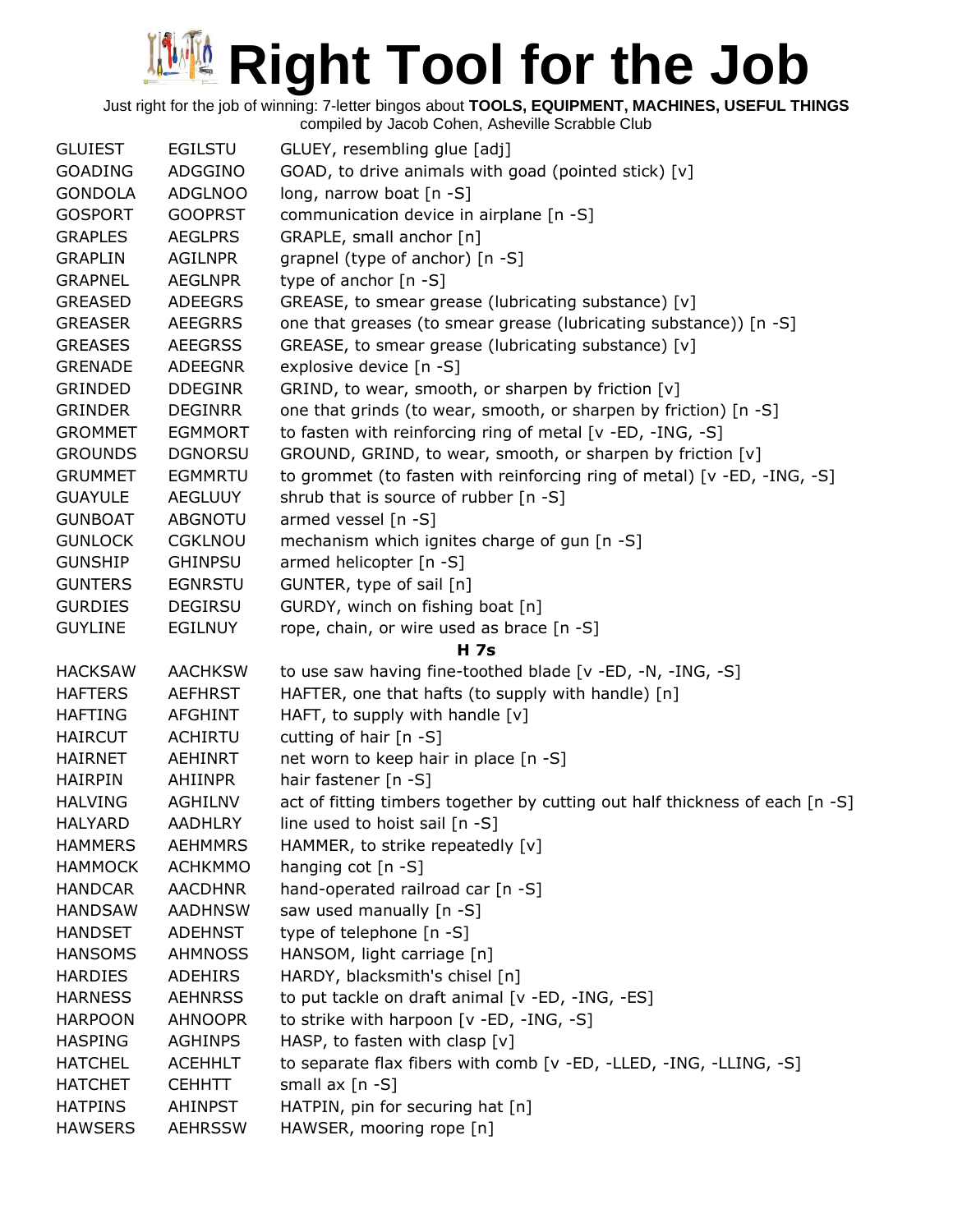Just right for the job of winning: 7-letter bingos about **TOOLS, EQUIPMENT, MACHINES, USEFUL THINGS**

| <b>HAYFORK</b> | <b>AFHKORY</b> | tool for pitching hay [n -S]                                                                         |
|----------------|----------------|------------------------------------------------------------------------------------------------------|
| <b>HAYRACK</b> | <b>AACHKRY</b> | frame used in hauling hay [n -S]                                                                     |
| <b>HAYWIRE</b> | AEHIRWY        | wire used in baling hay $[n - S]$                                                                    |
| <b>HEADERS</b> | <b>ADEEHRS</b> | HEADER, grain harvester [n]                                                                          |
| <b>HEARSED</b> | <b>ADEEHRS</b> | HEARSE, to transport in hearse (vehicle for conveying corpses) [v]                                   |
| <b>HEARSES</b> | <b>AEEHRSS</b> | HEARSE, to transport in hearse (vehicle for conveying corpses) [v]                                   |
| <b>HEATERS</b> | <b>AEEHRST</b> | HEATER, apparatus for heating [n]                                                                    |
| <b>HEDDLES</b> | <b>DDEEHLS</b> | HEDDLE, part of loom [n]                                                                             |
| <b>HEEZING</b> | EEGHINZ        | HEEZE, to hoist (to haul up by some mechanical means) [v]                                            |
| <b>HELVING</b> | <b>EGHILNV</b> | HELVE, to provide with handle $[v]$                                                                  |
| <b>HERDICS</b> | <b>CDEHIRS</b> | HERDIC, type of carriage (wheeled, horse-drawn vehicle) [n]                                          |
| <b>HEWABLE</b> | ABEEHLW        | HEW, to cut with ax [adj]                                                                            |
| <b>HIBACHI</b> | ABCHHII        | cooking device [n -S]                                                                                |
| <b>HICKEYS</b> | <b>CEHIKSY</b> | HICKEY, gadget (mechanical device) [n]                                                               |
| <b>HICKIES</b> | <b>CEHIIKS</b> | HICKEY, gadget (mechanical device) [n] / HICKIE, hickey (gadget (mechanical device)) [n]             |
| <b>HINGERS</b> | <b>EGHINRS</b> | HINGER, one that hinges (to attach jointed device) [n]                                               |
| <b>HINGING</b> | <b>GGHIINN</b> | HINGE, to attach jointed device [v]                                                                  |
| <b>HISTING</b> | <b>GHIINST</b> | HIST, to hoist (to haul up by some mechanical means) [v]                                             |
| <b>HITCHED</b> | <b>CDEHHIT</b> | HITCH, to fasten with knot or hook [v]                                                               |
| <b>HITCHER</b> | <b>CEHHIRT</b> | one that hitches (to fasten with knot or hook) [n -S]                                                |
| <b>HITCHES</b> | <b>CEHHIST</b> | HITCH, to fasten with knot or hook [v]                                                               |
| <b>HOBBERS</b> | <b>BBEHORS</b> | HOBBER, one that hobs (to furnish with hobnails) [n]                                                 |
| <b>HOBBING</b> | <b>BBGHINO</b> | HOB, to furnish with hobnails $[v]$                                                                  |
| <b>HOBNAIL</b> | ABHILNO        | to put hobnails (short nails with broad head) on shoe sole [v -ED, -ING, -S]                         |
| <b>HOELIKE</b> | <b>EEHIKLO</b> | resembling hoe [adj]                                                                                 |
| <b>HOISING</b> | <b>GHIINOS</b> | HOISE, to hoist (to haul up by some mechanical means) [v]                                            |
| <b>HOISTED</b> | <b>DEHIOST</b> | HOIST, to haul up by some mechanical means [v]                                                       |
| <b>HOISTER</b> | <b>EHIORST</b> | one that hoists (to haul up by some mechanical means) [n -S]                                         |
| <b>HOOKAHS</b> | <b>AHHKOOS</b> | HOOKAH, water pipe [n]                                                                               |
| <b>HOOKLET</b> | <b>EHKLOOT</b> | small hook $[n -S]$                                                                                  |
| <b>HOOPERS</b> | <b>EHOOPRS</b> | HOOPER, one that hoops (to fasten with hoop (circular band of metal)) [n]                            |
| <b>HOOPING</b> | <b>GHINOOP</b> | HOOP, to fasten with hoop (circular band of metal) [v]                                               |
| <b>HOTLINK</b> | <b>HIKLNOT</b> | connection between two computer files [n -S]                                                         |
| <b>HOUDAHS</b> | ADHHOSU        | HOUDAH, howdah (seat on elephant or camel for riders) [n]                                            |
| <b>HOWDAHS</b> | <b>ADHHOSW</b> | HOWDAH, seat on elephant or camel for riders [n]                                                     |
| <b>HUBCAPS</b> | <b>ABCHPSU</b> | HUBCAP, covering for hub of wheel [n]                                                                |
| <b>HUMVEES</b> | <b>EEHMSUV</b> | HUMVEE, type of motor vehicle [n]                                                                    |
| <b>HUSWIFE</b> | <b>EFHISUW</b> | sewing kit [n -IVES or -S]                                                                           |
| <b>HYPOIDS</b> | <b>DHIOPSY</b> | HYPOID, type of toothed wheel [n]                                                                    |
|                |                | I <sub>7s</sub>                                                                                      |
| <b>ICEBOAT</b> | ABCEIOT        | to travel in vehicle that sails on ice [v -ED, -ING, -S]                                             |
| <b>INBOARD</b> | ABDINOR        | type of boat motor $[n - S]$                                                                         |
| <b>INFEEDS</b> | <b>DEEFINS</b> | INFEED, action of supplying material to machine [n]                                                  |
| <b>INHAULS</b> | AHILNSU        | INHAUL, line for bringing in sail [n]                                                                |
| <b>INSNARE</b> | <b>AEINNRS</b> | to ensnare (to trap (to catch in trap (device for capturing and holding animals))) [v -D, -RING, -S] |
| <b>INUTILE</b> | EIILNTU        | useless (serving no purpose) [adj]                                                                   |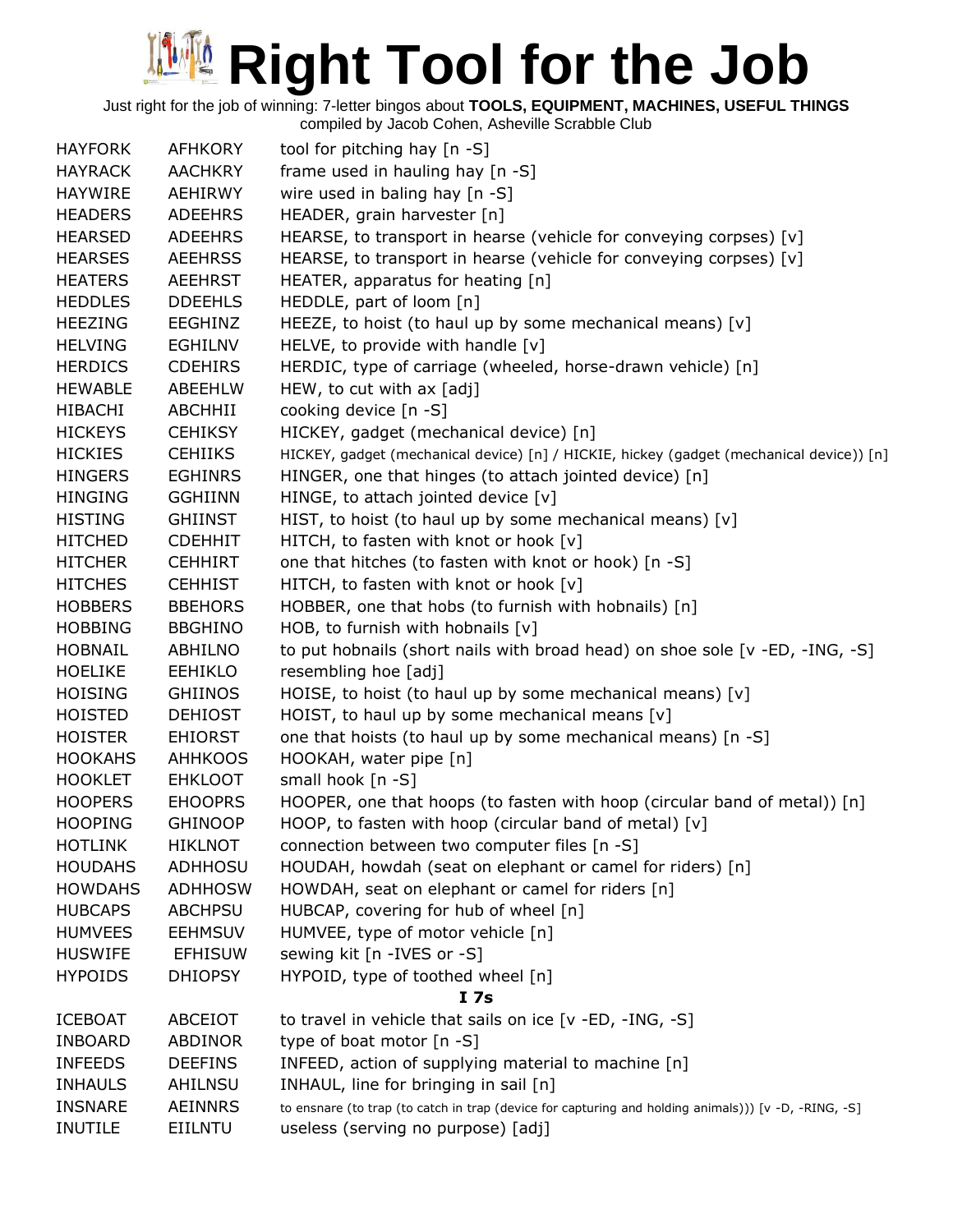Just right for the job of winning: 7-letter bingos about **TOOLS, EQUIPMENT, MACHINES, USEFUL THINGS**

|                |                | compiled by Jacob Cohen, Asheville Scrabble Club                                            |
|----------------|----------------|---------------------------------------------------------------------------------------------|
| <b>IRONERS</b> | <b>EINORRS</b> | IRONER, machine for pressing clothes [n]                                                    |
| <b>IRONING</b> | <b>GIINNOR</b> | clothes pressed or to be pressed [n -S] / IRON, to furnish with iron (metallic element) [v] |
|                |                | J <sub>7s</sub>                                                                             |
| <b>JACKERS</b> | <b>ACEJKRS</b> | JACKER, one that jacks (to raise with type of lever) [n]                                    |
| <b>JACKING</b> | <b>ACGIJKN</b> | JACK, to raise with type of lever $[v]$                                                     |
| <b>JALOPPY</b> | <b>AJLOPPY</b> | jalopy (decrepit car) [n -PPIES]                                                            |
| <b>JEEPING</b> | EEGIJNP        | JEEP, to travel by small type of motor vehicle [v]                                          |
| <b>JEEPNEY</b> | <b>EEEJNPY</b> | Philippine jitney [n -S]                                                                    |
| <b>JEMMIED</b> | <b>DEEIJMM</b> | JEMMY, to jimmy (to pry open with crowbar) [v]                                              |
| <b>JEMMIES</b> | <b>EEIJMMS</b> | JEMMY, to jimmy (to pry open with crowbar) [v]                                              |
| <b>JESSING</b> | <b>EGIJNSS</b> | JESS, to fasten straps around legs of hawk [v] / JESSE, to jess [v]                         |
| <b>JETFOIL</b> | <b>EFIJLOT</b> | jet-powered hydrofoil (boat with winglike structures for lifting hull above water) [n -S]   |
| <b>JETLIKE</b> | <b>EEIJKLT</b> | resembling jet airplane [adj]                                                               |
| <b>JETPACK</b> | <b>ACEJKPT</b> | backpack with jets to transport wearer [n -S]                                               |
| <b>JETSAMS</b> | <b>AEJMSST</b> | JETSAM, goods cast overboard [n]                                                            |
| <b>JETSOMS</b> | <b>EJMOSST</b> | JETSOM, jetsam (goods cast overboard) [n]                                                   |
| <b>JETWAYS</b> | <b>AEJSTWY</b> | JETWAY, telescoping corridor that extends from airport terminal to aircraft-trademark [n]   |
| <b>JIGLIKE</b> | <b>EGIIJKL</b> | resembling jig [adj]                                                                        |
| <b>JIGSAWN</b> | <b>AGIJNSW</b> | JIGSAW, to cut with type of saw [v]                                                         |
| <b>JIGSAWS</b> | <b>AGIJSSW</b> | JIGSAW, to cut with type of saw [v]                                                         |
| <b>JIMMIED</b> | DEIIJMM        | JIMMY, to pry open with crowbar [v]                                                         |
| <b>JIMMIES</b> | <b>EIIJMMS</b> | JIMMY, to pry open with crowbar [v]                                                         |
| <b>JOBNAME</b> | ABEJMNO        | computer code for job instruction [n -S]                                                    |
| <b>JOINERS</b> | <b>EIJNORS</b> | JOINER, carpenter [n]                                                                       |
| <b>JOINERY</b> | <b>EIJNORY</b> | trade of joiner (carpenter) [n -RIES]                                                       |
| <b>JOYPADS</b> | <b>ADJOPSY</b> | JOYPAD, device with buttons to control computer images [n]                                  |
| <b>JUKEBOX</b> | <b>BEJKOUX</b> | coin-operated phonograph [n -ES]                                                            |
| <b>JUMARED</b> | ADEJMRU        | JUMAR, to climb with ropes using type of clamp [v]                                          |
|                |                | <b>K7s</b>                                                                                  |
| <b>KALIANS</b> | <b>AAIKLNS</b> | KALIAN, hookah (water pipe) [n]                                                             |
| <b>KAMOTIK</b> | <b>AIKKMOT</b> | komatik (Inuit sledge) [n -S]                                                               |
| <b>KAMOTIQ</b> | AIKMOQT        | komatik (Inuit sledge) [n -S]                                                               |
| <b>KARAOKE</b> | <b>AAEKKOR</b> | musical device to which user sings along [n -S]                                             |
| KAYAKED        | AADEKKY        | KAYAK, to travel in kayak (Inuit canoe) [v]                                                 |
| <b>KECKLED</b> | <b>CDEEKKL</b> | KECKLE, to wind with rope to prevent chafing [v]                                            |
| <b>KECKLES</b> | <b>CEEKKLS</b> | KECKLE, to wind with rope to prevent chafing [v]                                            |
| <b>KERFING</b> | <b>EFGIKNR</b> | KERF, to make incision with cutting tool $[v]$                                              |
| <b>KETCHES</b> | <b>CEEHKST</b> | KETCH, sailing vessel [n]                                                                   |
| <b>KEYCARD</b> | <b>ACDEKRY</b> | coded card for operating device [n -S]                                                      |
| <b>KEYHOLE</b> | <b>EEHKLOY</b> | hole for key [n -S]                                                                         |
| <b>KEYLESS</b> | <b>EEKLSSY</b> | being without key [adj]                                                                     |
| <b>KEYPADS</b> | <b>ADEKPSY</b> | KEYPAD, small keyboard [n]                                                                  |
| <b>KEYSETS</b> | <b>EEKSSTY</b> | KEYSET, system of finger levers [n]                                                         |
| <b>KEYWAYS</b> | <b>AEKSWYY</b> | KEYWAY, slot for key [n]                                                                    |
| KIBITKA        | ABIIKKT        | type of Russian sled or wagon [n -S]                                                        |
| KILLICK        | <b>CIIKKLL</b> | small anchor [n -S]                                                                         |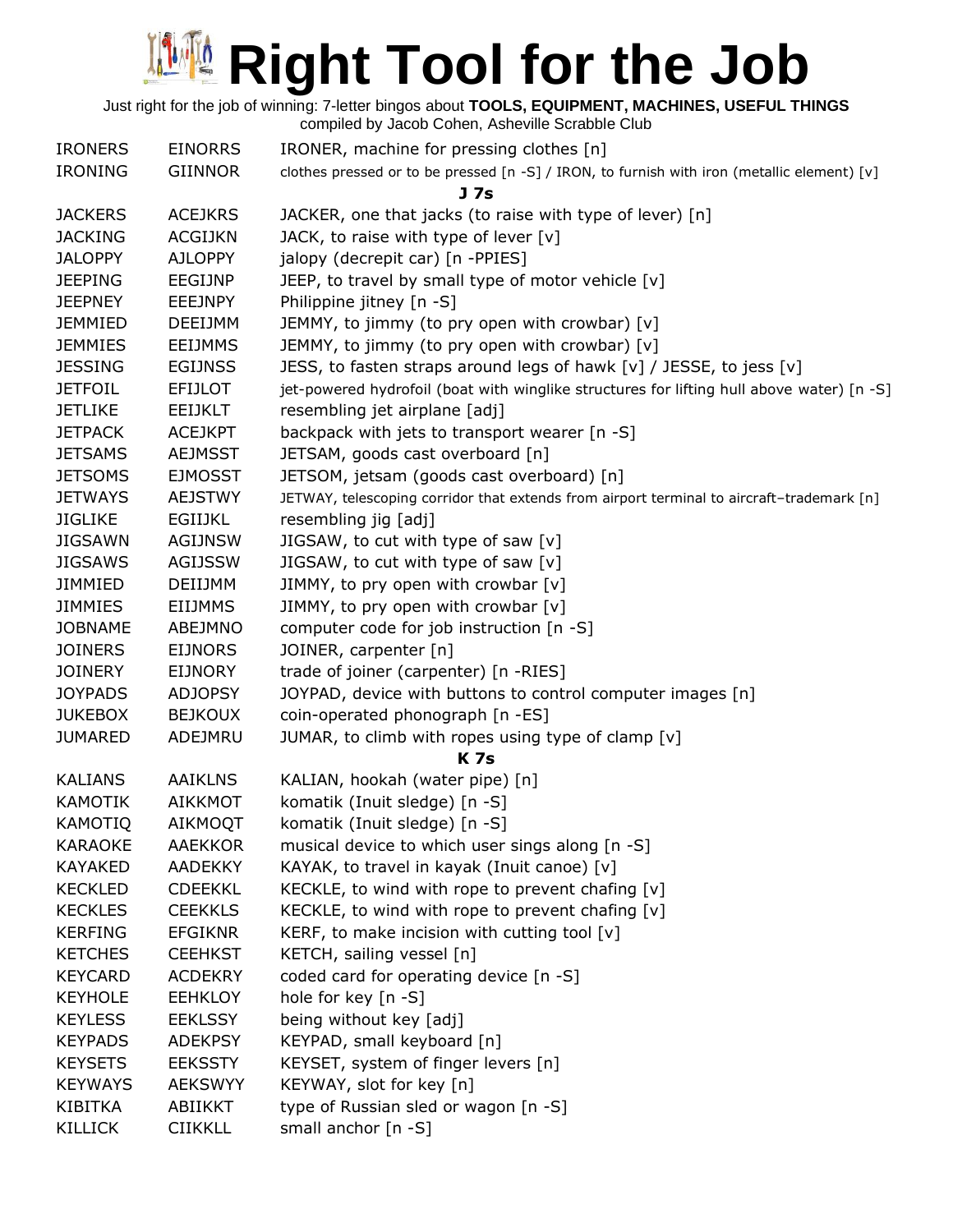| KILLOCK        | <b>CIKKLLO</b> | killick (small anchor) [n -S]                                                         |
|----------------|----------------|---------------------------------------------------------------------------------------|
| KILNING        | <b>GIIKLNN</b> | KILN, to bake in type of oven $[v]$                                                   |
| KILOBIT        | <b>BIIKLOT</b> | unit of computer information [n -S]                                                   |
| KINGPIN        | GIIKNNP        | central bolt connecting axle to vehicle [n -S]                                        |
| KITTING        | <b>GIIKNTT</b> | KIT, to equip (to provide with whatever is needed) [v]                                |
| <b>KLISTER</b> | <b>EIKLRST</b> | wax for skis $[n -S]$                                                                 |
| KNOTTED        | <b>DEKNOTT</b> | KNOT, to tie in knot (closed loop) [v]                                                |
| KNOTTER        | <b>EKNORTT</b> | one that knots (to tie in knot (closed loop)) [n -S]                                  |
| KOMATIK        | AIKKMOT        | Inuit sledge [n -S]                                                                   |
| <b>KUDLIKS</b> | <b>DIKKLSU</b> | KUDLIK, Inuit oil lamp [n]                                                            |
|                |                | L <sub>7s</sub>                                                                       |
| LADDERS        | <b>ADDELRS</b> | LADDER, to cause run in stocking $[v]$                                                |
| <b>LADLERS</b> | <b>ADELLRS</b> | LADLER, one that ladles (to lift out with ladle (type of spoon)) [n]                  |
| LADLING        | ADGILLN        | LADLE, to lift out with ladle (type of spoon) $[v]$                                   |
| LAGENDS        | <b>ADEGLNS</b> | LAGEND, lagan (goods thrown into the sea with a buoy attached to enable recovery) [n] |
| LAMPION        | <b>AILMNOP</b> | type of light-generating device [n -S]                                                |
| LANDAUS        | <b>AADLNSU</b> | LANDAU, type of carriage (wheeled, horse-drawn vehicle) [n]                           |
| LANIARD        | AADILNR        | lanyard (fastening rope on ship) [n -S]                                               |
| LANYARD        | <b>AADLNRY</b> | fastening rope on ship [n -S]                                                         |
| LAPTOPS        | <b>ALOPPST</b> | LAPTOP, small computer for use on one's lap [n]                                       |
| LASERED        | <b>ADEELRS</b> | LASER, to treat with laser (device that amplifies light waves) [v]                    |
| LATCHED        | <b>ACDEHLT</b> | LATCH, to close with type of fastening device $[v]$                                   |
| LATCHES        | <b>ACEHLST</b> | LATCH, to close with type of fastening device $[v]$                                   |
| LATCHET        | <b>ACEHLTT</b> | thong used to fasten shoe [n -S]                                                      |
| LATEENS        | <b>AEELNST</b> | LATEEN, sailing vessel [n]                                                            |
| LATHING        | AGHILNT        | work made of or using laths [n -S] / LATHE, to cut or shape on type of machine [v]    |
| LATIGOS        | <b>AGILOST</b> | LATIGO, strap used to fasten saddle [n]                                               |
| LAYETTE        | AEELTTY        | outfit of clothing and equipment for newborn child [n -S]                             |
| LEASHED        | <b>ADEEHLS</b> | LEASH, to restrain animal with line or thong [v]                                      |
| <b>LEASHES</b> | <b>AEEHLSS</b> | LEASH, to restrain animal with line or thong $[v]$                                    |
| LEVERED        | <b>DEEELRV</b> | LEVER, to move with lever (rigid body used to lift weight) [v]                        |
| LEWISES        | <b>EEILSSW</b> | LEWIS, hoisting device [n]                                                            |
| <b>LIMBECK</b> | <b>BCEIKLM</b> | alembic (apparatus formerly used in distilling) [n -S]                                |
| LIMITED        | DEIILMT        | train or bus making few stops [n -S]                                                  |
| LINKUPS        | <b>IKLNPSU</b> | LINKUP, something that serves as linking device [n]                                   |
| <b>LINTERS</b> | <b>EILNRST</b> | LINTER, machine for removing fibers from cotton seeds [n]                             |
| LISTBOX        | <b>BILOSTX</b> | box on computer screen that contains list of options [n -ES]                          |
| <b>LISTERS</b> | <b>EILRSST</b> | LISTER, type of plow [n]                                                              |
| LOCKING        | <b>CGIKLNO</b> | LOCK, to secure by means of mechanical fastening device [v]                           |
| LOCKNUT        | <b>CKLNOTU</b> | nut which keeps another from loosening [n -S]                                         |
| <b>LOCKSET</b> | <b>CEKLOST</b> | set of hardware for locking door [n -S]                                               |
| <b>LOGOFFS</b> | <b>FFGLOOS</b> | LOGOFF, logout (act of ending connection with computer system) [n]                    |
| LOGOUTS        | <b>GLOOSTU</b> | LOGOUT, act of ending connection with computer system [n]                             |
| LOIDING        | <b>DGIILNO</b> | LOID, to open spring lock by using piece of celluloid [v]                             |
| LONGBOW        | <b>BGLNOOW</b> | type of archery bow [n -S]                                                            |
| LORGNON        | <b>GLNNOOR</b> | pair of eyeglasses with handle [n -S]                                                 |
|                |                |                                                                                       |
|                |                |                                                                                       |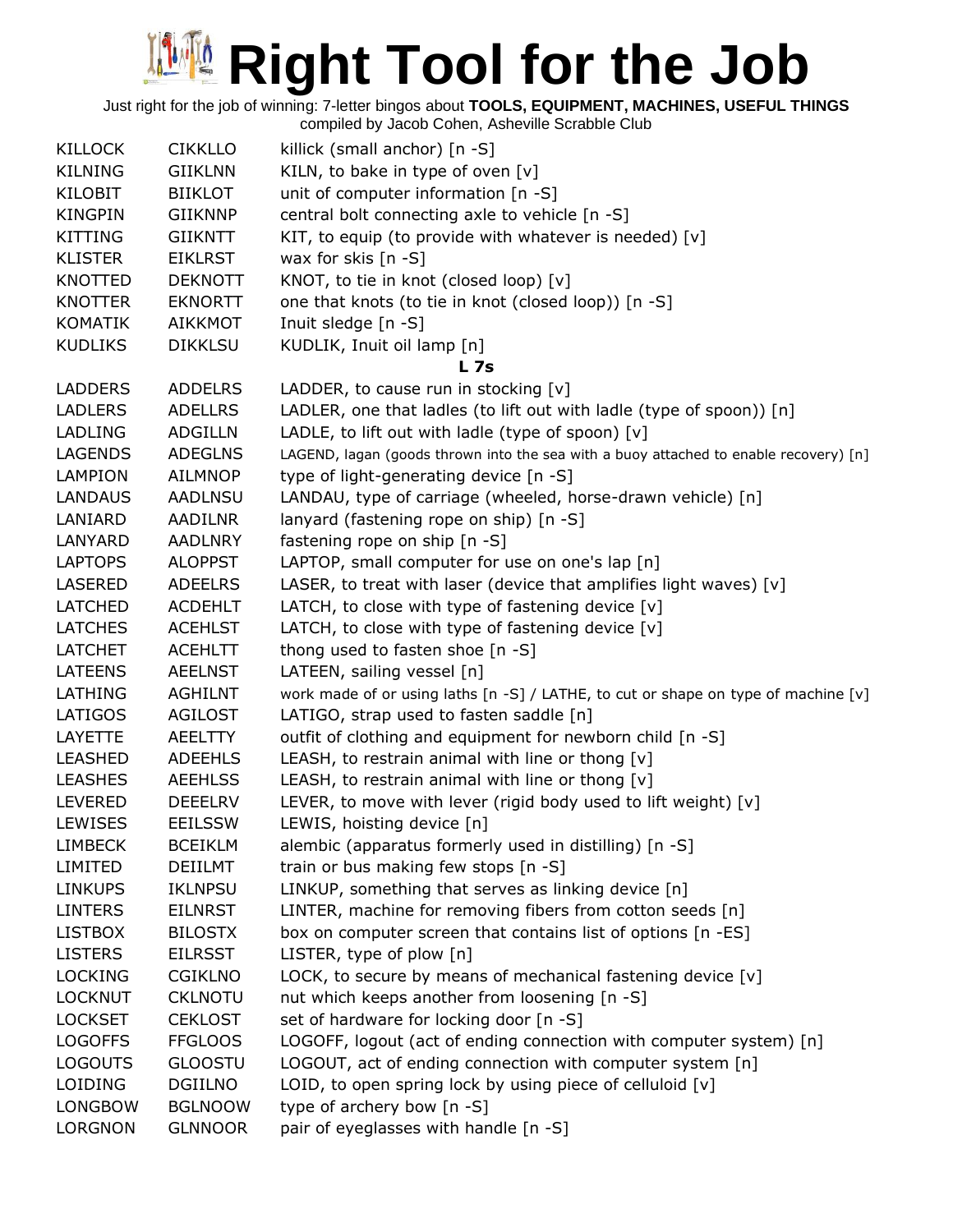| <b>LORINER</b><br>lorimer (maker of implements for harnesses and saddles) [n -S]<br><b>EILNORR</b><br>LORRY, type of wagon or truck [n]<br><b>LORRIES</b><br><b>EILORRS</b><br>LUGGER, small sailing vessel [n]<br><b>LUGGERS</b><br><b>EGGLRSU</b><br>type of sail [n -s]<br>LUGSAIL<br>AGILLSU<br><b>AELNSTU</b><br>LUNATE, crescent-shaped implement [n]<br><b>LUNATES</b><br><b>M</b> 7s<br>to process by machine (mechanical device) [v -D, -NING, -S]<br><b>MACHINE</b><br><b>ACEHIMN</b><br>MAGLEV, train using magnets to move above tracks [n]<br><b>MAGLEVS</b><br><b>AEGLMSV</b><br>bag for carrying mail (postal material) [n -S]<br>MAILBAG<br>AABGILM<br><b>MALLETS</b><br><b>AELLMST</b><br>MALLET, type of hammer [n]<br>software designed to disable computers [n -S]<br>MALWARE<br>AAELMRW<br>to handcuff (to fetter with restraining cuffs) [v -D, -LING, -S]<br><b>MANACLE</b><br><b>AACELMN</b><br>shaft on which tool is mounted [n -S]<br><b>MANDREL</b><br><b>ADELMNR</b><br>mandrel (shaft on which tool is mounted) [n -S]<br>MANDRIL<br>ADILMNR<br>made by man [adj]<br><b>MANMADE</b><br><b>AADEMMN</b><br>rope used as handrail [n -S]<br><b>MANROPE</b><br><b>AEMNOPR</b><br>MASHIE, golf club [n] / MASHY, mashie (golf club) [n]<br><b>MASHIES</b><br><b>AEHIMSS</b><br>MAST, to provide with mast (long pole on ship that supports sails and rigging) [v]<br><b>MASTING</b><br><b>AGIMNST</b><br>digging tool $[n - S]$<br><b>MATTOCK</b><br><b>ACKMOTT</b><br><b>MEASURE</b><br><b>AEEMRSU</b><br>to ascertain dimensions, quantity, or capacity of $[v -D, -RING, -S]$<br>unit of computer information [n -S]<br><b>MEGABIT</b><br>ABEGIMT<br>METATE, stone used for grinding grains [n]<br><b>METATES</b><br>AEEMSTT<br>METER, to measure by mechanical means [v]<br><b>METERED</b><br><b>DEEEMRT</b><br><b>METRICS</b><br>METRIC, standard of measurement [n]<br><b>CEIMRST</b><br>METRE, to meter (to measure by mechanical means) [v]<br><b>METRING</b><br><b>EGIMNRT</b><br>METUMP, tumpline (strap for supporting load on back) [n]<br><b>METUMPS</b><br><b>EMMPSTU</b><br><b>MILLING</b><br>GIILLMN<br>MILL, to grind by mechanical means [v]<br>millrace (current of water that drives mill wheel) [n -S]<br>ILLMNRU<br>MIMEO, to make copies of by use of mimeograph [v]<br><b>DEEIMMO</b><br>small refrigerator stocked with beverages [n -S]<br>ABIIMNR<br>small bus [n -USES, -USSES]<br><b>BIIMNSU</b><br>ABCIIMN<br>small taxicab [n -S]<br><b>ACIIMMN</b><br>small portable television camera [n -S]<br>small automobile [n -S]<br><b>ACIIMNR</b><br><b>AIIMNNV</b><br>small van [n -S]<br><b>AEGIMNT</b><br>act of minting (to produce by stamping metal, as coins) [n -S]<br>MINTER, one that mints (to produce by stamping metal, as coins) [n]<br><b>EIMNRST</b><br>MINT, to produce by stamping metal, as coins [v]<br><b>GIIMNNT</b><br>to dial wrongly [v -ED, -LLED, -ING, -LLING, -S]<br>ADIILMS<br>MISKEY, to key into machine incorrectly [v]<br><b>EIKMSSY</b> | <b>LORIMER</b> | <b>EILMORR</b> | maker of implements for harnesses and saddles [n -S] |
|------------------------------------------------------------------------------------------------------------------------------------------------------------------------------------------------------------------------------------------------------------------------------------------------------------------------------------------------------------------------------------------------------------------------------------------------------------------------------------------------------------------------------------------------------------------------------------------------------------------------------------------------------------------------------------------------------------------------------------------------------------------------------------------------------------------------------------------------------------------------------------------------------------------------------------------------------------------------------------------------------------------------------------------------------------------------------------------------------------------------------------------------------------------------------------------------------------------------------------------------------------------------------------------------------------------------------------------------------------------------------------------------------------------------------------------------------------------------------------------------------------------------------------------------------------------------------------------------------------------------------------------------------------------------------------------------------------------------------------------------------------------------------------------------------------------------------------------------------------------------------------------------------------------------------------------------------------------------------------------------------------------------------------------------------------------------------------------------------------------------------------------------------------------------------------------------------------------------------------------------------------------------------------------------------------------------------------------------------------------------------------------------------------------------------------------------------------------------------------------------------------------------------------------------------------------------------------------------------------------------------------------------------------------------------------------------------------------------------------------------------------------------------------------------------------------------------------------------------------------------------------------------------------------------------------------------------------------------------------------------------------------------------|----------------|----------------|------------------------------------------------------|
|                                                                                                                                                                                                                                                                                                                                                                                                                                                                                                                                                                                                                                                                                                                                                                                                                                                                                                                                                                                                                                                                                                                                                                                                                                                                                                                                                                                                                                                                                                                                                                                                                                                                                                                                                                                                                                                                                                                                                                                                                                                                                                                                                                                                                                                                                                                                                                                                                                                                                                                                                                                                                                                                                                                                                                                                                                                                                                                                                                                                                              |                |                |                                                      |
|                                                                                                                                                                                                                                                                                                                                                                                                                                                                                                                                                                                                                                                                                                                                                                                                                                                                                                                                                                                                                                                                                                                                                                                                                                                                                                                                                                                                                                                                                                                                                                                                                                                                                                                                                                                                                                                                                                                                                                                                                                                                                                                                                                                                                                                                                                                                                                                                                                                                                                                                                                                                                                                                                                                                                                                                                                                                                                                                                                                                                              |                |                |                                                      |
|                                                                                                                                                                                                                                                                                                                                                                                                                                                                                                                                                                                                                                                                                                                                                                                                                                                                                                                                                                                                                                                                                                                                                                                                                                                                                                                                                                                                                                                                                                                                                                                                                                                                                                                                                                                                                                                                                                                                                                                                                                                                                                                                                                                                                                                                                                                                                                                                                                                                                                                                                                                                                                                                                                                                                                                                                                                                                                                                                                                                                              |                |                |                                                      |
|                                                                                                                                                                                                                                                                                                                                                                                                                                                                                                                                                                                                                                                                                                                                                                                                                                                                                                                                                                                                                                                                                                                                                                                                                                                                                                                                                                                                                                                                                                                                                                                                                                                                                                                                                                                                                                                                                                                                                                                                                                                                                                                                                                                                                                                                                                                                                                                                                                                                                                                                                                                                                                                                                                                                                                                                                                                                                                                                                                                                                              |                |                |                                                      |
|                                                                                                                                                                                                                                                                                                                                                                                                                                                                                                                                                                                                                                                                                                                                                                                                                                                                                                                                                                                                                                                                                                                                                                                                                                                                                                                                                                                                                                                                                                                                                                                                                                                                                                                                                                                                                                                                                                                                                                                                                                                                                                                                                                                                                                                                                                                                                                                                                                                                                                                                                                                                                                                                                                                                                                                                                                                                                                                                                                                                                              |                |                |                                                      |
|                                                                                                                                                                                                                                                                                                                                                                                                                                                                                                                                                                                                                                                                                                                                                                                                                                                                                                                                                                                                                                                                                                                                                                                                                                                                                                                                                                                                                                                                                                                                                                                                                                                                                                                                                                                                                                                                                                                                                                                                                                                                                                                                                                                                                                                                                                                                                                                                                                                                                                                                                                                                                                                                                                                                                                                                                                                                                                                                                                                                                              |                |                |                                                      |
|                                                                                                                                                                                                                                                                                                                                                                                                                                                                                                                                                                                                                                                                                                                                                                                                                                                                                                                                                                                                                                                                                                                                                                                                                                                                                                                                                                                                                                                                                                                                                                                                                                                                                                                                                                                                                                                                                                                                                                                                                                                                                                                                                                                                                                                                                                                                                                                                                                                                                                                                                                                                                                                                                                                                                                                                                                                                                                                                                                                                                              |                |                |                                                      |
|                                                                                                                                                                                                                                                                                                                                                                                                                                                                                                                                                                                                                                                                                                                                                                                                                                                                                                                                                                                                                                                                                                                                                                                                                                                                                                                                                                                                                                                                                                                                                                                                                                                                                                                                                                                                                                                                                                                                                                                                                                                                                                                                                                                                                                                                                                                                                                                                                                                                                                                                                                                                                                                                                                                                                                                                                                                                                                                                                                                                                              |                |                |                                                      |
|                                                                                                                                                                                                                                                                                                                                                                                                                                                                                                                                                                                                                                                                                                                                                                                                                                                                                                                                                                                                                                                                                                                                                                                                                                                                                                                                                                                                                                                                                                                                                                                                                                                                                                                                                                                                                                                                                                                                                                                                                                                                                                                                                                                                                                                                                                                                                                                                                                                                                                                                                                                                                                                                                                                                                                                                                                                                                                                                                                                                                              |                |                |                                                      |
|                                                                                                                                                                                                                                                                                                                                                                                                                                                                                                                                                                                                                                                                                                                                                                                                                                                                                                                                                                                                                                                                                                                                                                                                                                                                                                                                                                                                                                                                                                                                                                                                                                                                                                                                                                                                                                                                                                                                                                                                                                                                                                                                                                                                                                                                                                                                                                                                                                                                                                                                                                                                                                                                                                                                                                                                                                                                                                                                                                                                                              |                |                |                                                      |
|                                                                                                                                                                                                                                                                                                                                                                                                                                                                                                                                                                                                                                                                                                                                                                                                                                                                                                                                                                                                                                                                                                                                                                                                                                                                                                                                                                                                                                                                                                                                                                                                                                                                                                                                                                                                                                                                                                                                                                                                                                                                                                                                                                                                                                                                                                                                                                                                                                                                                                                                                                                                                                                                                                                                                                                                                                                                                                                                                                                                                              |                |                |                                                      |
|                                                                                                                                                                                                                                                                                                                                                                                                                                                                                                                                                                                                                                                                                                                                                                                                                                                                                                                                                                                                                                                                                                                                                                                                                                                                                                                                                                                                                                                                                                                                                                                                                                                                                                                                                                                                                                                                                                                                                                                                                                                                                                                                                                                                                                                                                                                                                                                                                                                                                                                                                                                                                                                                                                                                                                                                                                                                                                                                                                                                                              |                |                |                                                      |
|                                                                                                                                                                                                                                                                                                                                                                                                                                                                                                                                                                                                                                                                                                                                                                                                                                                                                                                                                                                                                                                                                                                                                                                                                                                                                                                                                                                                                                                                                                                                                                                                                                                                                                                                                                                                                                                                                                                                                                                                                                                                                                                                                                                                                                                                                                                                                                                                                                                                                                                                                                                                                                                                                                                                                                                                                                                                                                                                                                                                                              |                |                |                                                      |
|                                                                                                                                                                                                                                                                                                                                                                                                                                                                                                                                                                                                                                                                                                                                                                                                                                                                                                                                                                                                                                                                                                                                                                                                                                                                                                                                                                                                                                                                                                                                                                                                                                                                                                                                                                                                                                                                                                                                                                                                                                                                                                                                                                                                                                                                                                                                                                                                                                                                                                                                                                                                                                                                                                                                                                                                                                                                                                                                                                                                                              |                |                |                                                      |
|                                                                                                                                                                                                                                                                                                                                                                                                                                                                                                                                                                                                                                                                                                                                                                                                                                                                                                                                                                                                                                                                                                                                                                                                                                                                                                                                                                                                                                                                                                                                                                                                                                                                                                                                                                                                                                                                                                                                                                                                                                                                                                                                                                                                                                                                                                                                                                                                                                                                                                                                                                                                                                                                                                                                                                                                                                                                                                                                                                                                                              |                |                |                                                      |
|                                                                                                                                                                                                                                                                                                                                                                                                                                                                                                                                                                                                                                                                                                                                                                                                                                                                                                                                                                                                                                                                                                                                                                                                                                                                                                                                                                                                                                                                                                                                                                                                                                                                                                                                                                                                                                                                                                                                                                                                                                                                                                                                                                                                                                                                                                                                                                                                                                                                                                                                                                                                                                                                                                                                                                                                                                                                                                                                                                                                                              |                |                |                                                      |
|                                                                                                                                                                                                                                                                                                                                                                                                                                                                                                                                                                                                                                                                                                                                                                                                                                                                                                                                                                                                                                                                                                                                                                                                                                                                                                                                                                                                                                                                                                                                                                                                                                                                                                                                                                                                                                                                                                                                                                                                                                                                                                                                                                                                                                                                                                                                                                                                                                                                                                                                                                                                                                                                                                                                                                                                                                                                                                                                                                                                                              |                |                |                                                      |
|                                                                                                                                                                                                                                                                                                                                                                                                                                                                                                                                                                                                                                                                                                                                                                                                                                                                                                                                                                                                                                                                                                                                                                                                                                                                                                                                                                                                                                                                                                                                                                                                                                                                                                                                                                                                                                                                                                                                                                                                                                                                                                                                                                                                                                                                                                                                                                                                                                                                                                                                                                                                                                                                                                                                                                                                                                                                                                                                                                                                                              |                |                |                                                      |
|                                                                                                                                                                                                                                                                                                                                                                                                                                                                                                                                                                                                                                                                                                                                                                                                                                                                                                                                                                                                                                                                                                                                                                                                                                                                                                                                                                                                                                                                                                                                                                                                                                                                                                                                                                                                                                                                                                                                                                                                                                                                                                                                                                                                                                                                                                                                                                                                                                                                                                                                                                                                                                                                                                                                                                                                                                                                                                                                                                                                                              |                |                |                                                      |
|                                                                                                                                                                                                                                                                                                                                                                                                                                                                                                                                                                                                                                                                                                                                                                                                                                                                                                                                                                                                                                                                                                                                                                                                                                                                                                                                                                                                                                                                                                                                                                                                                                                                                                                                                                                                                                                                                                                                                                                                                                                                                                                                                                                                                                                                                                                                                                                                                                                                                                                                                                                                                                                                                                                                                                                                                                                                                                                                                                                                                              |                |                |                                                      |
|                                                                                                                                                                                                                                                                                                                                                                                                                                                                                                                                                                                                                                                                                                                                                                                                                                                                                                                                                                                                                                                                                                                                                                                                                                                                                                                                                                                                                                                                                                                                                                                                                                                                                                                                                                                                                                                                                                                                                                                                                                                                                                                                                                                                                                                                                                                                                                                                                                                                                                                                                                                                                                                                                                                                                                                                                                                                                                                                                                                                                              |                |                |                                                      |
|                                                                                                                                                                                                                                                                                                                                                                                                                                                                                                                                                                                                                                                                                                                                                                                                                                                                                                                                                                                                                                                                                                                                                                                                                                                                                                                                                                                                                                                                                                                                                                                                                                                                                                                                                                                                                                                                                                                                                                                                                                                                                                                                                                                                                                                                                                                                                                                                                                                                                                                                                                                                                                                                                                                                                                                                                                                                                                                                                                                                                              |                |                |                                                      |
|                                                                                                                                                                                                                                                                                                                                                                                                                                                                                                                                                                                                                                                                                                                                                                                                                                                                                                                                                                                                                                                                                                                                                                                                                                                                                                                                                                                                                                                                                                                                                                                                                                                                                                                                                                                                                                                                                                                                                                                                                                                                                                                                                                                                                                                                                                                                                                                                                                                                                                                                                                                                                                                                                                                                                                                                                                                                                                                                                                                                                              |                |                |                                                      |
|                                                                                                                                                                                                                                                                                                                                                                                                                                                                                                                                                                                                                                                                                                                                                                                                                                                                                                                                                                                                                                                                                                                                                                                                                                                                                                                                                                                                                                                                                                                                                                                                                                                                                                                                                                                                                                                                                                                                                                                                                                                                                                                                                                                                                                                                                                                                                                                                                                                                                                                                                                                                                                                                                                                                                                                                                                                                                                                                                                                                                              |                |                |                                                      |
|                                                                                                                                                                                                                                                                                                                                                                                                                                                                                                                                                                                                                                                                                                                                                                                                                                                                                                                                                                                                                                                                                                                                                                                                                                                                                                                                                                                                                                                                                                                                                                                                                                                                                                                                                                                                                                                                                                                                                                                                                                                                                                                                                                                                                                                                                                                                                                                                                                                                                                                                                                                                                                                                                                                                                                                                                                                                                                                                                                                                                              |                |                |                                                      |
|                                                                                                                                                                                                                                                                                                                                                                                                                                                                                                                                                                                                                                                                                                                                                                                                                                                                                                                                                                                                                                                                                                                                                                                                                                                                                                                                                                                                                                                                                                                                                                                                                                                                                                                                                                                                                                                                                                                                                                                                                                                                                                                                                                                                                                                                                                                                                                                                                                                                                                                                                                                                                                                                                                                                                                                                                                                                                                                                                                                                                              |                |                |                                                      |
|                                                                                                                                                                                                                                                                                                                                                                                                                                                                                                                                                                                                                                                                                                                                                                                                                                                                                                                                                                                                                                                                                                                                                                                                                                                                                                                                                                                                                                                                                                                                                                                                                                                                                                                                                                                                                                                                                                                                                                                                                                                                                                                                                                                                                                                                                                                                                                                                                                                                                                                                                                                                                                                                                                                                                                                                                                                                                                                                                                                                                              |                |                |                                                      |
|                                                                                                                                                                                                                                                                                                                                                                                                                                                                                                                                                                                                                                                                                                                                                                                                                                                                                                                                                                                                                                                                                                                                                                                                                                                                                                                                                                                                                                                                                                                                                                                                                                                                                                                                                                                                                                                                                                                                                                                                                                                                                                                                                                                                                                                                                                                                                                                                                                                                                                                                                                                                                                                                                                                                                                                                                                                                                                                                                                                                                              |                |                |                                                      |
|                                                                                                                                                                                                                                                                                                                                                                                                                                                                                                                                                                                                                                                                                                                                                                                                                                                                                                                                                                                                                                                                                                                                                                                                                                                                                                                                                                                                                                                                                                                                                                                                                                                                                                                                                                                                                                                                                                                                                                                                                                                                                                                                                                                                                                                                                                                                                                                                                                                                                                                                                                                                                                                                                                                                                                                                                                                                                                                                                                                                                              | MILLRUN        |                |                                                      |
|                                                                                                                                                                                                                                                                                                                                                                                                                                                                                                                                                                                                                                                                                                                                                                                                                                                                                                                                                                                                                                                                                                                                                                                                                                                                                                                                                                                                                                                                                                                                                                                                                                                                                                                                                                                                                                                                                                                                                                                                                                                                                                                                                                                                                                                                                                                                                                                                                                                                                                                                                                                                                                                                                                                                                                                                                                                                                                                                                                                                                              | MIMEOED        |                |                                                      |
|                                                                                                                                                                                                                                                                                                                                                                                                                                                                                                                                                                                                                                                                                                                                                                                                                                                                                                                                                                                                                                                                                                                                                                                                                                                                                                                                                                                                                                                                                                                                                                                                                                                                                                                                                                                                                                                                                                                                                                                                                                                                                                                                                                                                                                                                                                                                                                                                                                                                                                                                                                                                                                                                                                                                                                                                                                                                                                                                                                                                                              | MINIBAR        |                |                                                      |
|                                                                                                                                                                                                                                                                                                                                                                                                                                                                                                                                                                                                                                                                                                                                                                                                                                                                                                                                                                                                                                                                                                                                                                                                                                                                                                                                                                                                                                                                                                                                                                                                                                                                                                                                                                                                                                                                                                                                                                                                                                                                                                                                                                                                                                                                                                                                                                                                                                                                                                                                                                                                                                                                                                                                                                                                                                                                                                                                                                                                                              | <b>MINIBUS</b> |                |                                                      |
|                                                                                                                                                                                                                                                                                                                                                                                                                                                                                                                                                                                                                                                                                                                                                                                                                                                                                                                                                                                                                                                                                                                                                                                                                                                                                                                                                                                                                                                                                                                                                                                                                                                                                                                                                                                                                                                                                                                                                                                                                                                                                                                                                                                                                                                                                                                                                                                                                                                                                                                                                                                                                                                                                                                                                                                                                                                                                                                                                                                                                              | <b>MINICAB</b> |                |                                                      |
|                                                                                                                                                                                                                                                                                                                                                                                                                                                                                                                                                                                                                                                                                                                                                                                                                                                                                                                                                                                                                                                                                                                                                                                                                                                                                                                                                                                                                                                                                                                                                                                                                                                                                                                                                                                                                                                                                                                                                                                                                                                                                                                                                                                                                                                                                                                                                                                                                                                                                                                                                                                                                                                                                                                                                                                                                                                                                                                                                                                                                              | MINICAM        |                |                                                      |
|                                                                                                                                                                                                                                                                                                                                                                                                                                                                                                                                                                                                                                                                                                                                                                                                                                                                                                                                                                                                                                                                                                                                                                                                                                                                                                                                                                                                                                                                                                                                                                                                                                                                                                                                                                                                                                                                                                                                                                                                                                                                                                                                                                                                                                                                                                                                                                                                                                                                                                                                                                                                                                                                                                                                                                                                                                                                                                                                                                                                                              | <b>MINICAR</b> |                |                                                      |
|                                                                                                                                                                                                                                                                                                                                                                                                                                                                                                                                                                                                                                                                                                                                                                                                                                                                                                                                                                                                                                                                                                                                                                                                                                                                                                                                                                                                                                                                                                                                                                                                                                                                                                                                                                                                                                                                                                                                                                                                                                                                                                                                                                                                                                                                                                                                                                                                                                                                                                                                                                                                                                                                                                                                                                                                                                                                                                                                                                                                                              | MINIVAN        |                |                                                      |
|                                                                                                                                                                                                                                                                                                                                                                                                                                                                                                                                                                                                                                                                                                                                                                                                                                                                                                                                                                                                                                                                                                                                                                                                                                                                                                                                                                                                                                                                                                                                                                                                                                                                                                                                                                                                                                                                                                                                                                                                                                                                                                                                                                                                                                                                                                                                                                                                                                                                                                                                                                                                                                                                                                                                                                                                                                                                                                                                                                                                                              | <b>MINTAGE</b> |                |                                                      |
|                                                                                                                                                                                                                                                                                                                                                                                                                                                                                                                                                                                                                                                                                                                                                                                                                                                                                                                                                                                                                                                                                                                                                                                                                                                                                                                                                                                                                                                                                                                                                                                                                                                                                                                                                                                                                                                                                                                                                                                                                                                                                                                                                                                                                                                                                                                                                                                                                                                                                                                                                                                                                                                                                                                                                                                                                                                                                                                                                                                                                              | <b>MINTERS</b> |                |                                                      |
|                                                                                                                                                                                                                                                                                                                                                                                                                                                                                                                                                                                                                                                                                                                                                                                                                                                                                                                                                                                                                                                                                                                                                                                                                                                                                                                                                                                                                                                                                                                                                                                                                                                                                                                                                                                                                                                                                                                                                                                                                                                                                                                                                                                                                                                                                                                                                                                                                                                                                                                                                                                                                                                                                                                                                                                                                                                                                                                                                                                                                              | <b>MINTING</b> |                |                                                      |
|                                                                                                                                                                                                                                                                                                                                                                                                                                                                                                                                                                                                                                                                                                                                                                                                                                                                                                                                                                                                                                                                                                                                                                                                                                                                                                                                                                                                                                                                                                                                                                                                                                                                                                                                                                                                                                                                                                                                                                                                                                                                                                                                                                                                                                                                                                                                                                                                                                                                                                                                                                                                                                                                                                                                                                                                                                                                                                                                                                                                                              | MISDIAL        |                |                                                      |
|                                                                                                                                                                                                                                                                                                                                                                                                                                                                                                                                                                                                                                                                                                                                                                                                                                                                                                                                                                                                                                                                                                                                                                                                                                                                                                                                                                                                                                                                                                                                                                                                                                                                                                                                                                                                                                                                                                                                                                                                                                                                                                                                                                                                                                                                                                                                                                                                                                                                                                                                                                                                                                                                                                                                                                                                                                                                                                                                                                                                                              | <b>MISKEYS</b> |                |                                                      |
|                                                                                                                                                                                                                                                                                                                                                                                                                                                                                                                                                                                                                                                                                                                                                                                                                                                                                                                                                                                                                                                                                                                                                                                                                                                                                                                                                                                                                                                                                                                                                                                                                                                                                                                                                                                                                                                                                                                                                                                                                                                                                                                                                                                                                                                                                                                                                                                                                                                                                                                                                                                                                                                                                                                                                                                                                                                                                                                                                                                                                              | <b>MISUSED</b> | <b>DEIMSSU</b> | MISUSE, to use (to put into service) incorrectly [v] |
| <b>EIMRSSU</b><br>one that misuses (to use (to put into service) incorrectly) [n -S]                                                                                                                                                                                                                                                                                                                                                                                                                                                                                                                                                                                                                                                                                                                                                                                                                                                                                                                                                                                                                                                                                                                                                                                                                                                                                                                                                                                                                                                                                                                                                                                                                                                                                                                                                                                                                                                                                                                                                                                                                                                                                                                                                                                                                                                                                                                                                                                                                                                                                                                                                                                                                                                                                                                                                                                                                                                                                                                                         | <b>MISUSER</b> |                |                                                      |
| MISUSE, to use (to put into service) incorrectly [v]<br><b>EIMSSSU</b>                                                                                                                                                                                                                                                                                                                                                                                                                                                                                                                                                                                                                                                                                                                                                                                                                                                                                                                                                                                                                                                                                                                                                                                                                                                                                                                                                                                                                                                                                                                                                                                                                                                                                                                                                                                                                                                                                                                                                                                                                                                                                                                                                                                                                                                                                                                                                                                                                                                                                                                                                                                                                                                                                                                                                                                                                                                                                                                                                       | <b>MISUSES</b> |                |                                                      |
| <b>EIMNSZZ</b><br>MIZZEN, type of sail [n]                                                                                                                                                                                                                                                                                                                                                                                                                                                                                                                                                                                                                                                                                                                                                                                                                                                                                                                                                                                                                                                                                                                                                                                                                                                                                                                                                                                                                                                                                                                                                                                                                                                                                                                                                                                                                                                                                                                                                                                                                                                                                                                                                                                                                                                                                                                                                                                                                                                                                                                                                                                                                                                                                                                                                                                                                                                                                                                                                                                   | <b>MIZZENS</b> |                |                                                      |
| <b>DDEEMMO</b><br>MODEM, to transmit by modem (device for converting signals from one form to another) [v]                                                                                                                                                                                                                                                                                                                                                                                                                                                                                                                                                                                                                                                                                                                                                                                                                                                                                                                                                                                                                                                                                                                                                                                                                                                                                                                                                                                                                                                                                                                                                                                                                                                                                                                                                                                                                                                                                                                                                                                                                                                                                                                                                                                                                                                                                                                                                                                                                                                                                                                                                                                                                                                                                                                                                                                                                                                                                                                   | MODEMED        |                |                                                      |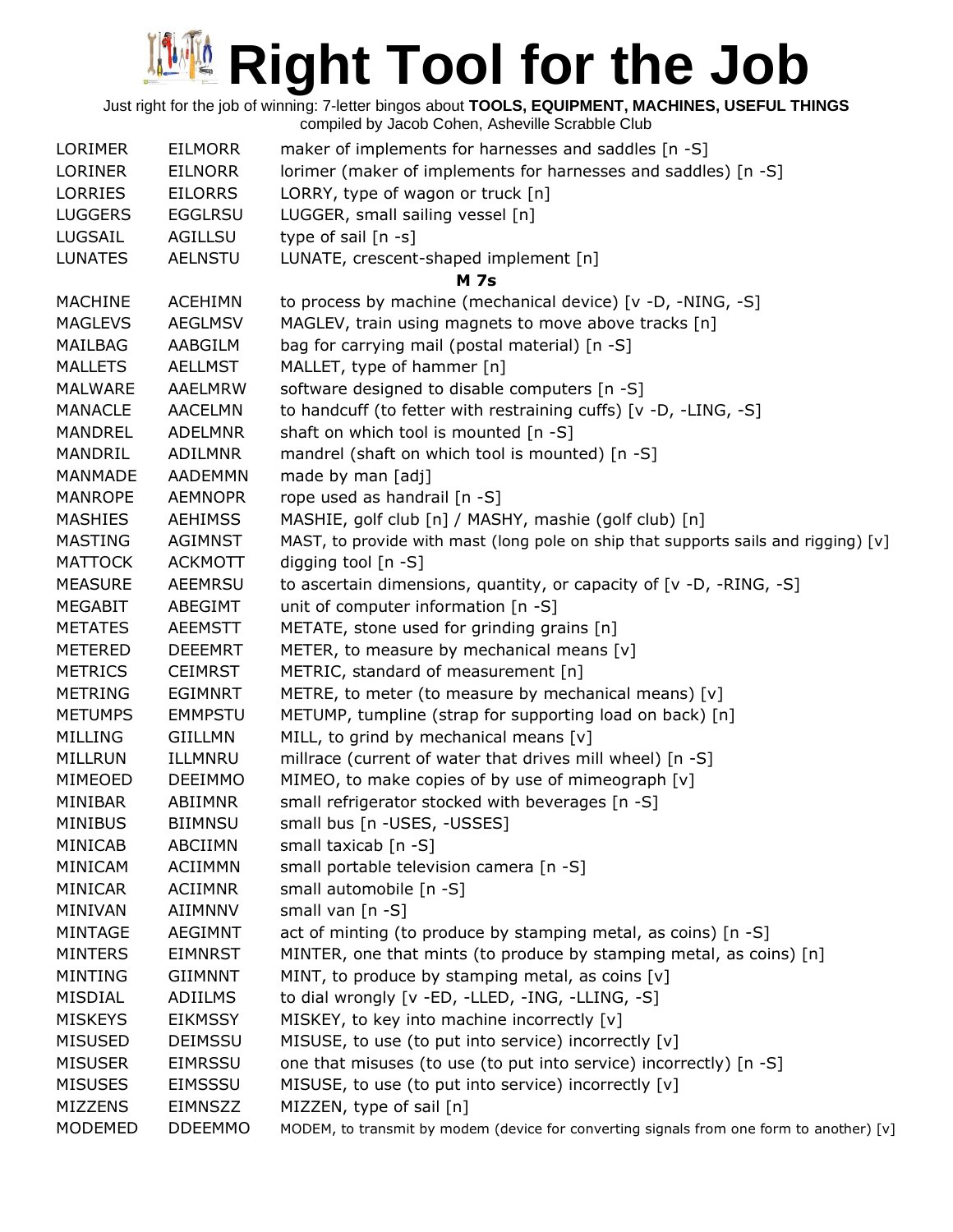Just right for the job of winning: 7-letter bingos about **TOOLS, EQUIPMENT, MACHINES, USEFUL THINGS**

| <b>MONOPOD</b> | <b>DMNOOOP</b> | one-legged support for camera [n -S]                                        |
|----------------|----------------|-----------------------------------------------------------------------------|
| <b>MONOSKI</b> | <b>IKMNOOS</b> | single broad ski for both feet [n -S]                                       |
| <b>MORTICE</b> | <b>CEIMORT</b> | to mortise (to join or fasten securely) [v -D, -CING, -S]                   |
| <b>MORTISE</b> | <b>EIMORST</b> | to join or fasten securely [v -D, -SING, -S]                                |
| <b>MOVIOLA</b> | <b>AILMOOV</b> | movieola (device for viewing and editing film) [n -S]                       |
| <b>MUDFLAP</b> | <b>ADFLMPU</b> | flap hung behind rear wheel of vehicle to prevent splashing [n -S]          |
| <b>MUFFLER</b> | EFFLMRU        | device for deadening sound [n -S]                                           |
| <b>MULLERS</b> | <b>ELLMRSU</b> | MULLER, grinding implement [n]                                              |
|                |                | <b>N</b> 7s                                                                 |
| <b>NACELLE</b> | <b>ACEELLN</b> | shelter on aircraft [n -S]                                                  |
| <b>NAILERS</b> | <b>AEILNRS</b> | NAILER, one that nails (to fasten with nail (slender piece of metal)) [n]   |
| <b>NAILING</b> | <b>AGIILNN</b> | NAIL, to fasten with nail (slender piece of metal) [v]                      |
| <b>NAILSET</b> | <b>AEILNST</b> | steel rod for driving nail into something [n -S]                            |
| <b>NANOBOT</b> | <b>ABNNOOT</b> | very small self-propelled machine [n -S]                                    |
| <b>NAVAIDS</b> | AADINSV        | NAVAID, navigational device [n]                                             |
| <b>NEEDING</b> | <b>DEEGINN</b> | NEED, to have urgent or essential use for $[v]$                             |
| <b>NEEDLED</b> | <b>DDEEELN</b> | NEEDLE, to sew with slender, pointed instrument [v]                         |
| <b>NEEDLES</b> | <b>DEEELNS</b> | NEEDLE, to sew with slender, pointed instrument [v]                         |
| <b>NEOLITH</b> | <b>EHILNOT</b> | ancient stone implement [n -S]                                              |
| <b>NETBOOK</b> | <b>BEKNOOT</b> | small portable computer [n -S]                                              |
| <b>NETLESS</b> | <b>EELNSST</b> | having no net [adj]                                                         |
| <b>NETLIKE</b> | <b>EEIKLNT</b> | resembling net [adj]                                                        |
| <b>NIBBING</b> | <b>BBGIINN</b> | NIB, to provide with penpoint [v]                                           |
| NIBLIKE        | <b>BEIIKLN</b> | resembling penpoint (point of pen) [adj]                                    |
| <b>NONOILY</b> | <b>ILNNOOY</b> | not oily (covered or soaked with oil) [adj]                                 |
| <b>NONUSES</b> | <b>ENNOSSU</b> | NONUSE, failure to use [n]                                                  |
| <b>NOOSERS</b> | <b>ENOORSS</b> | NOOSER, one that nooses (to secure with type of loop) [n]                   |
| <b>NOOSING</b> | <b>GINNOOS</b> | NOOSE, to secure with type of loop [v]                                      |
| <b>NOSEBAG</b> | <b>ABEGNOS</b> | feedbag (bag for feeding horses) [n -S]                                     |
| <b>NOZZLES</b> | <b>ELNOSZZ</b> | NOZZLE, projecting spout [n]                                                |
| <b>NUNCHUK</b> | <b>CHKNNUU</b> | nunchaku (Japanese weapon) [n -S]                                           |
| <b>NUTPICK</b> | <b>CIKNPTU</b> | device for extracting kernels from nuts [n -S]                              |
|                |                | 0 7s                                                                        |
| <b>OARLESS</b> | <b>AELORSS</b> | having no oars [adj]                                                        |
| <b>OARLIKE</b> | <b>AEIKLOR</b> | resembling oar [adj]                                                        |
| <b>OARLOCK</b> | <b>ACKLOOR</b> | device for holding oar in place [n -S]                                      |
| <b>OCULARS</b> | <b>ACLORSU</b> | OCULAR, eyepiece (lens or lens group nearest eye in optical instrument) [n] |
| <b>OFFLINE</b> | <b>EFFILNO</b> | not connected to computer network [adj]                                     |
| <b>OILCANS</b> | <b>ACILNOS</b> | OILCAN, can for applying lubricating oil [n]                                |
| <b>OILCUPS</b> | <b>CILOPSU</b> | OILCUP, closed cup for supplying lubricant [n]                              |
| <b>OILHOLE</b> | <b>EHILLOO</b> | hole through which lubricating oil is injected [n -S]                       |
| <b>OILIEST</b> | <b>EIILOST</b> | OILY, covered or soaked with oil [adj]                                      |
| <b>OILWAYS</b> | <b>AILOSWY</b> | OILWAY, channel for passage of oil [n]                                      |
| <b>OOMIACK</b> | <b>ACIKMOO</b> | umiak (open Inuit boat) [n -S]                                              |
| <b>OOMIACS</b> | <b>ACIMOOS</b> | OOMIAC, umiak (open Inuit boat) [n]                                         |
| <b>OOMIAKS</b> | <b>AIKMOOS</b> | OOMIAK, umiak (open Inuit boat) [n]                                         |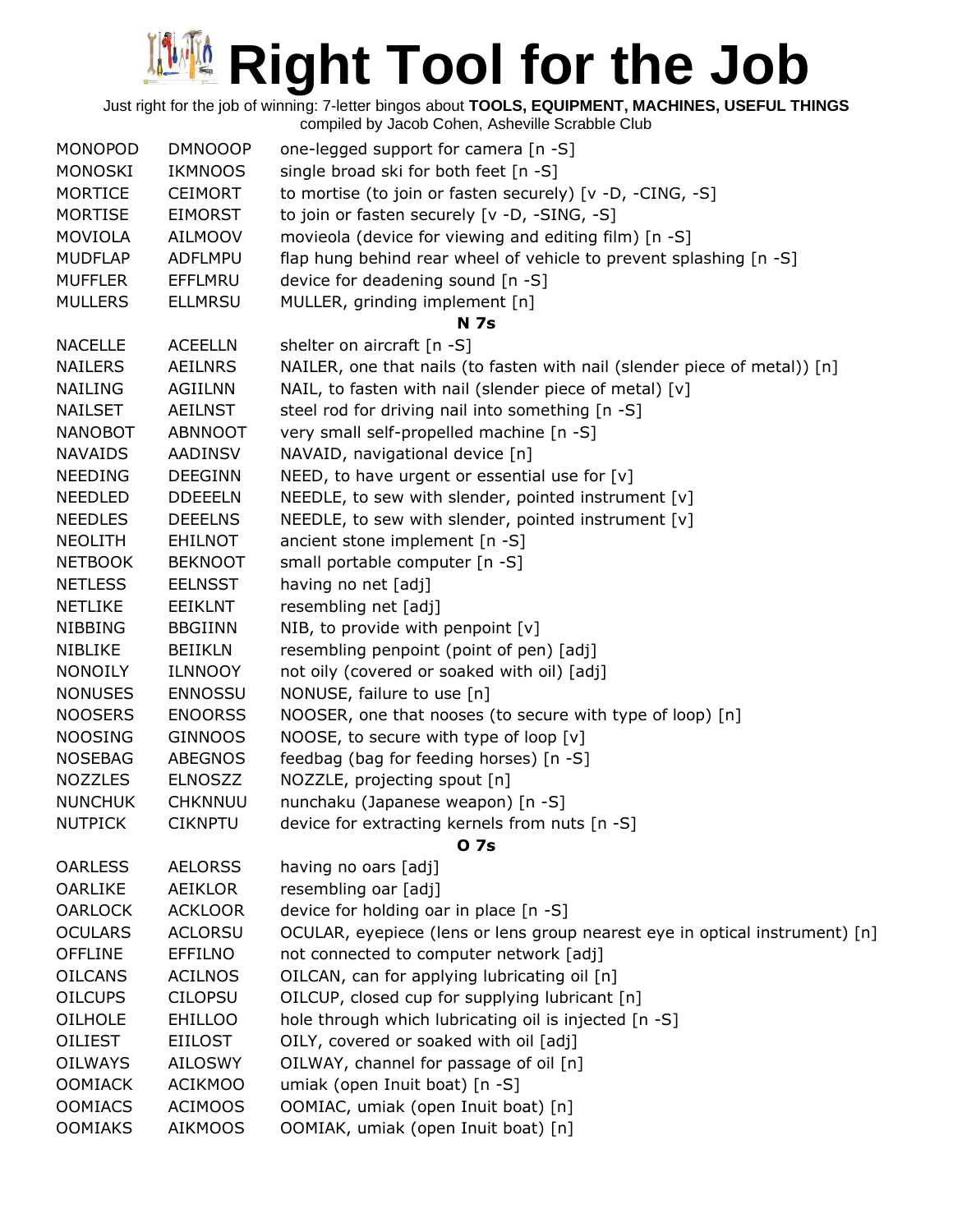Just right for the job of winning: 7-letter bingos about **TOOLS, EQUIPMENT, MACHINES, USEFUL THINGS**

| compiled by Jacob Cohen, Asheville Scrabble Club |  |  |  |
|--------------------------------------------------|--|--|--|

| <b>OPERATE</b> | <b>AEEOPRT</b> | to perform function $[v -D, -TING, -S]$                                          |
|----------------|----------------|----------------------------------------------------------------------------------|
| <b>OUTAGES</b> | <b>AEGOSTU</b> | OUTAGE, failure or interruption in use or functioning [n]                        |
| <b>OUTFITS</b> | <b>FIOSTTU</b> | OUTFIT, to equip (to provide with whatever is needed) [v]                        |
| <b>OUTMODE</b> | <b>DEMOOTU</b> | to outdate (to make out-of-date) [v -D, -DING, -S]                               |
| <b>OUTRIGS</b> | <b>GIORSTU</b> | OUTRIG, to equip (boat) with outriggers (projections having floats) [v]          |
| <b>OVERPLY</b> | <b>ELOPRVY</b> | to ply to excess; overwork [v -LIED, -ING, -LIES]                                |
| <b>OVERUSE</b> | <b>EEORSUV</b> | to use too much [v -D, -SING, -S]                                                |
| <b>OVONICS</b> | <b>CINOOSV</b> | OVONIC, electronic device [n]                                                    |
| <b>OXCARTS</b> | <b>ACORSTX</b> | OXCART, ox-drawn cart [n]                                                        |
|                |                | <b>P</b> 7s                                                                      |
| <b>PADDLED</b> | ADDDELP        | PADDLE, to propel with broad-bladed implement [v]                                |
| <b>PADDLER</b> | <b>ADDELPR</b> | one that paddles (to propel with broad-bladed implement) [n -S]                  |
| <b>PADDLES</b> | <b>ADDELPS</b> | PADDLE, to propel with broad-bladed implement [v]                                |
| <b>PADLOCK</b> | <b>ACDKLOP</b> | to secure with type of lock [v -ED, -ING, -S]                                    |
| <b>PAGINGS</b> | <b>AGGINPS</b> | PAGING, transfer of computer pages [n]                                           |
| <b>PALMTOP</b> | <b>ALMOPPT</b> | small computer that fits in palm of hand [n -S]                                  |
| <b>PANZERS</b> | <b>AENPRSZ</b> | PANZER, armored combat vehicle [n]                                               |
| <b>PARRALS</b> | <b>AALPRRS</b> | PARRAL, parrel (sliding loop of rope or chain used on ship) [n]                  |
| <b>PARRELS</b> | <b>AELPRRS</b> | PARREL, sliding loop of rope or chain used on ship [n]                           |
| <b>PASSKEY</b> | <b>AEKPSSY</b> | key that opens several different locks [n -S]                                    |
| <b>PASTING</b> | <b>AGINPST</b> | PASTE, to fasten with sticky mixture [v]                                         |
| <b>PATENTS</b> | <b>AENPSTT</b> | PATENT, to obtain patent (government grant protecting rights of inventor) on [v] |
| PAYLOAD        | <b>AADLOPY</b> | part of cargo producing income [n -S]                                            |
| <b>PEAVEYS</b> | <b>AEEPSVY</b> | PEAVEY, lever used to move logs [n]                                              |
| <b>PEAVIES</b> | <b>AEEIPSV</b> | PEAVY, peavey (lever used to move logs) [n]                                      |
| PEDALED        | <b>ADDEELP</b> | PEDAL, to operate by means of foot levers [v]                                    |
| <b>PEDALER</b> | <b>ADEELPR</b> | one that pedals (to operate by means of foot levers) [n -S]                      |
| <b>PEDALOS</b> | <b>ADELOPS</b> | PEDALO, paddleboat powered by pedals [n]                                         |
| PEDICAB        | ABCDEIP        | passenger vehicle that is pedaled [n -S]                                         |
| <b>PEENING</b> | <b>EEGINNP</b> | PEEN, to beat with non-flat end of hammerhead [v]                                |
| <b>PEGGING</b> | <b>EGGGINP</b> | PEG, to fasten with peg (wooden pin) [v]                                         |
| PEINING        | EGIINNP        | PEIN, to peen (to beat with non-flat end of hammerhead) [v]                      |
| <b>PELHAMS</b> | <b>AEHLMPS</b> | PELHAM, type of horse's mouthpiece [n]                                           |
| <b>PELORUS</b> | <b>ELOPRSU</b> | navigational instrument [n -ES]                                                  |
| <b>PENCILS</b> | <b>CEILNPS</b> | PENCIL, to produce by using pencil (writing and drawing implement) $[v]$         |
| <b>PENNING</b> | <b>EGINNNP</b> | PEN, to write with pen (instrument for writing with fluid ink) [v]               |
| <b>PESSARY</b> | <b>AEPRSSY</b> | contraceptive device worn in vagina [n -RIES]                                    |
| <b>PESTLED</b> | <b>DEELPST</b> | PESTLE, to crush with club-shaped hand tool [v]                                  |
| <b>PESTLES</b> | <b>EELPSST</b> | PESTLE, to crush with club-shaped hand tool [v]                                  |
| <b>PETARDS</b> | <b>ADEPRST</b> | PETARD, explosive device [n]                                                     |
| <b>PETCOCK</b> | <b>CCEKOPT</b> | small valve or faucet [n -S]                                                     |
| <b>PHAETON</b> | <b>AEHNOPT</b> | light carriage [n -S]                                                            |
| PIASABA        | AAABIPS        | piassava (coarse, stiff fiber used for brooms) [n -S]                            |
| PIASAVA        | <b>AAAIPSV</b> | piassava (coarse, stiff fiber used for brooms) [n -S]                            |
| <b>PICKAXE</b> | <b>ACEIKPX</b> | to pickax (to use pickax (tool for breaking hard surfaces)) [v -D, -ING, -S]     |
| <b>PICKUPS</b> | <b>CIKPPSU</b> | PICKUP, small truck [n]                                                          |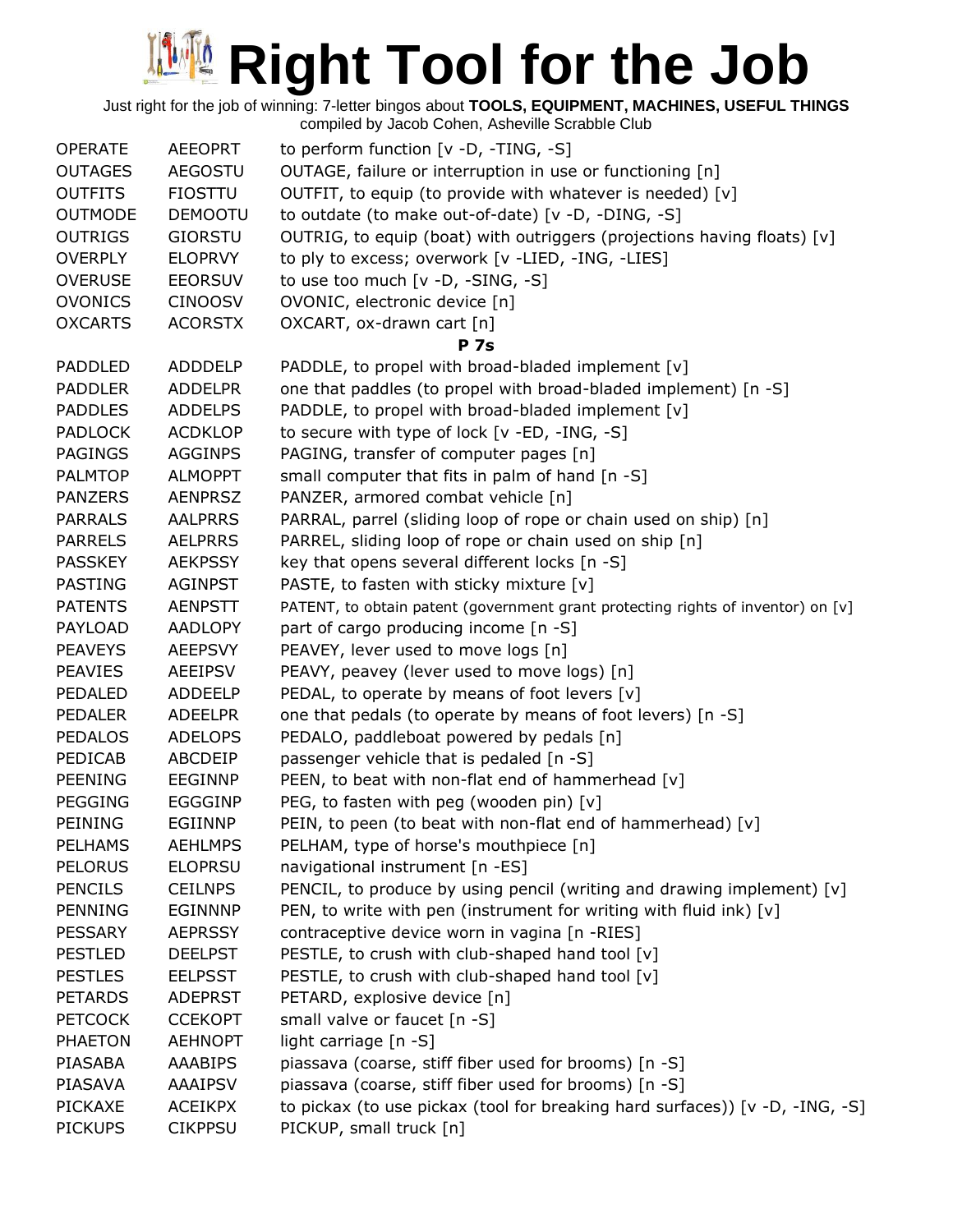Just right for the job of winning: 7-letter bingos about **TOOLS, EQUIPMENT, MACHINES, USEFUL THINGS** compiled by Jacob Cohen, Asheville Scrabble Club

PIGBOAT ABGIOPT submarine [n -S] PIGGINS GGIINPS PIGGIN, small wooden pail [n] PINCERS CEINPRS PINCER, one of two pivoted parts of grasping tool [n] PINGERS EGINPRS PINGER, device for producing pulses of sound [n] PINKING GIIKNNP method of cutting or decorating [n -S] / PINK, to cut saw-toothed edge on cloth [v] PINNACE ACEINNP small sailing ship [n -S] PINNERS EINNPRS PINNER, one that pins (to fasten with pin (slender, pointed piece of metal)) [n] PINNING GIINNNP PIN, to fasten with pin (slender, pointed piece of metal) [v] PINTLES EILNPST PINTLE, pin on which something turns [n] PIOLETS EILOPST PIOLET, ice ax [n] PIPAGES AEGIPPS PIPAGE, system of pipes [n] PIPEAGE AEEGIPP pipage (system of pipes) [n -S] PIPETTE EEIPPTT to measure liquid with calibrated tube [v -D, -TING, -S] PIPINGS GIINPPS PIPING, system of pipes [n] PIRAGUA AAGIPRU dugout canoe [n -S] PIROGUE EGIOPRU piragua (dugout canoe) [n -S] PIROQUE EIOPQRU piragua (dugout canoe) [n -S] PISTONS INOPSST PISTON, part of engine [n] PITMANS AIMNPST PITMAN, connecting rod [n] PITSAWS AIPSSTW PITSAW, large saw for cutting logs [n] PLANERS AELNPRS PLANER, one that planes (to make smooth or even) [n] PLANING AGILNNP PLANE, to make smooth or even [v] PLANISH AHILNPS to toughen and smooth by hammering lightly [v -ED, -ING, -ES] PLATENS AELNPST PLATEN, roller of typewriter [n] PLAYSET AELPSTY outdoor apparatus having equipment for children's activities [n -S] PLESSOR ELOPRSS plexor (small, hammer-like medical instrument) [n -S] PLEXORS ELOPRSX PLEXOR, small, hammer-like medical instrument [n] PLOUGHS GHLOPSU PLOUGH, to plow (to turn up land with plow (farm implement)) [v] PLOWBOY BLOOPWY boy who leads plow team [n -S] PLOWING GILNOPW PLOW, to turn up land with plow (farm implement)  $[v]$ PLUGGED DEGGLPU PLUG, to seal or close with plug (piece of material used to fill hole) [v] PLUGGER EGGLPRU one that plugs (to seal or close with plug (piece of material used to fill hole)) [n -S] PLUMBED BDELMPU PLUMB, to determine depth of [v] POPPETS EOPPPST POPPET, mechanical valve [n] POSTBAG ABGOPST mailbag (bag for carrying mail (postal material)) [n -S] PREAMPS AEMPPRS PREAMP, amplifier (device for amplifying) [n] PRETYPE EEPPRTY to type beforehand [v -D, -PING, -S] PRICKET CEIKPRT spike for holding candle upright [n -S] PRISING GIINPRS PRISE, to raise or force with lever [v] PROBANG ABGNOPR surgical rod [n -S] PROPJET EJOPPRT type of airplane (winged aircraft propelled by jet engines or propellers) [n -S] PULLEYS ELLPSUY PULLEY, to hoist with pulley (device used for lifting weight) [v] PULLMAN ALLMNPU railroad sleeping car [n -S] PULSERS ELPRSSU PULSER, device that causes pulsations [n] PUMPERS EMPPRSU PUMPER, one that pumps (to cause to flow by means of pump (device for moving fluids)) [n] PUMPING GIMNPPU PUMP, to cause to flow by means of pump (device for moving fluids) [v]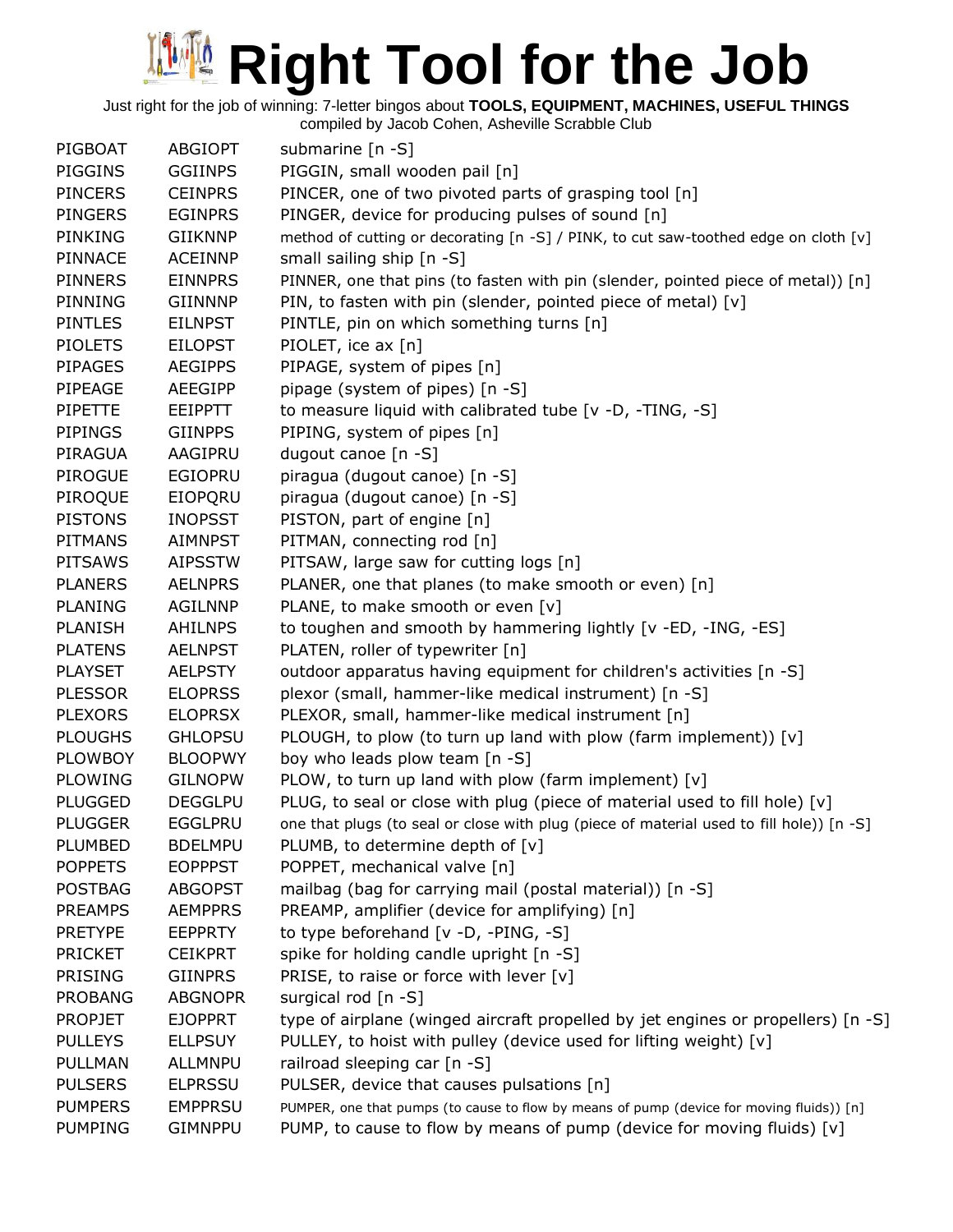| <b>PUNCHED</b> | <b>CDEHNPU</b> | PUNCH, to perforate with type of tool [v]                              |
|----------------|----------------|------------------------------------------------------------------------|
| <b>PUNCHES</b> | <b>CEHNPSU</b> | PUNCH, to perforate with type of tool [v]                              |
| <b>PUNTIES</b> | <b>EINPSTU</b> | PUNTY, iron rod used in glassmaking [n]                                |
|                |                | Q 7s                                                                   |
| QAMUTIK        | AIKMQTU        | komatik (Inuit sledge) [n -S]                                          |
| QUIPPUS        | <b>IPPQSUU</b> | QUIPPU, quipu (ancient calculating device) [n]                         |
| QULLIQS        | <b>ILLQQSU</b> | QULLIQ, kudlik (Inuit oil lamp) [n]                                    |
| QUOINED        | DEINOQU        | QUOIN, to secure with type of wedge [v]                                |
| QWERTYS        | <b>EQRSTWY</b> | QWERTY, standard keyboard [n]                                          |
|                |                | <b>R</b> 7s                                                            |
| <b>RABASKA</b> | <b>AAABKRS</b> | large canoe [n -S]                                                     |
| <b>RACHETS</b> | <b>ACEHRST</b> | RACHET, ratchet (to increase or decrease by small amounts) [v]         |
| <b>RADOMES</b> | <b>ADEMORS</b> | RADOME, domelike device used to shelter radar antenna [n]              |
| <b>RAGTOPS</b> | <b>AGOPRST</b> | RAGTOP, convertible automobile [n]                                     |
| <b>RAILBUS</b> | <b>ABILRSU</b> | passenger car equipped for operation on rails [n -SSES, -ES]           |
| <b>RAILCAR</b> | <b>AACILRR</b> | railroad car [n -S]                                                    |
| RAILWAY        | AAILRWY        | railroad [n -S]                                                        |
| <b>RAMJETS</b> | <b>AEJMRST</b> | RAMJET, type of engine [n]                                             |
| <b>RAMRODS</b> | <b>ADMORRS</b> | RAMROD, to supervise [v]                                               |
| <b>RANDANS</b> | <b>AADNNRS</b> | RANDAN, boat rowed by three persons [n]                                |
| <b>RAPPELS</b> | <b>AELPPRS</b> | RAPPEL, to descend from steep height by means of rope [v]              |
| <b>RASPING</b> | <b>AGINPRS</b> | tiny piece of wood removed with coarse file [n -S]                     |
| <b>RATCHES</b> | <b>ACEHRST</b> | RATCH, mechanism that allows motion in one direction only [n]          |
| <b>RATCHET</b> | <b>ACEHRTT</b> | to increase or decrease by small amounts [v -ED, ING, -S]              |
| RATLINE        | AEILNRT        | one of ropes forming steps of ship's rope ladder [n -S]                |
| <b>RATLINS</b> | <b>AILNRST</b> | RATLIN, ratline (one of ropes forming steps of ship's rope ladder) [n] |
| <b>RAZORED</b> | <b>ADEORRZ</b> | RAZOR, to shave or cut with sharp-edged instrument [v]                 |
| <b>READOUT</b> | <b>ADEORTU</b> | presentation of computer data [n -S]                                   |
| <b>REAMERS</b> | <b>AEEMRRS</b> | REAMER, tool used to enlarge holes [n]                                 |
| <b>REBORED</b> | <b>BDEEORR</b> | REBORE, BORE, to pierce with rotary tool [v]                           |
| <b>REBORES</b> | <b>BEEORRS</b> | REBORE, BORE, to pierce with rotary tool [v]                           |
| <b>RECOMBS</b> | <b>BCEMORS</b> | RECOMB, COMB, to arrange or clean with comb (toothed instrument) [v]   |
| <b>REDEYES</b> | <b>DEEERSY</b> | REDEYE, railroad danger signal [n]                                     |
| <b>REDIALS</b> | <b>ADEILRS</b> | REDIAL, to dial (to manipulate calibrated disk) again [v]              |
| REDRILL        | <b>DEILLRR</b> | DRILL, to bore hole in [v -ED, -ING, -S]                               |
| <b>REEDING</b> | <b>DEEGINR</b> | REED, to fasten with reeds (stalks of tall grasses) [v]                |
| <b>REELERS</b> | <b>EEELRRS</b> | REELER, one that reels (to wind on type of rotary device) [n]          |
| <b>REELING</b> | <b>EEGILNR</b> | REEL, to wind on type of rotary device [v]                             |
| <b>REEQUIP</b> | EEIPORU        | to equip again [v -PPED, -PPING, -S]                                   |
| <b>REFORGE</b> | <b>EEFGORR</b> | to forge again [v -D, -GING, -S]                                       |
| <b>REGAUGE</b> | AEEGGRU        | GAUGE, to measure precisely [v -D, -GING, -S]                          |
| <b>REGEARS</b> | <b>AEEGRRS</b> | REGEAR, GEAR, to provide with gears (toothed machine parts) [v]        |
| <b>REGLUED</b> | <b>DEEGLRU</b> | REGLUE, GLUE, to fasten with glue (adhesive substance) [v]             |
| <b>REGLUES</b> | <b>EEGLRSU</b> | REGLUE, GLUE, to fasten with glue (adhesive substance) [v]             |
| <b>REGRIND</b> | <b>DEGINRR</b> | to grind again [v - ROUND, -ING, -S]                                   |
| <b>REHINGE</b> | <b>EEGHINR</b> | to hinge again [v -D, -GING, -S]                                       |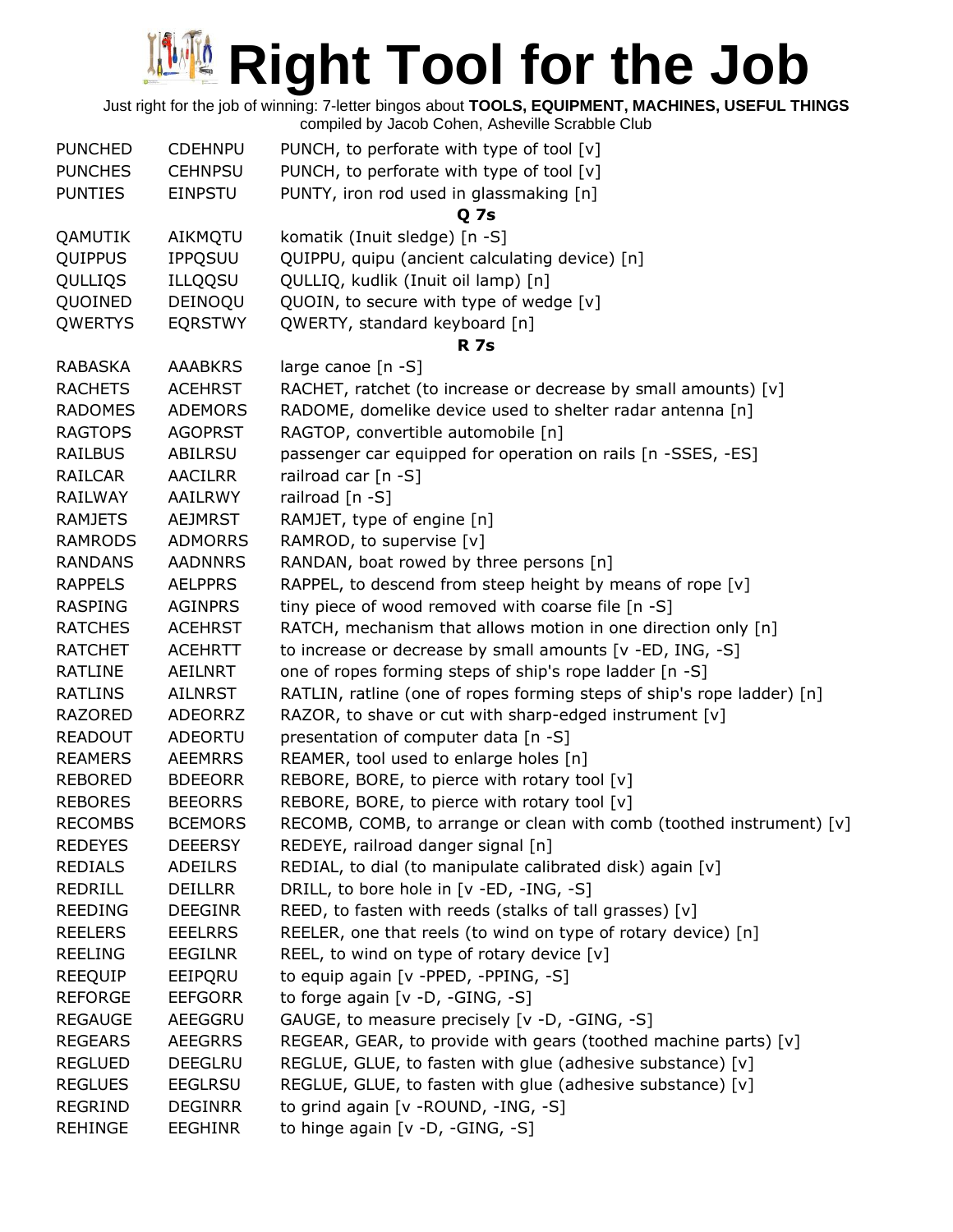| <b>REKEYED</b>                   | <b>DEEEKRY</b>                   | REKEY, KEY, to provide with key (device used to turn bolt in lock) [v]                      |
|----------------------------------|----------------------------------|---------------------------------------------------------------------------------------------|
| <b>REKNOTS</b>                   | <b>EKNORST</b>                   | REKNOT, to knot again [v]                                                                   |
| <b>RELACED</b>                   | <b>ACDEELR</b>                   | RELACE, LACE, to fasten by means of lace (cord for drawing together two edges) [v]          |
| <b>RELACES</b>                   | <b>ACEELRS</b>                   | RELACE, LACE, to fasten by means of lace (cord for drawing together two edges) [v]          |
| <b>RELOCKS</b>                   | <b>CEKLORS</b>                   | RELOCK, LOCK, to secure by means of mechanical fastening device $[v]$                       |
| <b>RENAILS</b>                   | <b>AEILNRS</b>                   | RENAIL, NAIL, to fasten with nail (slender piece of metal) [v]                              |
| REOILED                          | <b>DEEILOR</b>                   | REOIL, to oil again [v]                                                                     |
| <b>REPLOWS</b>                   | <b>ELOPRSW</b>                   | REPLOW, PLOW, to turn up land with plow (farm implement) [v]                                |
| <b>REPLUMB</b>                   | <b>BELMPRU</b>                   | PLUMB, to determine depth of [v -ED, -ING, -S]                                              |
| <b>REPOWER</b>                   | <b>EEOPRRW</b>                   | to power again [v -ED, -ING, -S]                                                            |
| <b>RESAWED</b>                   | <b>ADEERSW</b>                   | RESAW, SAW, to cut or divide with saw (type of cutting tool) [v]                            |
| <b>RESEWED</b>                   | <b>DEEERSW</b>                   | RESEW, SEW, to mend or fasten with needle and thread $[v]$                                  |
| <b>RESHAVE</b>                   | <b>AEEHRSV</b>                   | to shave again $[v -D, -N - VING, -S]$                                                      |
| <b>RESIFTS</b>                   | <b>EFIRSST</b>                   | RESIFT, to sift again [v]                                                                   |
| <b>RESMELT</b>                   | <b>EELMRST</b>                   | to smelt again $[v - ED, -ING, -S]$                                                         |
| <b>RESOJET</b>                   | <b>EEJORST</b>                   | pulsejet (type of engine) [n -S]                                                            |
| <b>RESPADE</b>                   | <b>ADEEPRS</b>                   | to spade again [v -D, -DING, -S]                                                            |
| <b>RESPOOL</b>                   | <b>ELOOPRS</b>                   | to spool again [v -ED, -ING, -S]                                                            |
| <b>RETACKS</b>                   | <b>ACEKRST</b>                   | RETACK, to tack again [v]                                                                   |
| <b>RETAPED</b>                   | ADEEPRT                          | RETAPE, TAPE, to fasten with tape (long, narrow strip or band) $[v]$                        |
| <b>RETAPES</b>                   | <b>AEEPRST</b>                   | RETAPE, TAPE, to fasten with tape (long, narrow strip or band) [v]                          |
| <b>RETICLE</b>                   | <b>CEEILRT</b>                   | network of lines in eyepiece of optical instrument [n -S]                                   |
| <b>RETOOLS</b>                   | <b>ELOORST</b>                   | RETOOL, to reequip with tools [v]                                                           |
| <b>RETYING</b>                   | <b>EGINRTY</b>                   | RETIE, TIE, to fasten with cord or rope [v]                                                 |
| <b>REWELDS</b>                   | <b>DEELRSW</b>                   | REWELD, to weld again [v]                                                                   |
| REWIRED                          | <b>DEEIRRW</b>                   | REWIRE, WIRE, to fasten with wire (slender rod, strand, or thread of ductile metal) [v]     |
| <b>REWIRES</b>                   | <b>EEIRRSW</b>                   | REWIRE, WIRE, to fasten with wire (slender rod, strand, or thread of ductile metal) [v]     |
| <b>REWRITE</b>                   | <b>EEIRRTW</b>                   | WRITE, to form characters or symbols on surface with instrument [v -ROTE, -TTEN, -TING, -S] |
| <b>RICKSHA</b>                   | <b>ACHIKRS</b>                   | rickshaw (small, two-wheeled passenger vehicle) [n -S]                                      |
| <b>RIFFLER</b>                   | EFFILRR                          | filing and scraping tool $[n -S]$                                                           |
| RIKISHA                          | AHIIKRS                          | rickshaw (small, two-wheeled passenger vehicle) [n -S]                                      |
|                                  |                                  |                                                                                             |
| <b>RIKSHAW</b><br><b>RIMMERS</b> | <b>AHIKRSW</b><br><b>EIMMRRS</b> | rickshaw (small, two-wheeled passenger vehicle) [n -S]                                      |
|                                  |                                  | RIMMER, reamer (tool used to enlarge holes) [n]                                             |
| <b>RIPCORD</b>                   | <b>CDIOPRR</b>                   | cord pulled to release parachute [n -S]                                                     |
| <b>RIPPLER</b>                   | <b>EILPPRR</b>                   | toothed tool for cleaning flax fiber [n -S]                                                 |
| <b>RIPSAWN</b>                   | <b>AINPRSW</b>                   | RIPSAW, to saw wood by cutting with grain $[v]$                                             |
| <b>RIPSAWS</b>                   | <b>AIPRSSW</b>                   | RIPSAW, to saw wood by cutting with grain [v]                                               |
| <b>RIVETED</b>                   | <b>DEEIRTV</b>                   | RIVET, to fasten with type of metal bolt [v]                                                |
| <b>RIVETER</b>                   | EEIRRTV                          | one that rivets (to fasten with type of metal bolt) [n -S]                                  |
| <b>ROBANDS</b>                   | <b>ABDNORS</b>                   | ROBAND, piece of yarn used to fasten sail [n]                                               |
| <b>ROBATAS</b>                   | <b>AABORST</b>                   | ROBATA, grill used for Japanese cooking [n]                                                 |
| <b>ROBBINS</b>                   | <b>BBINORS</b>                   | ROBBIN, roband (piece of yarn used to fasten sail) [n]                                      |
| <b>ROBOTIC</b>                   | <b>BCIOORT</b>                   | ROBOT, humanlike machine that performs various functions [adj]                              |
| <b>ROCKETS</b>                   | <b>CEKORST</b>                   | ROCKET, to convey by means of rocket (device propelled by reaction of escaping gases) [v]   |
| <b>RODDING</b>                   | <b>DDGINOR</b>                   | ROD, to provide with rod (straight, slender piece of material) [v]                          |
| <b>RODLESS</b>                   | <b>DELORSS</b>                   | having no rod [adj]                                                                         |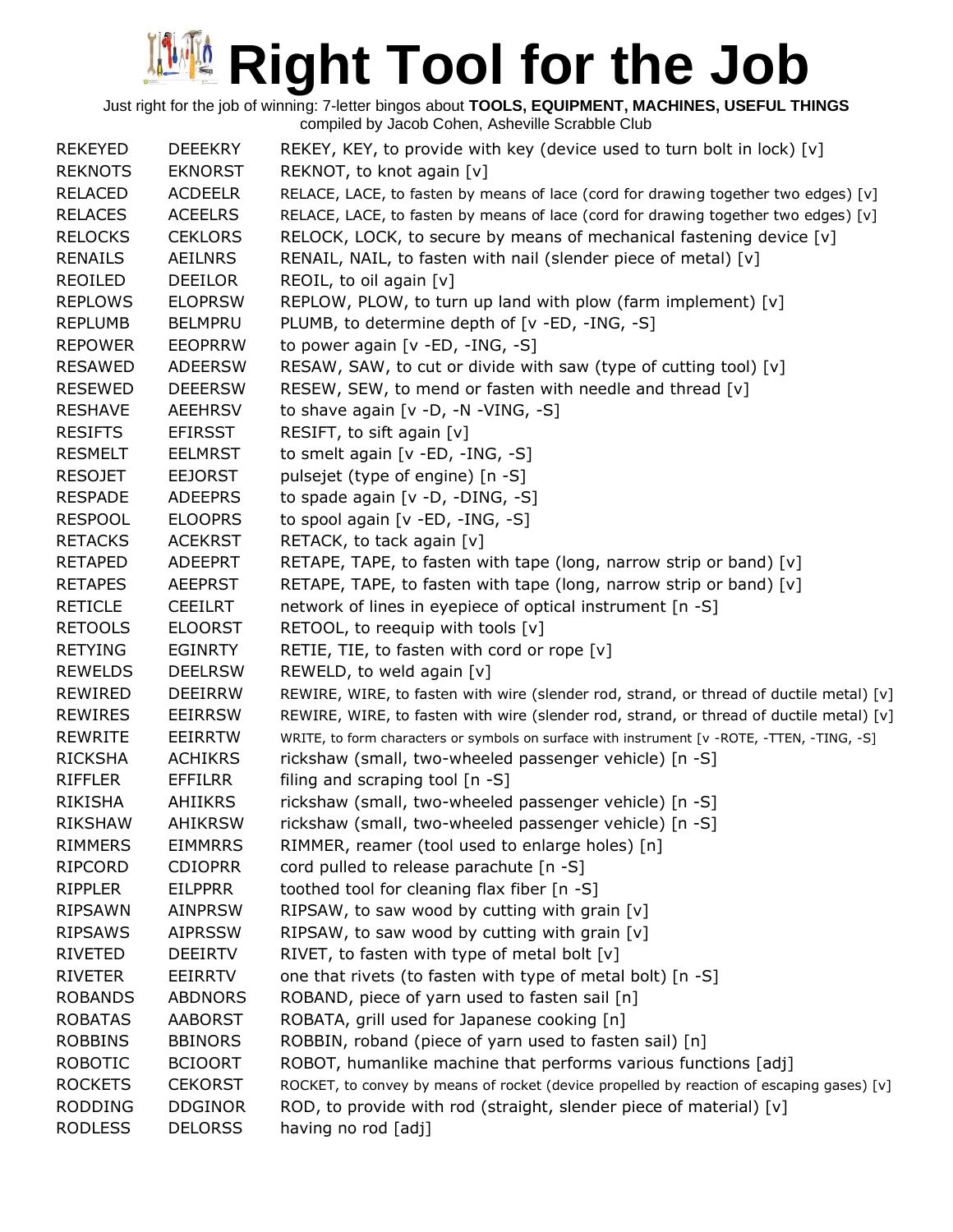Just right for the job of winning: 7-letter bingos about **TOOLS, EQUIPMENT, MACHINES, USEFUL THINGS**

| <b>RODLIKE</b> | <b>DEIKLOR</b> | resembling rod [adj]                                                                |
|----------------|----------------|-------------------------------------------------------------------------------------|
| <b>RODNEYS</b> | <b>DENORSY</b> | RODNEY, small fishing boat [n]                                                      |
| <b>ROLLERS</b> | <b>ELLORRS</b> | ROLLER, rotating cylinder [n]                                                       |
| <b>ROOTKIT</b> | <b>IKOORTT</b> | software that enables unauthorized access to computer [n -S]                        |
| <b>ROPABLE</b> | <b>ABELOPR</b> | ROPE, to bind with rope (thick line of twisted fibers) [adj]                        |
| <b>ROPEWAY</b> | <b>AEOPRWY</b> | aerial cable used to transport freight [n -S]                                       |
| <b>ROPINGS</b> | <b>GINOPRS</b> | ROPING, act of binding with rope [n]                                                |
| <b>ROUNDER</b> | <b>DENORRU</b> | tool for rounding [n -S]                                                            |
| <b>ROUTERS</b> | <b>EORRSTU</b> | ROUTER, scooping tool [n]                                                           |
| <b>ROWBOAT</b> | <b>ABOORTW</b> | small boat designed to be rowed [n -S]                                              |
| <b>ROWELED</b> | <b>DEELORW</b> | ROWEL, to prick with spiked wheel in order to urge forward [v]                      |
| <b>ROWLOCK</b> | <b>CKLOORW</b> | oarlock (device for holding oar in place) [n -S]                                    |
| <b>RUDDERS</b> | <b>DDERRSU</b> | RUDDER, vertical blade used to direct course of vessel [n]                          |
| <b>RUNDLES</b> | <b>DELNRSU</b> | RUNDLE, rung (crosspiece forming step of ladder) [n]                                |
|                |                | S <sub>7s</sub>                                                                     |
| SADDLED        | <b>ADDDELS</b> | SADDLE, to put saddle (leather seat for rider) on [v]                               |
| <b>SADDLES</b> | <b>ADDELSS</b> | SADDLE, to put saddle (leather seat for rider) on [v]                               |
| SADIRON        | ADINORS        | heavy flatiron [n -S]                                                               |
| <b>SAILERS</b> | <b>AEILRSS</b> | SAILER, vessel that sails [n]                                                       |
| SANTOKU        | <b>AKNOSTU</b> | Japanese kitchen knife [n -S]                                                       |
| <b>SAWBUCK</b> | <b>ABCKSUW</b> | sawhorse (rack used to support piece of wood being sawed) [n -S]                    |
| <b>SAWDUST</b> | <b>ADSSTUW</b> | small particles of wood produced in sawing [n -S]                                   |
| <b>SAWLIKE</b> | <b>AEIKLSW</b> | resembling saw [adj]                                                                |
|                |                |                                                                                     |
| SAWLOGS        | <b>AGLOSSW</b> | SAWLOG, log large enough to saw into boards [n]                                     |
| SAWMILL        | <b>AILLMSW</b> | place where logs are sawed [n -S]                                                   |
| <b>SCALPEL</b> | <b>ACELLPS</b> | small surgical knife [n -S]                                                         |
| <b>SCAUPER</b> | <b>ACEPRSU</b> | engraving tool [n -S]                                                               |
| <b>SCHUITS</b> | <b>CHISSTU</b> | SCHUIT, Dutch sailing vessel [n]                                                    |
| <b>SCISSOR</b> | <b>CIORSSS</b> | to cut with two-bladed cutting implement [v -ED, -ING, -S]                          |
| <b>SCOOTER</b> | <b>CEOORST</b> | to ride two-wheeled vehicle [v -ED, -ING, -S]                                       |
| <b>SCOWING</b> | <b>CGINOSW</b> | SCOW, to transport by scow (flat-bottomed boat) [v]                                 |
| <b>SCRAPER</b> | <b>ACEPRRS</b> | one that scrapes (to rub so as to remove outer layer) [n -S]                        |
| <b>SCREENS</b> | <b>CEENRSS</b> | SCREEN, to provide with screen (device designed to divide, conceal, or protect) [v] |
| <b>SCREWED</b> | <b>CDEERSW</b> | SCREW, to attach with screw (type of metal fastener) [v]                            |
| <b>SCREWER</b> | <b>CEERRSW</b> | one that screws (to attach with screw (type of metal fastener)) [n -S]              |
| <b>SCRIBER</b> | <b>BCEIRRS</b> | pointed instrument used for marking off material to be cut [n -S]                   |
| <b>SCUBAED</b> | <b>ABCDESU</b> | SCUBA, to swim underwater using breathing device with compressed air [v]            |
| <b>SCYTHED</b> | <b>CDEHSTY</b> | SCYTHE, to cut with scythe (single-bladed cutting implement) [v]                    |
| <b>SCYTHES</b> | <b>CEHSSTY</b> | SCYTHE, to cut with scythe (single-bladed cutting implement) [v]                    |
| <b>SEACOCK</b> | <b>ACCEKOS</b> | valve in ship's hull [n -S]                                                         |
| <b>SEALIFT</b> | AEFILST        | to transport (military personnel and equipment) by ship [v -ED, -ING, -S]           |
| <b>SELSYNS</b> | <b>ELNSSSY</b> | SELSYN, type of remote-control device [n]                                           |
| <b>SENSORS</b> | <b>ENORSSS</b> | SENSOR, device that receives and responds to stimulus [n]                           |
| <b>SERGERS</b> | <b>EEGRRSS</b> | SERGER, machine for serging [n]                                                     |
| <b>SERVICE</b> | <b>CEEIRSV</b> | to repair (to restore to good condition) [v -D, -CING, -S]                          |
| <b>SEWABLE</b> | ABEELSW        | SEW, to mend or fasten with needle and thread [adj]                                 |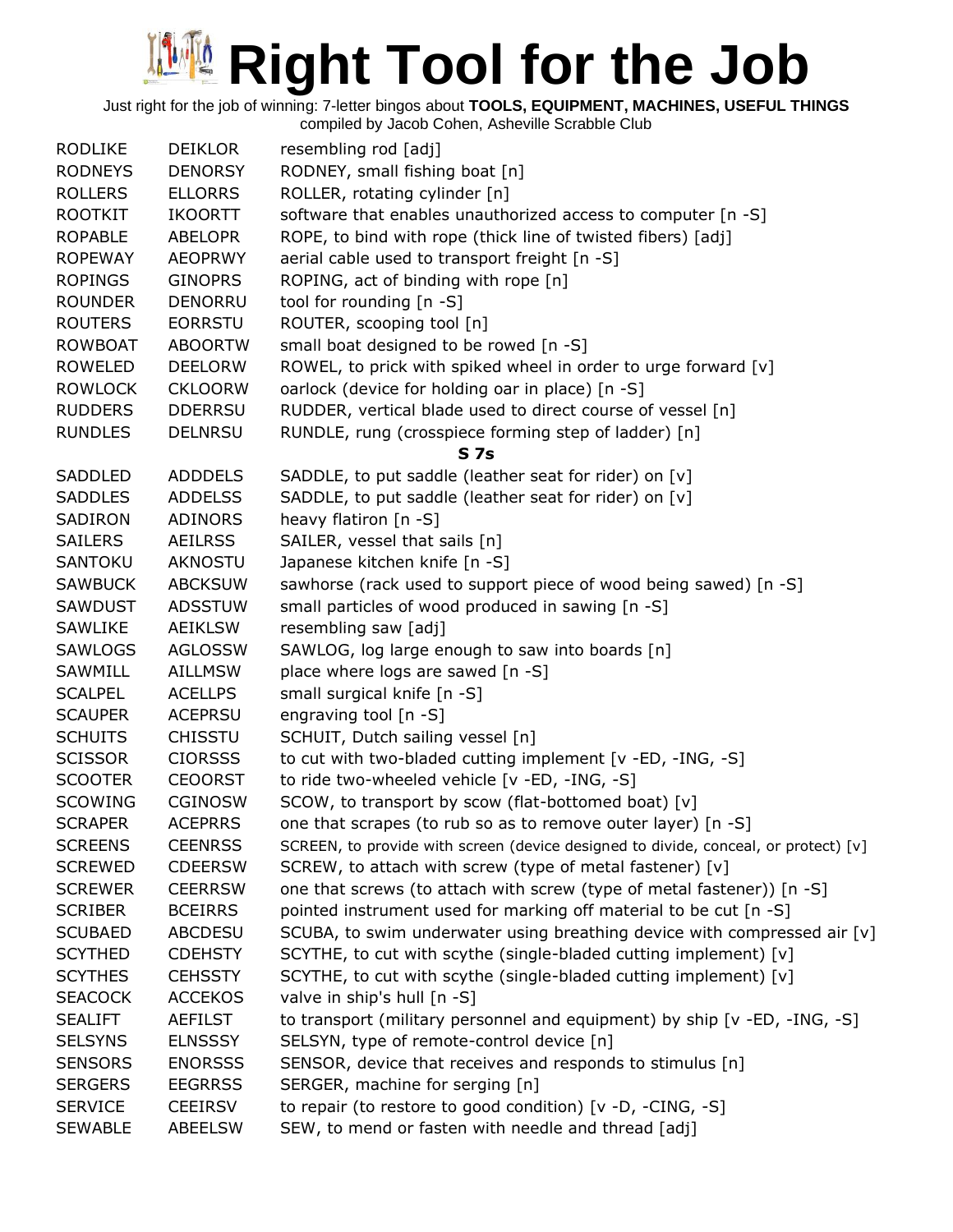| <b>SEXTANT</b> | <b>AENSTTX</b> | instrument for measuring angular distances [n -S]                                                                                        |
|----------------|----------------|------------------------------------------------------------------------------------------------------------------------------------------|
| <b>SEXTONS</b> | <b>ENOSSTX</b> | SEXTON, maintenance worker of church [n]                                                                                                 |
| <b>SHADOOF</b> | <b>ADFHOOS</b> | device used in Egypt for raising water for irrigation [n -S]                                                                             |
| <b>SHADUFS</b> | <b>ADFHSSU</b> | SHADUF, shadoof (device used in Egypt for raising water for irrigation) [n]                                                              |
| <b>SHAFTED</b> | <b>ADEFHST</b> | SHAFT, to push or propel with pole [v]                                                                                                   |
| <b>SHALLOP</b> | <b>AHLLOPS</b> | small, open boat [n -S]                                                                                                                  |
| <b>SHARPEN</b> | <b>AEHNPRS</b> | to make sharp (suitable for or capable of cutting or piercing) [v -ED, -ING, -S]                                                         |
| <b>SHARPER</b> | <b>AEHPRRS</b> | SHARP, suitable for or capable of cutting or piercing [adj]                                                                              |
| <b>SHAVERS</b> | <b>AEHRSSV</b> | SHAVER, one that shaves (to sever hair close to roots) [n]                                                                               |
| <b>SHEEVES</b> | <b>EEEHSSV</b> | SHEEVE, grooved pulley wheel [n]                                                                                                         |
| <b>SHIKARA</b> | <b>AAHIKRS</b> | light, flat-bottomed boat in Kashmir [n -S]                                                                                              |
| <b>SHIMMED</b> | <b>DEHIMMS</b> | SHIM, to fill out or level by inserting thin wedge [v]                                                                                   |
| <b>SHOOLED</b> | <b>DEHLOOS</b> | SHOOL, to shovel (to take up with shovel (digging implement)) [v]                                                                        |
| <b>SHORANS</b> | <b>AHNORSS</b> | SHORAN, type of navigational system [n]                                                                                                  |
| <b>SHOTGUN</b> | <b>GHNOSTU</b> | to shoot with type of gun [v -NNED, -NNING, -S]                                                                                          |
| <b>SHOVELS</b> | <b>EHLOSSV</b> | SHOVEL, to take up with shovel (digging implement) [v]                                                                                   |
| <b>SHUTOFF</b> | <b>FFHOSTU</b> | device that shuts something off [n -S]                                                                                                   |
| <b>SICKLED</b> | <b>CDEIKLS</b> | SICKLE, to cut with agricultural implement [v]                                                                                           |
| <b>SICKLES</b> | <b>CEIKLSS</b> | SICKLE, to cut with agricultural implement [v]                                                                                           |
| <b>SIDECAR</b> | <b>ACDEIRS</b> | passenger car attached to motorcycle [n -S]                                                                                              |
| <b>SIEVING</b> | <b>EGIINSV</b> | SIEVE, to pass through sieve (utensil for separating coarse parts from fine parts of loose matter) [v]                                   |
| <b>SIFTERS</b> | <b>EFIRSST</b> | SIFTER, one that sifts (to sieve (to pass through sieve (utensil for separating coarse parts from fine parts of loose matter))) [n]      |
| <b>SIFTING</b> | FGIINST        | SIFT, to sieve (to pass through sieve (utensil for separating coarse parts from fine parts of loose matter)) [v] / work of sifter [n -S] |
| <b>SKATERS</b> | <b>AEKRSST</b> | SKATER, one that skates (to glide over ice or ground on skates (shoes fitted with runners or wheels)) [n]                                |
| <b>SKATING</b> | <b>AGIKNST</b> | SKATE, to glide over ice or ground on skates (shoes fitted with runners or wheels) [v]                                                   |
| <b>SKEEING</b> | <b>EEGIKNS</b> | SKEE, to ski (to travel on skis (long, narrow strips of wood or metal)) [v]                                                              |
| <b>SKEWERS</b> | <b>EEKRSSW</b> | SKEWER, to pierce with long pin, as meat [v]                                                                                             |
| <b>SKIBOBS</b> | <b>BBIKOSS</b> | SKIBOB, to ride bike-like vehicle with skis instead of wheels [v]                                                                        |
| <b>SKIDWAY</b> | <b>ADIKSWY</b> | platform on which logs are piled for loading or sawing [n -WAYS]                                                                         |
| <b>SKYHOOK</b> | <b>HKKOOSY</b> | hook conceived as being suspended from sky [n -S]                                                                                        |
| <b>SKYSAIL</b> | <b>AIKLSSY</b> | type of sail $[n -S]$                                                                                                                    |
| SLEDDED        | <b>DDDEELS</b> | SLED, to convey on sled (vehicle for carrying people or loads over snow or ice) [v]                                                      |
| <b>SLEDDER</b> | <b>DDEELRS</b> | one that sleds (to convey on sled (vehicle for carrying people or loads over snow or ice)) [n -S]                                        |
| <b>SLEDGED</b> | <b>DDEEGLS</b> | SLEDGE, to convey on type of sled $[v]$                                                                                                  |
| <b>SLEDGES</b> | <b>DEEGLSS</b> | SLEDGE, to convey on type of sled [v]                                                                                                    |
| <b>SLEIGHS</b> | <b>EGHILSS</b> | SLEIGH, to ride in sled [v]                                                                                                              |
| <b>SLOTTER</b> | <b>ELORSTT</b> | machine for slotting [n -S]                                                                                                              |
| <b>SMELTER</b> | <b>EELMRST</b> | one that smelts (to melt or fuse as ores) [n -S]                                                                                         |
| <b>SNARERS</b> | <b>AENRRSS</b> | SNARER, one that snares (to trap (to catch in trap (device for capturing and holding animals))) [n]                                      |
| SNARING        | <b>AGINNRS</b> | SNARE, to trap (to catch in trap (device for capturing and holding animals)) $[v]$                                                       |
| <b>SNATHES</b> | <b>AEHNSST</b> | SNATHE, snath (handle of scythe) [n]                                                                                                     |
| <b>SNELLED</b> | <b>DEELLNS</b> | SNELL, to attach short line to fishhook [v]                                                                                              |
| SNIBBED        | <b>BBDEINS</b> | SNIB, to latch (to close with type of fastening device) [v]                                                                              |
| <b>SNORKEL</b> | <b>EKLNORS</b> | to swim underwater with type of breathing device [v -Ed, -LLED, -ING, -LLING, -S                                                         |
| <b>SOCKETS</b> | <b>CEKOSST</b> | SOCKET, to furnish with socket (opening for receiving something) [v]                                                                     |
| <b>SOLDERS</b> | <b>DELORSS</b> | SOLDER, to join closely together [v]                                                                                                     |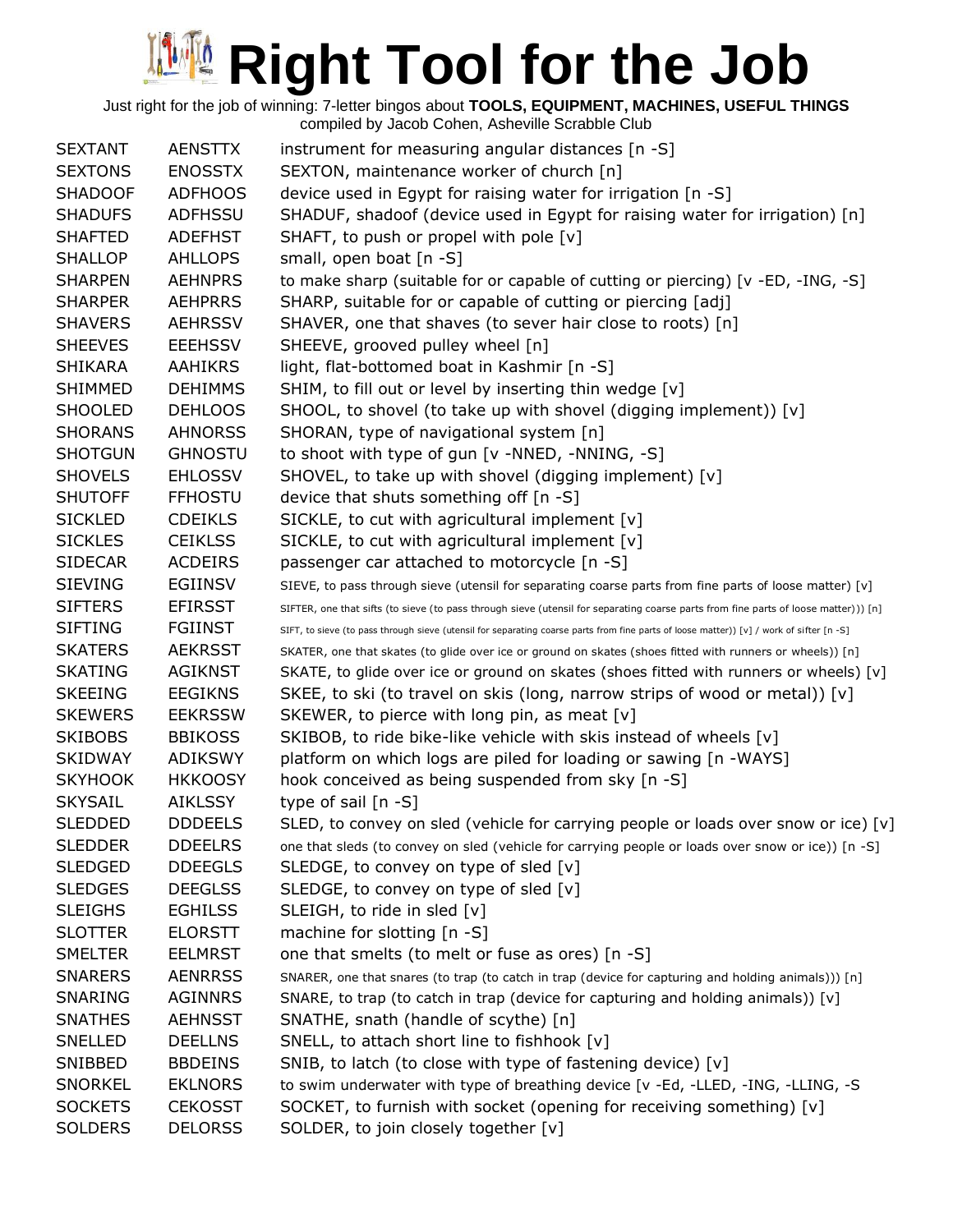| <b>SOLIONS</b><br><b>SONDERS</b><br>SONOVOX | <b>ILNOOSS</b><br><b>DENORSS</b><br><b>NOOOSVX</b> | SOLION, electronic detecting and amplifying device [n]<br>SONDER, class of small yachts [n]<br>sound effects device [n -ES]     |
|---------------------------------------------|----------------------------------------------------|---------------------------------------------------------------------------------------------------------------------------------|
| SORDINE                                     | <b>DEINORS</b>                                     | device used to muffle tone of musical instrument [n -S]                                                                         |
| SORDINO                                     | <b>DINOORS</b>                                     | sordine (device used to muffle tone of musical instrument) [n -NI]                                                              |
| <b>SOYUZES</b>                              | <b>EOSSUYZ</b>                                     | SOYUZ, manned spacecraft of former Soviet Union [n]                                                                             |
| <b>SPACKLE</b>                              | <b>ACEKLPS</b>                                     | to fill cracks or holes in surface with paste [v -D, -LING, -S]                                                                 |
| <b>SPADERS</b>                              |                                                    |                                                                                                                                 |
| <b>SPADING</b>                              | <b>ADEPRSS</b><br><b>ADGINPS</b>                   | SPADER, one that spades (to take up with spade (digging implement)) [n]<br>SPADE, to take up with spade (digging implement) [v] |
|                                             |                                                    |                                                                                                                                 |
| <b>SPAMBOT</b>                              | <b>ABMOPST</b>                                     | computer program that sends out unsolicited e-mail [n -S]                                                                       |
| <b>SPATULA</b>                              | <b>AALPSTU</b>                                     | mixing implement [n -S]                                                                                                         |
| <b>SPEARED</b>                              | <b>ADEEPRS</b>                                     | SPEAR, to pierce with spear (long, pointed weapon) [v]                                                                          |
| <b>SPEARER</b>                              | <b>AEEPRRS</b>                                     | one that spears (to pierce with spear (long, pointed weapon)) [n -S]                                                            |
| <b>SPENCER</b>                              | <b>CEENPRS</b>                                     | trysail (type of sail) [n -S]                                                                                                   |
| <b>SPHENIC</b>                              | <b>CEHINPS</b>                                     | shaped like wedge [adj]                                                                                                         |
| <b>SPIGOTS</b>                              | <b>GIOPSST</b>                                     | SPIGOT, faucet (device for controlling flow of liquid from pipe) [n]                                                            |
| <b>SPIKING</b>                              | <b>GIIKNPS</b>                                     | SPIKE, to fasten with spike (long, thick nail) [v]                                                                              |
| <b>SPINDLE</b>                              | <b>DEILNPS</b>                                     | to impale on slender rod [v -D, -LING, -S]                                                                                      |
| <b>SPITTED</b>                              | <b>DEIPSTT</b>                                     | SPIT, to impale on spit (pointed rod on which meat is turned) [v]                                                               |
| <b>SPLENTS</b>                              | <b>ELNPSST</b>                                     | SPLENT, splint [n]                                                                                                              |
| <b>SPLINED</b>                              | <b>DEILNPS</b>                                     | SPLINE, to provide with spline (key that connects two rotating mechanical parts) [v]                                            |
| <b>SPLINES</b>                              | <b>EILNPSS</b>                                     | SPLINE, to provide with spline (key that connects two rotating mechanical parts) [v]                                            |
| <b>SPOKING</b>                              | <b>GIKNOPS</b>                                     | SPOKE, to provide with spokes (rods that support rim of wheel) [v]                                                              |
| <b>SPOONED</b>                              | <b>DENOOPS</b>                                     | SPOON, to take up with spoon (type of eating utensil) [v]                                                                       |
| <b>SPOONER</b>                              | <b>ENOOPRS</b>                                     | one that behaves in amorous way [n -S]                                                                                          |
| <b>SPUDDED</b>                              | <b>DDDEPSU</b>                                     | SPUD, to remove with spade-like tool [v]                                                                                        |
| <b>SPUDDER</b>                              | <b>DDEPRSU</b>                                     | tool for removing bark from trees [n -S]                                                                                        |
| <b>SPUDGEL</b>                              | <b>DEGLPSU</b>                                     | bucket attached to long pole [n -S]                                                                                             |
| <b>SPURRED</b>                              | <b>DEPRRSU</b>                                     | SPUR, to urge on with spur (horseman's goad) [v]                                                                                |
| <b>SPURRER</b>                              | <b>EPRRRSU</b>                                     | one that spurs (to urge on with spur (horseman's goad)) [n -S]                                                                  |
| <b>SPURTLE</b>                              | <b>ELPRSTU</b>                                     | stick for stirring porridge [n -S]                                                                                              |
| SPYWARE                                     | <b>AEPRSWY</b>                                     | computer software by which personal information is covertly sent to another computer [n -S]                                     |
| <b>STAITHE</b>                              | <b>AEHISTT</b>                                     | wharf equipped for transferring coal from railroad cars into ships [n -S]                                                       |
| <b>STAKING</b>                              | <b>AGIKNST</b>                                     | STAKE, to fasten with stake (pointed piece of wood or metal) [v]                                                                |
| <b>STAPLED</b>                              | <b>ADELPST</b>                                     | STAPLE, to fasten by means of U-shaped metal loop [v]                                                                           |
| <b>STAPLER</b>                              | <b>AELPRST</b>                                     | stapling device [n -S]                                                                                                          |
| <b>STAPLES</b>                              | <b>AELPSST</b>                                     | STAPLE, to fasten by means of U-shaped metal loop [v]                                                                           |
| <b>STATORS</b>                              | <b>AORSSTT</b>                                     | STATOR, part of machine about which rotor revolves [n]                                                                          |
| <b>STEAMER</b>                              | <b>AEEMRST</b>                                     | to travel by steamship [v -ED, -ING, -S]                                                                                        |
| <b>STICKUM</b>                              | <b>CIKMSTU</b>                                     | substance that causes adhesion [n -S]                                                                                           |
| <b>STIRRED</b>                              | <b>DEIRRST</b>                                     | STIR, to pass implement through in circular motions [v]                                                                         |
| <b>STIRRER</b>                              | <b>EIRRRST</b>                                     | one that stirs (to pass implement through in circular motions) [n -S]                                                           |
| <b>STIRRUP</b>                              | <b>IPRRSTU</b>                                     | support for foot of horseman [n -S]                                                                                             |
| <b>STRIGIL</b>                              | <b>GIILRST</b>                                     | scraping instrument [n -S]                                                                                                      |
| <b>STRINGS</b>                              | <b>GINRSST</b>                                     | STRING, to provide with strings (slender cords) [v]                                                                             |
| <b>STUDDIE</b>                              | <b>DDEISTU</b>                                     | anvil $[n - S]$                                                                                                                 |
|                                             |                                                    |                                                                                                                                 |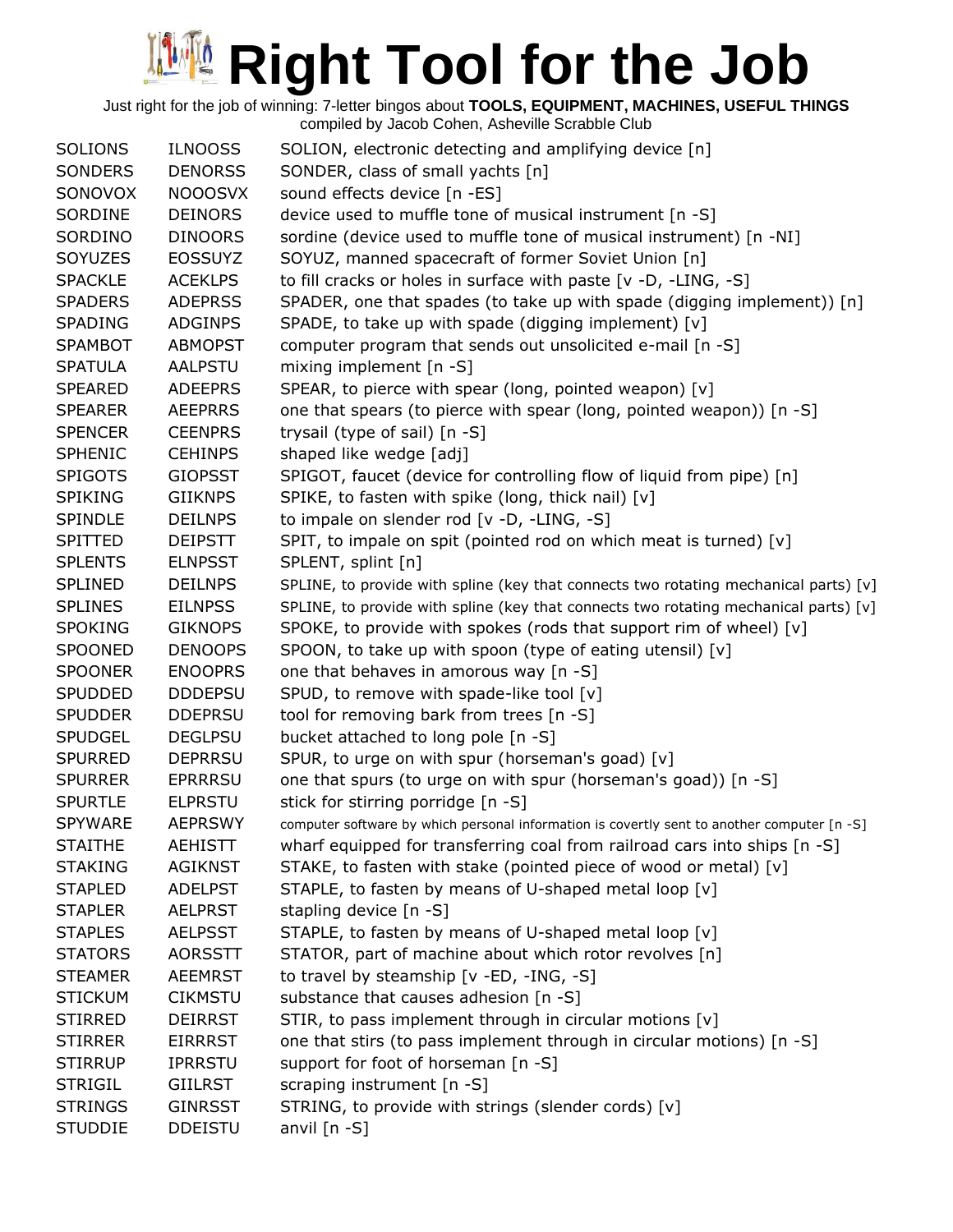Just right for the job of winning: 7-letter bingos about **TOOLS, EQUIPMENT, MACHINES, USEFUL THINGS**

| <b>SUBMENU</b>  | <b>BEMNSUU</b> | secondary list of options for computer [n -S]                                            |
|-----------------|----------------|------------------------------------------------------------------------------------------|
| <b>SUBSOIL</b>  | <b>BILOSSU</b> | to plow so as to turn up subsoil (layer of earth beneath surface soil) [v -ED, -ING, -S] |
| <b>SUBSTAGE</b> | ABEGSSTU       | part of microscope for supporting accessories [n -S]                                     |
| <b>SULKIES</b>  | <b>EIKLSSU</b> | SULKY, light horse-drawn vehicle [n]                                                     |
| <b>SUNBEDS</b>  | <b>BDENSSU</b> | SUNBED, device for acquiring tan skin artificially [n]                                   |
| <b>SUNDIAL</b>  | <b>ADILNSU</b> | type of time-telling device [n -S]                                                       |
| <b>SUNLAMP</b>  | <b>ALMNPSU</b> | lamp that radiates ultraviolet rays [n -S]                                               |
| <b>SUNROOF</b>  | <b>FNOORSU</b> | automobile roof having openable panel [n -S]                                             |
| <b>SUPERED</b>  | <b>DEEPRSU</b> | SUPER, to reinforce with thin cotton mesh, as book [v]                                   |
| <b>SURREYS</b>  | <b>ERRSSUY</b> | SURREY, light carriage [n]                                                               |
| <b>SWAGING</b>  | <b>AGGINSW</b> | SWAGE, to shape with hammering tool [v]                                                  |
| <b>SWIFTER</b>  | <b>EFIRSTW</b> | rope on ship [n -S]                                                                      |
| <b>SWIPLES</b>  | <b>EILPSSW</b> | SWIPLE, part of threshing device [n]                                                     |
| <b>SWIPPLE</b>  | <b>EILPPSW</b> | swiple (part of threshing device) [n -S]                                                 |
| <b>SYNCHRO</b>  | <b>CHNORSY</b> | selsyn (type of remote-control device) [n -S]                                            |
| <b>SYPHONS</b>  | <b>HNOPSSY</b> | SYPHON, to siphon (to draw off through siphon (type of tube)) [v]                        |
| <b>SYRETTE</b>  | <b>EERSTTY</b> | small tube fitted with hypodermic needle containing single dose of medication [n -S]     |
| <b>SYRINGE</b>  | <b>EGINRSY</b> | to cleanse or treat with injected fluid [v -D, -GING, -S]                                |
|                 |                | T 7s                                                                                     |
| <b>TACKERS</b>  | <b>ACEKRST</b> | TACKER, one that tacks (to fasten with tacks (short, sharp-pointed nails)) [n]           |
| <b>TACKETS</b>  | <b>ACEKSTT</b> | TACKET, hobnail [n]                                                                      |
| <b>TACKING</b>  | <b>ACGIKNT</b> | TACK, to fasten with tacks (short, sharp-pointed nails) [v]                              |
| <b>TAMISES</b>  | <b>AEIMSST</b> | TAMIS, strainer made of cloth mesh [n]                                                   |
| <b>TANDEMS</b>  | <b>ADEMNST</b> | TANDEM, bicycle built for two [n]                                                        |
| <b>TAPHOLE</b>  | <b>AEHLOPT</b> | hole in blast furnace [n -S]                                                             |
| <b>TAPLESS</b>  | <b>AELPSST</b> | lacking tap (device to stop flow of liquid or gas) [adj]                                 |
| <b>TAPPETS</b>  | <b>AEPPSTT</b> | TAPPET, sliding rod that causes another part of mechanism to move [n]                    |
| <b>TARTANA</b>  | <b>AAANRTT</b> | Mediterranean sailing vessel [n -S]                                                      |
| <b>TASKBAR</b>  | <b>AABKRST</b> | row of graphical controls on computer screen [n -S]                                      |
| <b>TAXICAB</b>  | AABCITX        | automobile for hire [n -S]                                                               |
| <b>TAXIING</b>  | <b>AGIINTX</b> | TAXI, to travel in taxicab [v]                                                           |
| <b>TEAPOTS</b>  | <b>AEOPSTT</b> | TEAPOT, vessel used in making and serving tea [n]                                        |
| <b>TEDDERS</b>  | <b>DDEERST</b> | TEDDER, to ted (hay) with machine $[v]$                                                  |
| <b>TEEVEES</b>  | <b>EEEESTV</b> | TEEVEE, television [n]                                                                   |
| <b>TEKKIES</b>  | <b>EEIKKST</b> | TEKKIE, techie (technician) [n]                                                          |
| <b>TELEGAS</b>  | <b>AEEGLST</b> | TELEGA, Russian wagon [n]                                                                |
| <b>TELLIES</b>  | <b>EEILLST</b> | TELLY, television set [n]                                                                |
| <b>TELPHER</b>  | <b>EEHLPRT</b> | to transport by system of aerial cable cars [v -ED, -ING, -S]                            |
| <b>TERRETS</b>  | <b>EERRSTT</b> | TERRET, metal ring on harness [n]                                                        |
| <b>TERRITS</b>  | <b>EIRRSTT</b> | TERRIT, terret (metal ring on harness) [n]                                               |
| <b>TETHERS</b>  | <b>EEHRSTT</b> | TETHER, to fasten to fixed object with rope [v]                                          |
| <b>THERMEL</b>  | <b>EEHLMRT</b> | device for temperature measurement [n -S]                                                |
| <b>THERMOS</b>  | <b>EHMORST</b> | container used to keep liquids either hot or cold [n -ES]                                |
| <b>THIMBLE</b>  | <b>BEHILMT</b> | cap used to protect fingertip during sewing [n -S]                                       |
| <b>TIEBACK</b>  | <b>ABCEIKT</b> | loop for holding curtain back to one side [n -S]                                         |
| <b>TIEPINS</b>  | <b>EIINPST</b> | TIEPIN, pin for securing necktie [n]                                                     |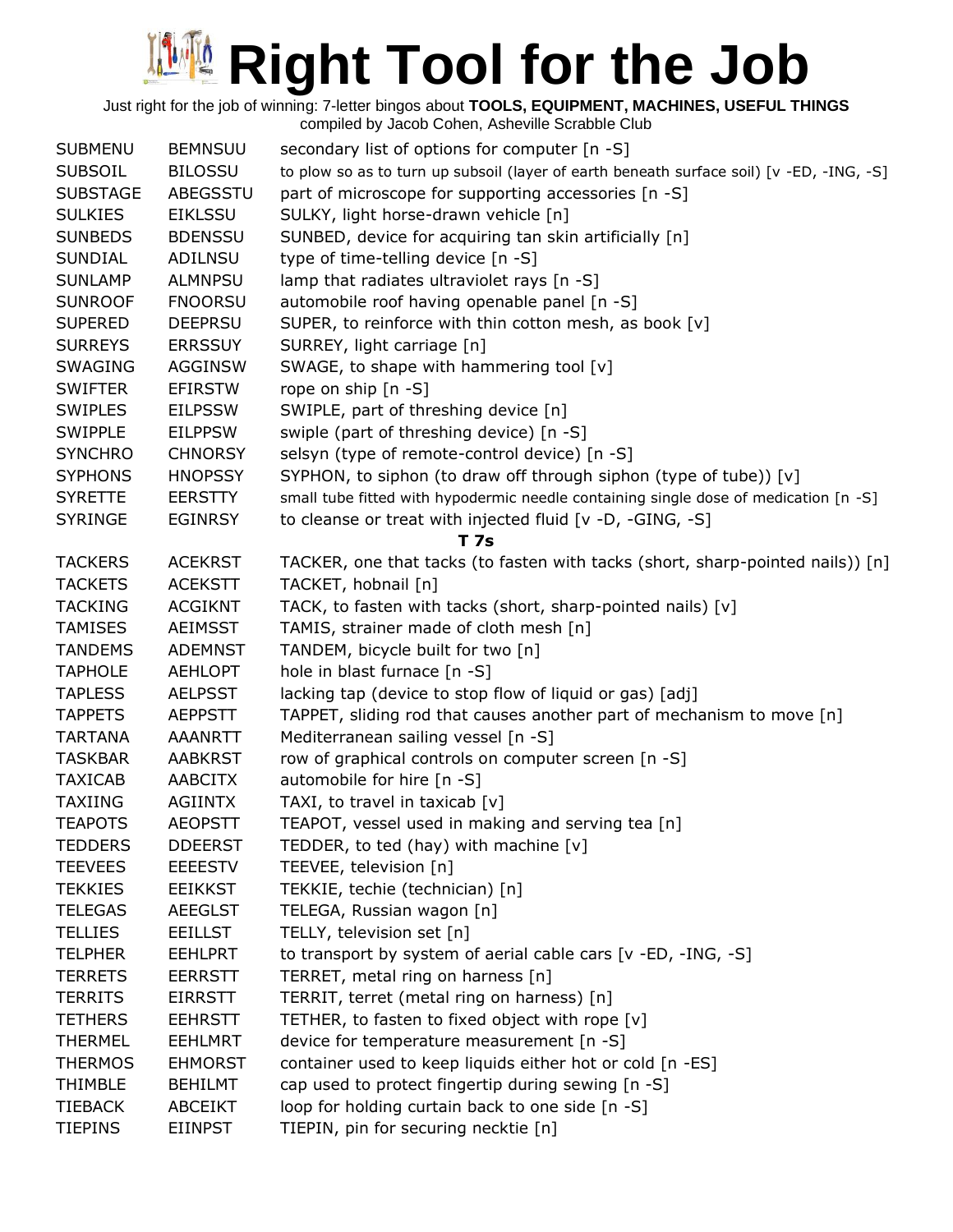Just right for the job of winning: 7-letter bingos about **TOOLS, EQUIPMENT, MACHINES, USEFUL THINGS**

compiled by Jacob Cohen, Asheville Scrabble Club TILBURY BILRTUY carriage having two wheels [n -RIES] TILLING GIILLNT TILL, to prepare land for crops by plowing [v] TINKERS EIKNRST TINKER, to repair in unskilled or experimental manner [v] TIPCART ACIPRTT type of cart [n -S] TOASTER AEORSTT device for toasting [n -S] TOECLIP CEILOPT device that holds front of cyclist's shoe to pedal [n -S] TOEHOLD DEHLOOT space that supports toes in climbing [n -S] TOENAIL AEILNOT to fasten with obliquely driven nails [v -ED, -ING, -S] TOGGLED DEGGLOT TOGGLE, to fasten with type of pin or short rod [v] TOGGLER EGGLORT one that toggles (to fasten with type of pin or short rod) [n -S] TOGGLES EGGLOST TOGGLE, to fasten with type of pin or short rod  $[v]$ TOLLBAR ABLLORT tollgate [n -S] TONEARM AEMNORT pivoted part of record player that holds needle [n -S] TONGERS EGNORST TONGER, one that tongs (to lift with type of grasping device) [n] TONGING GGINNOT TONG, to lift with type of grasping device [v] TOOLBAR ABLOORT row of icons on computer screen that activate functions [n -S] TOOLBOX BLOOOTX box for tools [n -ES] TOOLERS ELOORST TOOLER, one that tools (to form or finish with tool (implement used in manual work)) [n] TOOLING GILNOOT ornamentation done with tools [n -S] / TOOL, to form or finish with tool (implement used in manual work) [v] TOOLSET ELOOSTT set of tools [n -S] TOPSAIL AILOPST sail of ship [n -S] TORSADE ADEORST twisted cord [n -S] TOURERS EORRSTU TOURER, large, open automobile [n] TOWBOAT ABOOTTW tugboat (boat built for towing) [n -S] TOWLINE EILNOTW line used in towing [n -S] TOWROPE EOOPRTW rope used for towing [n -S] TRACTOR ACORRTT motor vehicle used in farming [n -S] TRAILER AEILRRT to transport by means of trailer (vehicle drawn by another) [v -ED, -ING, -S] TRAMCAR AACMRRT streetcar [n -S] TRANNIE AEINNRT tranny (transmission) [n -NIES] TRAPANS AANPRST TRAPAN, to trephine (to operate on with surgical saw) [v] TRAPPED ADEPPRT TRAP, to catch in trap (device for capturing and holding animals)  $[v]$ TRAPPER AEPPRRT one that traps (to catch in trap (device for capturing and holding animals)) [n -S] TRAVOIS AIORSTV type of sled [n -ES] TRAWLER AELRRTW boat used for trawling [n -S] TRAWLEY AELRTWY small truck or car for conveying material [n -S] TREADLE ADEELRT to work foot lever [v -D, -LING, -S] TREDDLE DDEELRT to treadle (to work foot lever) [v -D, -LING, -S] TRELLIS EILLRST to provide with trellis (frame used as support for climbing plants) [v -ED, -ING, -ES] TRENAIL AEILNRT treenail (wooden peg used for fastening timbers) [n -S] TREPANS AENPRST TREPAN, to trephine (to operate on with surgical saw) [v] TRICING CGIINRT TRICE, to haul up with rope [v] TRIJETS EIJRSTT TRIJET, airplane powered by three jet engines [n] TRIMMED DEIMMRT TRIM, to make trim by cutting  $[v]$ TRIMPOT IMOPRTT small instrument for adjusting resistance or voltage [n -S] TRISHAW AHIRSTW pedicab (passenger vehicle that is pedaled) [n -S]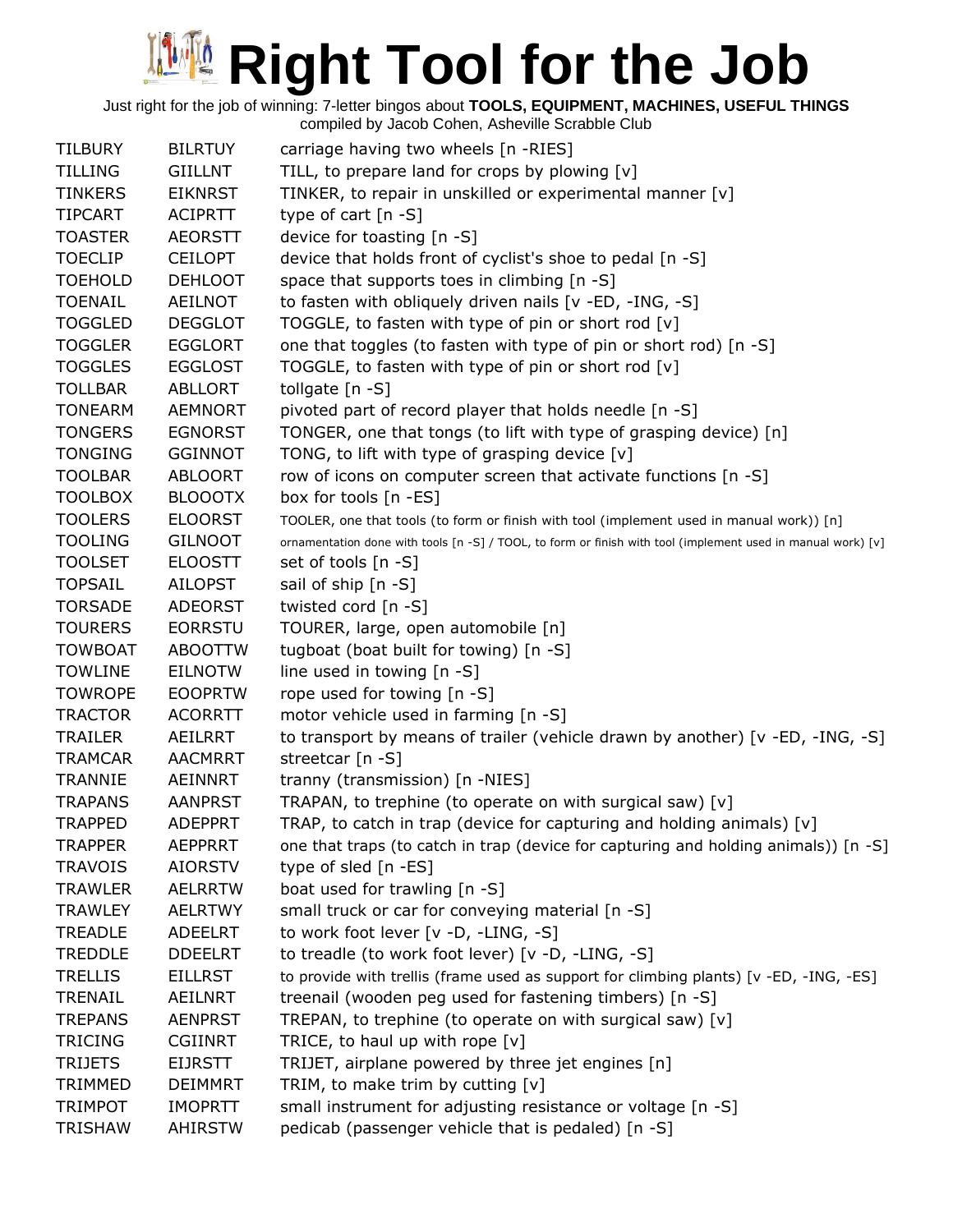Just right for the job of winning: 7-letter bingos about **TOOLS, EQUIPMENT, MACHINES, USEFUL THINGS**

| <b>TROCARS</b> | <b>ACORRST</b> | TROCAR, surgical instrument [n]                                               |
|----------------|----------------|-------------------------------------------------------------------------------|
| <b>TROCHAR</b> | <b>ACHORRT</b> | trocar (surgical instrument) [n -S]                                           |
| <b>TROFFER</b> | <b>EFFORRT</b> | fixture for fluorescent lighting [n -S]                                       |
| <b>TROIKAS</b> | <b>AIKORST</b> | TROIKA, Russian carriage [n]                                                  |
| <b>TROLLEY</b> | <b>ELLORTY</b> | to convey by streetcar [v -ED, -ING, -S]                                      |
| <b>TROMMEL</b> | <b>ELMMORT</b> | screen used for sifting rock, ore, or coal [n -S]                             |
| <b>TROMPES</b> | <b>EMOPRST</b> | TROMPE, device used for supplying air to furnace [n]                          |
| <b>TROWELS</b> | <b>ELORSTW</b> | TROWEL, to smooth with trowel (hand tool having flat blade) [v]               |
| <b>TRUCKED</b> | <b>CDEKRTU</b> | TRUCK, to transport by truck (automotive vehicle designed to carry loads) [v] |
| <b>TRUNNEL</b> | <b>ELNNRTU</b> | treenail (wooden peg used for fastening timbers) [n -S]                       |
| <b>TRYSAIL</b> | AILRSTY        | type of sail $[n - S]$                                                        |
| <b>TUBULAR</b> | <b>ABLRTUU</b> | completely enclosed bicycle tire [n -S]                                       |
| <b>TUGBOAT</b> | <b>ABGOTTU</b> | boat built for towing [n -S]                                                  |
| <b>TUGLESS</b> | <b>EGLSSTU</b> | being without rope or chain with which to pull [adj]                          |
| <b>TUMBREL</b> | <b>BELMRTU</b> | type of cart $[n - S]$                                                        |
| <b>TUMBRIL</b> | <b>BILMRTU</b> | tumbrel (type of cart) [n -S]                                                 |
| <b>TUNDISH</b> | <b>DHINSTU</b> | receptacle for molten metal [n -ES]                                           |
| <b>TUNEUPS</b> | <b>ENPSTUU</b> | TUNEUP, adjustment to ensure efficient operation [n]                          |
| <b>TUYERES</b> | <b>EERSTUY</b> | TUYERE, pipe through which air is forced into blast furnace [n]               |
| <b>TWEEZED</b> | <b>DEEETWZ</b> | TWEEZE, to pluck with tweezer [v]                                             |
| <b>TWEEZER</b> | <b>EEERTWZ</b> | pincerlike tool [n -S]                                                        |
| <b>TWEEZES</b> | <b>EEESTWZ</b> | TWEEZE, to pluck with tweezer [v]                                             |
| <b>TWINERS</b> | <b>EINRSTW</b> | TWINER, one that twines (to twist together) [n]                               |
| <b>TWINIER</b> | <b>EIINRTW</b> | TWINY, resembling twine (strong string) [adj]                                 |
| TWINJET        | <b>EIJNTTW</b> | aircraft with two jet engines [n -S]                                          |
| <b>TYPEBAR</b> | <b>ABEPRTY</b> | part of typewriter [n -S]                                                     |
| <b>TYPISTS</b> | <b>IPSSTTY</b> | TYPIST, one who types [n]                                                     |
|                |                | <b>U</b> 7s                                                                   |
| <b>UMIACKS</b> | <b>ACIKMSU</b> | UMIACK, umiak (open Inuit boat) [n]                                           |
| <b>UNBOLTS</b> | <b>BLNOSTU</b> | UNBOLT, to open by withdrawing bolt (metal bar) $[v]$                         |
| <b>UNBOUND</b> | <b>BDNNOUU</b> | UNBIND, to free from bindings [v]                                             |
| <b>UNCLAMP</b> | <b>ACLMNPU</b> | to free from clamp $[v - ED, -ING, -S]$                                       |
| <b>UNCLIPS</b> | <b>CILNPSU</b> | UNCLIP, to remove clip (fastening device) from [v]                            |
| <b>UNFIXED</b> | <b>DEFINUX</b> | UNFIX, to unfasten (to release from fastenings) [v]                           |
| <b>UNFIXES</b> | <b>EFINSUX</b> | UNFIX, to unfasten (to release from fastenings) [v]                           |
| <b>UNFUSED</b> | <b>DEFNSUU</b> | not fused (to equip with fuse (detonating device)) [adj]                      |
| <b>UNGLUED</b> | <b>DEGLNUU</b> | UNGLUE, to disjoin (to separate (to set or keep apart)) [v]                   |
| <b>UNGLUES</b> | <b>EGLNSUU</b> | UNGLUE, to disjoin (to separate (to set or keep apart)) $[v]$                 |
| <b>UNHANDY</b> | <b>ADHNNUY</b> | difficult to handle [adj -DIER, -DIEST]                                       |
| <b>UNHANGS</b> | <b>AGHNNSU</b> | UNHANG, to detach from hanging support [v]                                    |
| <b>UNHASPS</b> | <b>AHNPSSU</b> | UNHASP, to unfasten (to release from fastenings) $[v]$                        |
| <b>UNIBODY</b> | <b>BDINOUY</b> | single molded unit that forms bodywork and chassis of vehicle [n -DIES]       |
| <b>UNIPODS</b> | <b>DINOPSU</b> | UNIPOD, one-legged support [n]                                                |
| <b>UNKNOTS</b> | <b>KNNOSTU</b> | UNKNOT, to undo knot in [v]                                                   |
| <b>UNLACED</b> | <b>ACDELNU</b> | UNLACE, to unfasten laces of $[v]$                                            |
| <b>UNLACES</b> | <b>ACELNSU</b> | UNLACE, to unfasten laces of $[v]$                                            |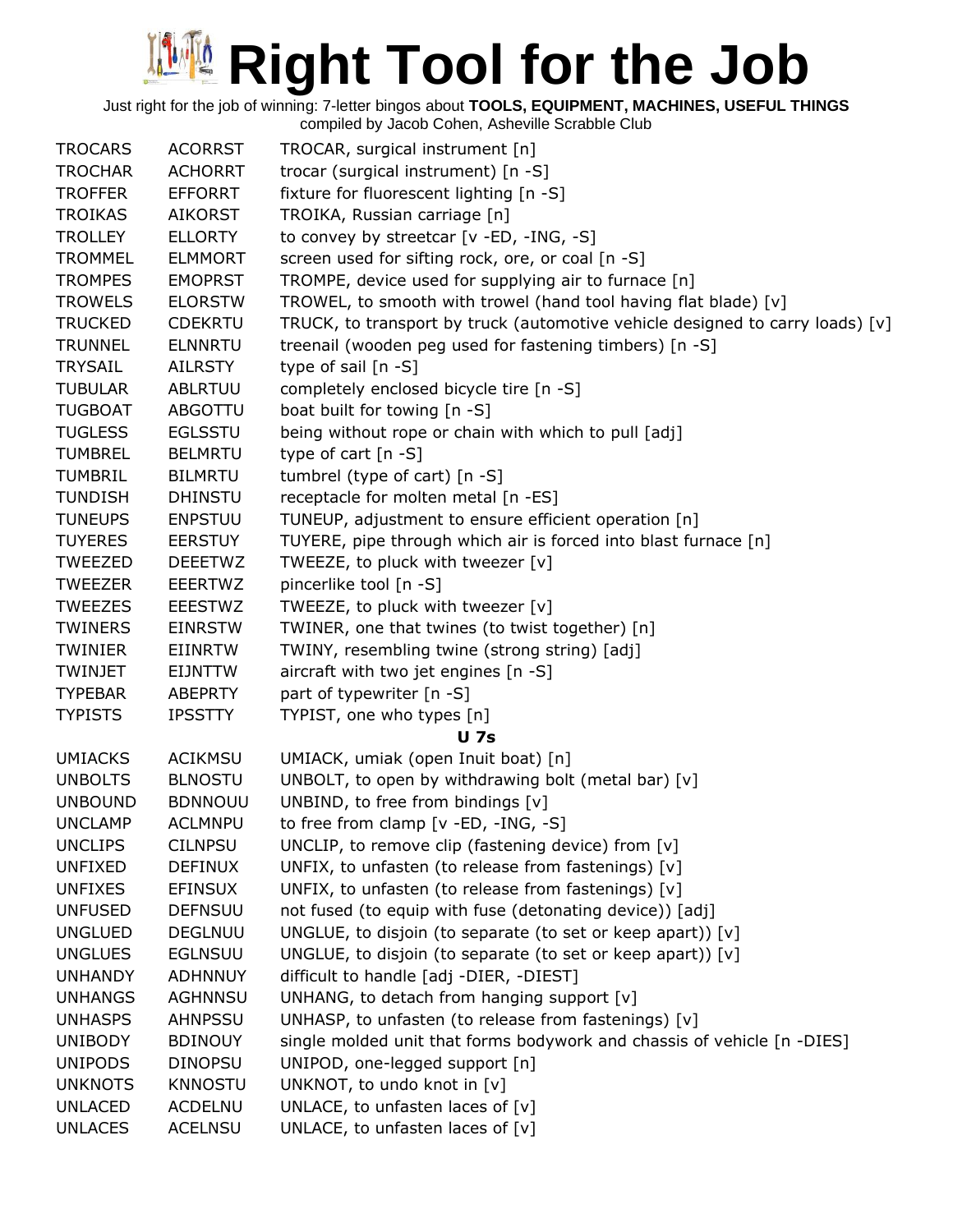Just right for the job of winning: 7-letter bingos about **TOOLS, EQUIPMENT, MACHINES, USEFUL THINGS**

| <b>UNLATCH</b> | <b>ACHLNTU</b>  | to open by lifting latch (fastening device) [v -ED, -ING, -ES]                                               |  |  |  |
|----------------|-----------------|--------------------------------------------------------------------------------------------------------------|--|--|--|
| <b>UNLINKS</b> | <b>IKLNNSU</b>  | UNLINK, to unfasten links (connecting devices) of [v]                                                        |  |  |  |
| <b>UNLOCKS</b> | <b>CKLNOSU</b>  | UNLOCK, to unfasten lock of [v]                                                                              |  |  |  |
| <b>UNNAILS</b> | <b>AILNNSU</b>  | UNNAIL, to remove nails from $[v]$                                                                           |  |  |  |
| <b>UNOILED</b> | DEILNOU         | not oiled (to supply with oil (a greasy liquid used for lubrication, fuel, or illumination)) [adj]           |  |  |  |
| <b>UNRAKED</b> | ADEKNRU         | not raked (to gather with toothed implement) [adj]                                                           |  |  |  |
| <b>UNRIVET</b> | <b>EINRTUV</b>  | to remove rivets (metal bolts) from [v - ED, -ING, -S or -TTED, -TTING, -S]                                  |  |  |  |
| <b>UNROPED</b> | <b>DENOPRU</b>  | not roped (to bind with rope (thick line of twisted fibers)) [adj] / UNROPE, to detach oneself from rope [v] |  |  |  |
| <b>UNSAWED</b> | <b>ADENSUW</b>  | SAW, to cut or divide with saw (type of cutting tool) [adj]                                                  |  |  |  |
| <b>UNSCREW</b> | <b>CENRSUW</b>  | to remove screws from [v -ED, -ING, -S]                                                                      |  |  |  |
| <b>UNSHARP</b> | <b>AHNPRSU</b>  | SHARP, suitable for or capable of cutting or piercing [adj]                                                  |  |  |  |
| <b>UNSTEPS</b> | <b>ENPSSTU</b>  | UNSTEP, to remove from socket [v]                                                                            |  |  |  |
| <b>UPBINDS</b> | <b>BDINPSU</b>  | UPBIND, to bind completely [v]                                                                               |  |  |  |
| <b>UPBOUND</b> | <b>BDNOPUU</b>  | UPBIND, to bind completely [v]                                                                               |  |  |  |
| <b>UPHROES</b> | <b>EHOPRSU</b>  | UPHROE, euphroe (device used to adjust shipboard awning) [n]                                                 |  |  |  |
| <b>UPLOADS</b> | <b>ADLOPSU</b>  | UPLOAD, to transfer information from small computer to larger computer [v]                                   |  |  |  |
| <b>UPRATED</b> | ADEPRTU         | UPRATE, to improve power output of engine [v]                                                                |  |  |  |
| <b>UPRATES</b> | <b>AEPRSTU</b>  | UPRATE, to improve power output of engine [v]                                                                |  |  |  |
| <b>UPSHIFT</b> | <b>FHIPSTU</b>  | to shift into higher gear [v -ED, -ING, -S]                                                                  |  |  |  |
| <b>UPTIMES</b> | <b>EIMPSTU</b>  | UPTIME, time during which machinery is functioning [n]                                                       |  |  |  |
| <b>UTENSIL</b> | <b>EILNSTU</b>  | useful implement [n -S]                                                                                      |  |  |  |
|                |                 |                                                                                                              |  |  |  |
|                |                 | <b>V</b> 7s                                                                                                  |  |  |  |
| VACUUMED       | <b>ACDEMUUV</b> | VACUUM, to use device that cleans by suction [v]                                                             |  |  |  |
| <b>VACUUMS</b> | <b>ACMSUUV</b>  | VACUUM, to use device that cleans by suction [v]                                                             |  |  |  |
| <b>VALVATE</b> | AAELTVV         | having valves or parts resembling valves [adj]                                                               |  |  |  |
| VALVING        | <b>AGILNVV</b>  | VALVE, to provide with valve (device for controlling flow of liquid or gas) $[v]$                            |  |  |  |
| VALVULA        | <b>AALLUVV</b>  | valvule (small valve) [n -E]                                                                                 |  |  |  |
| <b>VALVULE</b> | <b>AELLUVV</b>  | small valve $[n -S]$                                                                                         |  |  |  |
| <b>VAMPERS</b> | <b>AEMPRSV</b>  | VAMPER, one that vamps (to repair or patch) [n]                                                              |  |  |  |
| VAMPING        | <b>AGIMNPV</b>  | VAMP, to repair or patch [v]                                                                                 |  |  |  |
| VANNING        | <b>AGINNNV</b>  | VAN, to transport in van (type of motor vehicle) [v]                                                         |  |  |  |
| <b>VEDETTE</b> | <b>DEEETTV</b>  | small boat used for scouting [n -S]                                                                          |  |  |  |
| <b>VEHICLE</b> | <b>CEEHILV</b>  | device used as means of conveyance [n -S]                                                                    |  |  |  |
| <b>VEINERS</b> | <b>EEINRSV</b>  | VEINER, tool used in wood carving [n]                                                                        |  |  |  |
| <b>VELLUMS</b> | <b>ELLMSUV</b>  | VELLUM, fine parchment [n]                                                                                   |  |  |  |
| <b>VENTURI</b> | <b>EINRTUV</b>  | device for measuring flow of fluid [n -S]                                                                    |  |  |  |
| <b>VERNIER</b> | EEINRRV         | auxiliary scale used with main scale to obtain fine measurements [n -S]                                      |  |  |  |
| <b>VESSELS</b> | <b>EELSSSV</b>  | VESSEL, craft for traveling on water [n]                                                                     |  |  |  |
| <b>VIDETTE</b> | <b>DEEITTV</b>  | vedette (small boat used for scouting) [n -S]                                                                |  |  |  |
| <b>VISEING</b> | EGIINSV         | VISE, to hold in vise (clamping device) [v]                                                                  |  |  |  |
| <b>VOCODER</b> | <b>CDEOORV</b>  | electronic device used in transmitting speech signals [n -S]                                                 |  |  |  |
| <b>W</b> 7s    |                 |                                                                                                              |  |  |  |
| WAGGONS        | <b>AGGNOSW</b>  | WAGGON, to wagon (to convey by wagon (four-wheeled, horse-drawn vehicle)) [v]                                |  |  |  |
| WAGONED        | <b>ADEGNOW</b>  | WAGON, to convey by wagon (four-wheeled, horse-drawn vehicle) [v]                                            |  |  |  |
| WARBIRD        | ABDIRRW         | vintage military aircraft [n -S]                                                                             |  |  |  |
| WASHERS        | <b>AEHRSSW</b>  | WASHER, one that washes (to cleanse by immersing in or applying liquid) [n]                                  |  |  |  |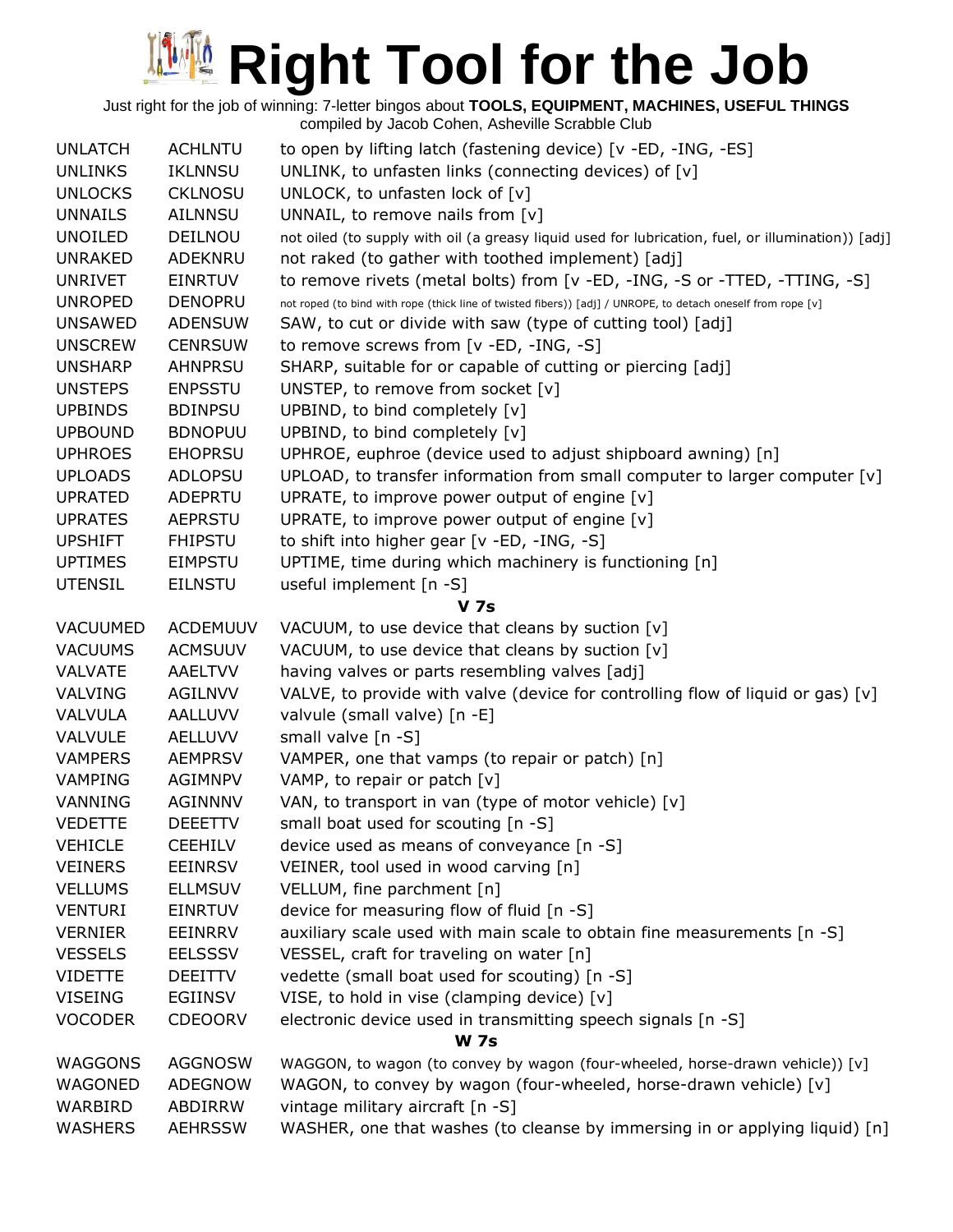| <b>WASHTUB</b> | <b>ABHSTUW</b>  | tub used for washing clothes [n -S]                                                 |
|----------------|-----------------|-------------------------------------------------------------------------------------|
| WEDGIER        | <b>DEEGIRW</b>  | WEDGY, resembling wedge [adj]                                                       |
| <b>WEDGING</b> | <b>DEGGINW</b>  | WEDGE, to force apart with wedge (tapering piece of wood or metal) $[v]$            |
| <b>WETWARE</b> | <b>AEERTWW</b>  | human brain when considered as functionally equivalent to computer [n -S]           |
| <b>WHARVES</b> | <b>AEHRSVW</b>  | WHARVE, round piece of wood used in spinning thread [n]                             |
| <b>WHEELED</b> | <b>DEEEHLW</b>  | WHEEL, to convey on wheels (circular frames designed to turn on axis) [v]           |
| <b>WHERVES</b> | <b>EEHRSVW</b>  | WHERVE, wharve (round piece of wood used in spinning thread) [n]                    |
| <b>WHETTED</b> | <b>DEEHTTW</b>  | WHET, to sharpen by friction [v]                                                    |
| <b>WHETTER</b> | <b>EEHRTTW</b>  | one that whets (to sharpen by friction) [n -S]                                      |
| <b>WHIPSAW</b> | <b>AHIPSWW</b>  | to cut with narrow, tapering saw [v -ED, -N, -ING, -S]                              |
| <b>WICKING</b> | <b>CGIIKNW</b>  | material for wicks [n -S]                                                           |
| WIDDIES        | <b>DDEIISW</b>  | WIDDIE, widdy (hangman's noose) [n] / WIDDY, hangman's noose [n]                    |
| <b>WIDGETS</b> | <b>DEGISTW</b>  | WIDGET, gadget (mechanical device) [n]                                              |
| WILLIED        | DEIILLW         | WILLY, to willow (to clean textile fibers with certain machine) [v]                 |
| WILLIES        | EIILLSW         | WILLY, to willow (to clean textile fibers with certain machine) [v]                 |
| WILLOWS        | <b>ILLOSWW</b>  | WILLOW, to clean textile fibers with certain machine [v]                            |
| WILLYING       | <b>GIILLNWY</b> | WILLY, to willow (to clean textile fibers with certain machine) [v]                 |
| WIMBLED        | <b>BDEILMW</b>  | WIMBLE, to bore with hand tool [v]                                                  |
| <b>WIMBLES</b> | <b>BEILMSW</b>  | WIMBLE, to bore with hand tool [v]                                                  |
| <b>WINCHED</b> | <b>CDEHINW</b>  | WINCH, to raise with winch (hoisting machine) [v]                                   |
| <b>WINCHER</b> | <b>CEHINRW</b>  | one that winches (to raise with winch (hoisting machine)) [n -S]                    |
| <b>WINCHES</b> | <b>CEHINSW</b>  | WINCH, to raise with winch (hoisting machine) [v]                                   |
|                |                 |                                                                                     |
| WINGNUT        | <b>GINNTUW</b>  | nut with projections for gripping with thumb and finger [n -S]                      |
| WIRABLE        | ABEILRW         | WIRE, to fasten with wire (slender rod, strand, or thread of ductile metal) [adj]   |
| WIRETAP        | AEIPRTW         | to intercept messages by means of concealed monitoring device [v -PPED, -PPING, -S] |
| <b>WITHING</b> | <b>GHIINTW</b>  | WITHE, to bind with flexible twigs [v]                                              |
| <b>WOMERAS</b> | <b>AEMORSW</b>  | WOMERA, device used to propel spears [n]                                            |
| <b>WOMMERA</b> | <b>AEMMORW</b>  | womera (device used to propel spears) [n -S]                                        |
| <b>WOODIES</b> | <b>DEIOOSW</b>  | WOODY, wood-paneled station wagon [n] / WOODIE, woody [n]                           |
| <b>WOOMERA</b> | <b>AEMOORW</b>  | womera (device used to propel spears) [n -S]                                        |
| <b>WORKBAG</b> | <b>ABGKORW</b>  | bag for holding work instruments and materials [n -S]                               |
| <b>WORKBOX</b> | <b>BKOORWX</b>  | box for holding work instruments and materials [n -ES]                              |
| WRICKED        | <b>CDEIKRW</b>  | WRICK, to wrench (to twist suddenly and forcibly) [v]                               |
| WRITING        | <b>GIINRTW</b>  | WRITE, to form characters or symbols on surface with instrument [v]                 |
| WRITTEN        | <b>EINRTTW</b>  | WRITE, to form characters or symbols on surface with instrument [v]                 |
| <b>WUDDIES</b> | <b>DDEISUW</b>  | WUDDY, loop at end of rope [n]                                                      |
|                |                 | X <sub>7s</sub>                                                                     |
| <b>XYSTERS</b> | <b>ERSSTXY</b>  | XYSTER, surgical instrument for scraping bones [n]                                  |
|                |                 | <b>Y 7s</b>                                                                         |
| YACHTED        | <b>ACDEHTY</b>  | YACHT, to sail in yacht (vessel used for pleasure cruising or racing) [v]           |
| <b>YOMPING</b> | <b>GIMNOPY</b>  | YOMP, to march with heavy equipment over difficult terrain [v]                      |
|                |                 | $Z$ 7s                                                                              |
| <b>ZAPPERS</b> | <b>AEPPRSZ</b>  | ZAPPER, device that zaps [n]                                                        |
| <b>ZEBECKS</b> | <b>BCEEKSZ</b>  | ZEBECK, xebec (Mediterranean sailing vessel) [n]                                    |
| <b>ZESTERS</b> | <b>EERSSTZ</b>  | ZESTER, utensil for peeling citrus rind [n]                                         |
| <b>ZIPLOCK</b> | <b>CIKLOPZ</b>  | having groove and ridge that form tight seal when joined [adj]                      |